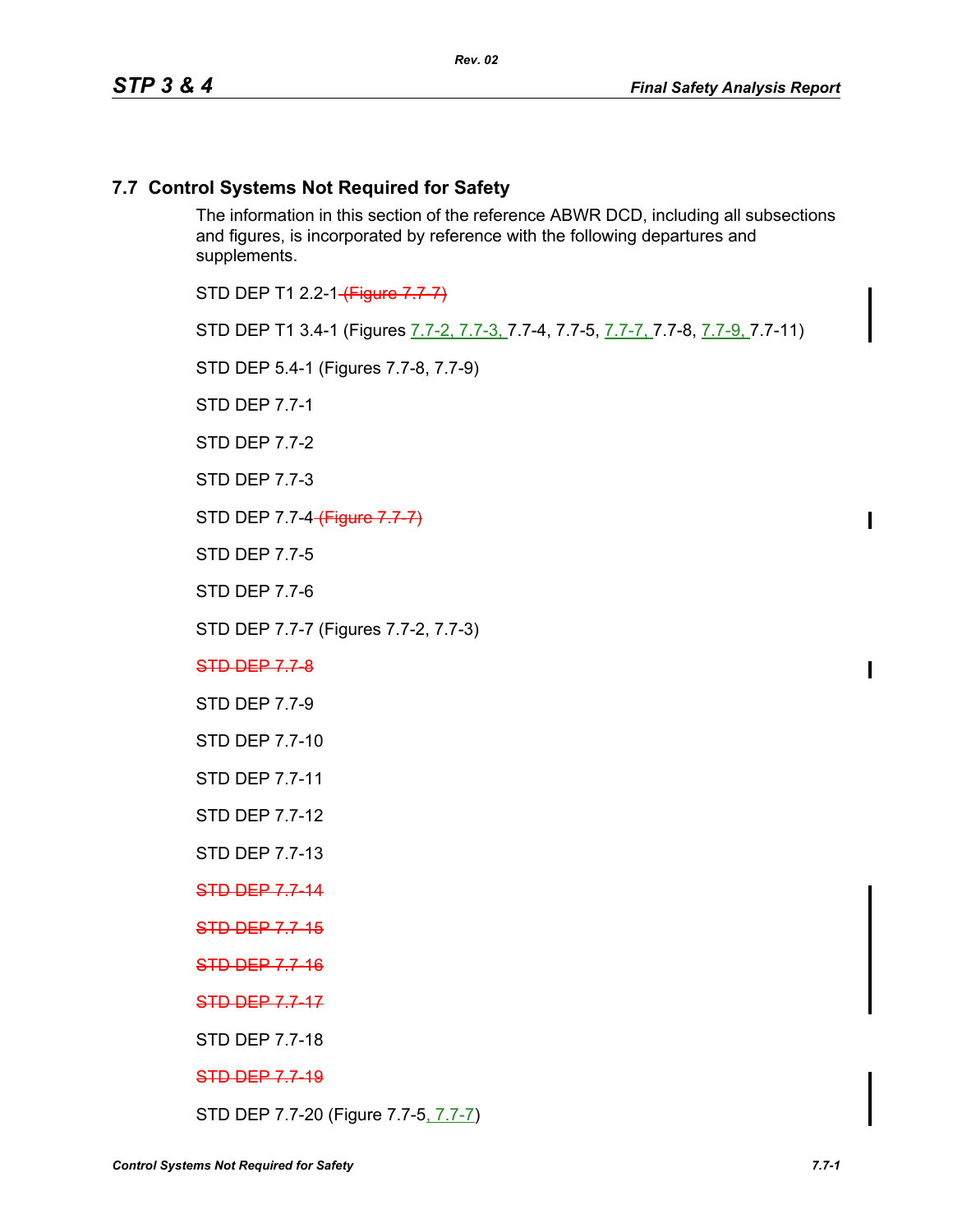П

Ι

П

STD DEP 7.7-21 (Figure 7.7-8)

STD DEP 7.7-22

STD DEP 7.7-23

STD DEP 7.7-24 (Figures 7.7-12, 7.7-13)

*Rev. 02*

STD DEP 7.7-25 (Figure 7.7-14)

STD DEP 7.7-27 (Table 7.7-1)

STD DEP 9.5-3

STD DEP 8.3-1

STD DEP 10.4-5 (Figures 7.7-7, 7.7-8, 7.7-9)

STD DEP Admin

# **7.7.1.1 Nuclear Boiler System—Reactor Vessel Instrumentation**

STD DEP 7.7-1

STD DEP 7.7-2

STD DEP 7.7-3

- STD DEP Admin
	- *(6) Reactor Vessel Water Level*

*The concern that non-condensable gasses may build-up in the water column in the reactor vessel reference leg water level instrument lines, i.e., the reactor vessel instrument lines at the elevation near the main steam line nozzles, has been addressed by continually flushing these instrument lines*  with water supplied by the Control Rod Drive (CRD) System for those instrument lines with a condensing chamber. This applies to (a) through (e) above.

*(10) Safety/Relief Valve Seal Leak Detection*

*Thermocouples are located in the discharge exhaust pipe of the safety/relief valve. The temperature signal goes to a multipoint recorder with an* historian function. An *alarm and will be activated by any temperature in excess of a set temperature signaling that one of the SRV seats has started to leak.*

*(11)* Other Instruments

*The feedwater temperature is measured and transmitted to the main control room.*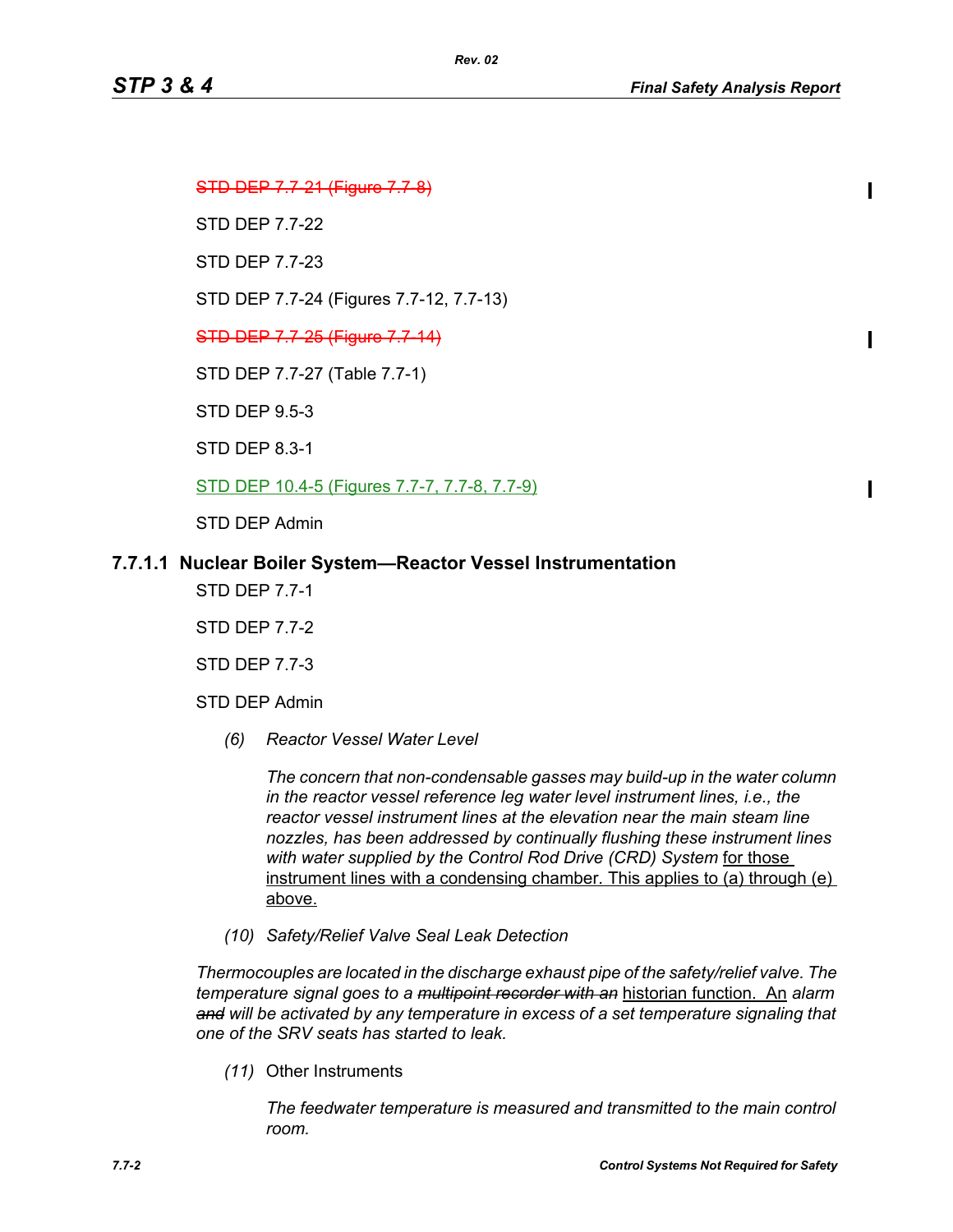*The feedwater turbidity is monitored and the signal is transmitted to the main control room for recording.*

*(15) Reactor Operator Information*

*The information that the operator has at his disposal from the instrumentation discussed in this subsection is discussed below:*

- *(b) The core plate differential pressure provides a signal to the process computer* historian function*.*
- *(f) The discharge temperatures of all the safety/relief valves are shown on a multipoint recorder* historian function *in the control room. Any temperature point that has exceeded the trip setting will turn on an annunciator, indicating that a SRV seat has started to leak.*
- *(g) Feedwater turbidity is recorded in the main control room. The recorder will turn on an annunciator in the main control room for either a high or low signal.*Not Used
- *(16) Setpoints*

*The annunciator alarm setpoints for the reactor head seal leak detection* and *SRV seat leak detection, and feedwater corrosion product (turbidity) monitor are set so the sensitivity to the variable being measured will provide adequate information.*

*(b) Level transmitters and trip actuators for initiating containment or vessel isolation are discussed in Subsection 7.3.1.2* 7.3.1.1.2*.*

#### **7.7.1.2 Rod Control and Information System—Instrumentation and Controls**

STD DEP 7.7-4

STD DEP 7.7-5

STD DEP 7.7-7

#### STD DEP 7.7-8

STD DEP 7.7-9

#### STD DEP T1 2.2-1

#### STD DEP T1 3.4-1

*(1) System Identification*

*The main objective of the Rod Control and Information System (RCIS) is to provide the capability to control the fine motion control rod drive (FMCRD) motors of the Control Rod Drive (CRD) System (explained in Sections 4.6.1*  Π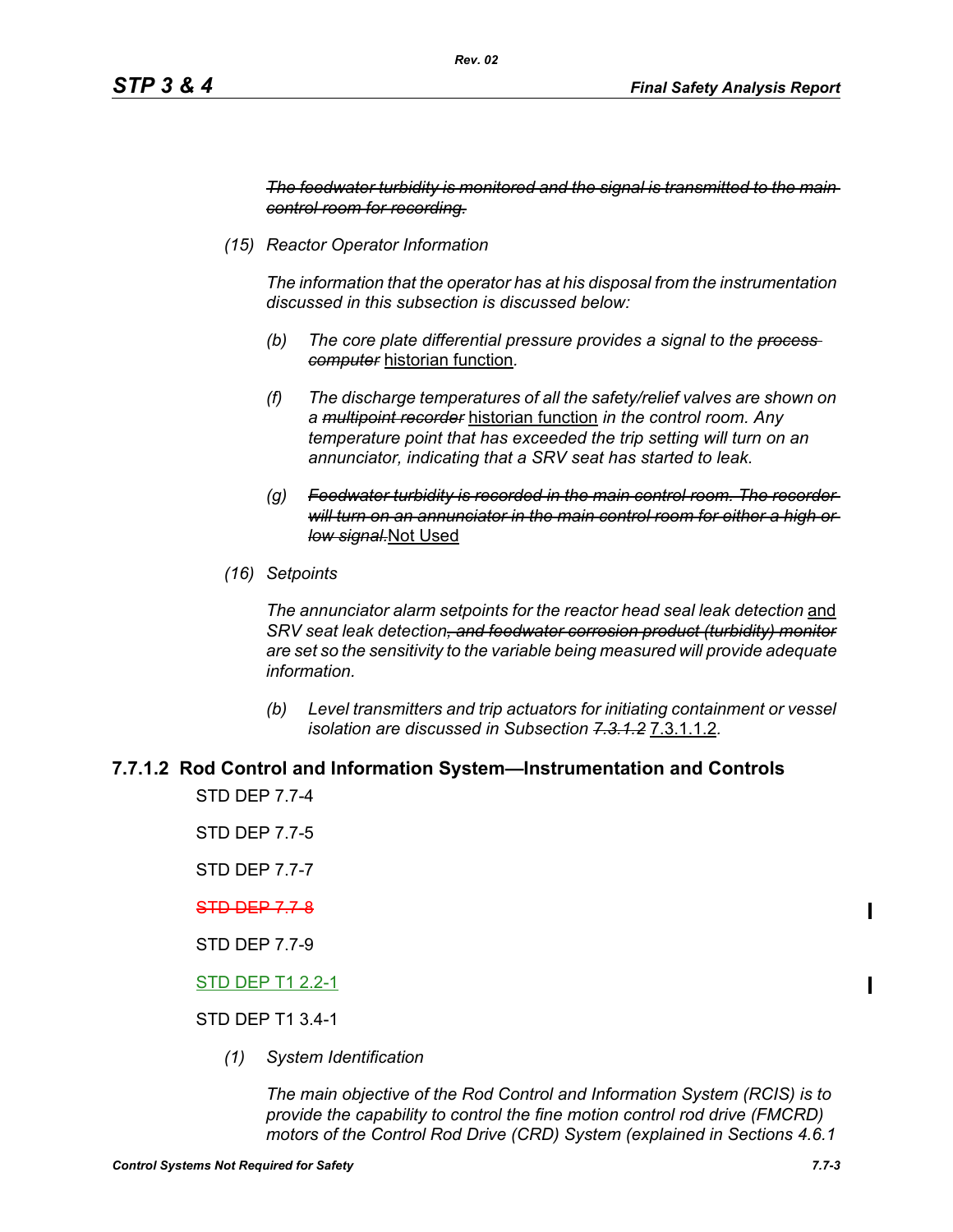*and 4.6.2) to permit changes in core reactivity so that reactor power level and power distribution can be controlled.* 

*The RCIS performs the following functions:*

*Rev. 02*

- *(a) Controls changes to the core reactivity, and thereby reactor power, by moving neutron absorbing control rods within the reactor core as initiated by:*
	- *(i) The plant operator, when the RCIS is placed in manual or semiautomatic mode of operation*
	- *(ii) The Power Generation and Control System (PGCS) when the PGCS, automatic power regulator (APR), and RCIS are in automatic mode* The automatic rod movement mode of the automatic power regulator (APR), when RCIS is placed in the automatic mode of operation.
- *(b) Provides summary display information for the plant operator, indicative of aggregated control rod positions, status of the control rods, and the FMCRDs on the RCIS dedicated operator interface (DOI).* Displays summary information for the plant operator about positions of the control rods in the core and status of the FMCRDs and RCIS. This summary information is provided by a RCIS dedicated operator interface (DOI) on the main control panel. There are dual-redundantmeasurements of the absolute rod position during normal FMCRD conditions. If one position detector fails for an individual FMCRD, the failed position detector can be bypassed and the unit can continue to operate without power restrictions.
- *(c) Provides FMCRD status and control rod position and status data to other plant systems which require such data (e.g., the plant process computer system).Plant Computer Function* plant computer function).
- *(f) Provides the capability for insertion of all rods by an alternate and diverse method, based on receiving a command* signals *from the Recirculation Flow Control System (RFCS). This function is called the alternate rod insertion (ARI) function.*
- *(g) Provides for insertion of selected control rods for core thermal-hydraulic stability control or for mitigation of a loss of feedwater heating event; called the selected control rod run-in (SCRRI) function, based on receiving SCRRI command* signals *from the RFCS.*
- *(2) System Description*

*The RCIS is a dual redundant system consisting of two independent channels for normal monitoring of control rod positions and executing control rod movement commands. Each channel receives separate input signals and*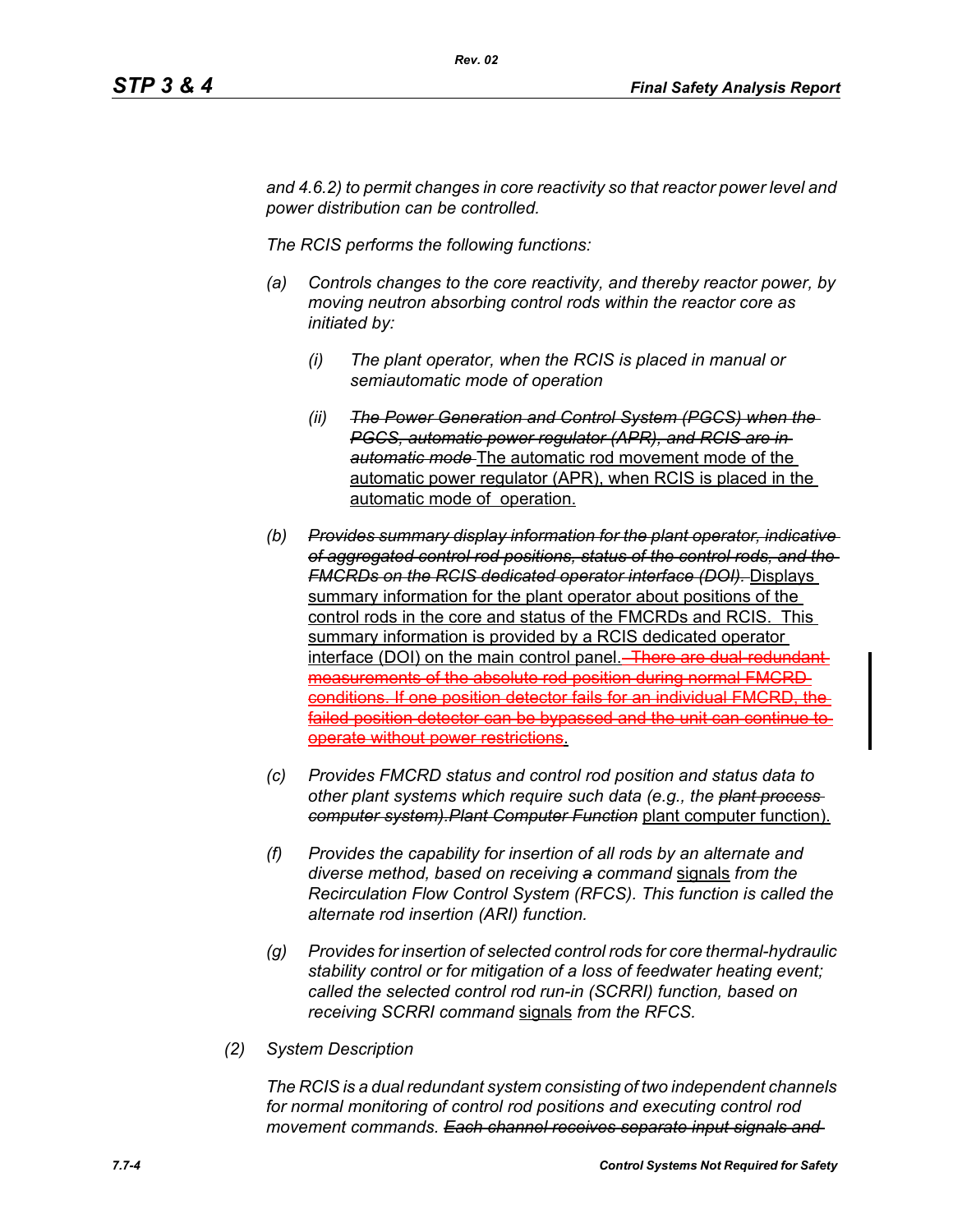*both channels perform the same function. Disagreement between the two channels results in rod motion inhibit.* Under normal conditions, each channel receives separate input signals and both channels perform the same functions. The outputs of the two channels are continuously compared. For normal functions of enforcing and monitoring control rod positions and emergency rod insertion, the outputs of the two channels must be in agreement. Any sustained disagreement between the two channels would result in a rod block. However, when the conditions for generating a rod block signal in a single channel are satisfied, that channel alone can issue a rod block signal. For the FMCRD emergency insertion functions (Seram Follow, scram-follow, ARI, SCRRI), 3-out-of-3 logic is used in the inverter control logic with the additional input signal coming from the associated emergency rod insertion panels. An automatic single channel bypass feature (only activated when an emergency insertion function is activated) is also provided to assure high availability for the emergency insertion functions when a single channel failure condition exists.

Failure or malfunction of RCIS has no impact on the hydraulic scram function of CRD. The circuitry for normal insertion and withdrawal of control rods in RCIS is completely independent of the Reactor Trip and Isolation System (RTIS) circuitry controlling the scram valves. This separation of the RPS scram function of the RTIS and RCIS normal rod control functions prevents failure in the RCIS circuitry from affecting the scram circuitry.

The RCIS consists of several different types of cabinets (or panels), which contain special electronic/electrical equipment modules for performing RCIS logic located in the reactor building and control building and a dedicatedoperator interface (DOI) on the main control panel in the main control room Reactor Building and Control Building and a DOI on the Main Control Panel in the Main Control Room(MCR). The RCIS DOI provides summary information to the plant operator with respect to control rod positions, FMCRD and RCIS status and hydraulic control unit (HCU) status. Controls are also provided for performing normal rod movement functions, bypassing of major RCIS subsystems, performing CRD surveillance tests, and resetting RCIS trips and most abnormal status conditions. There are nine types of electronic/electrical cabinets/panels that perform logic functions of the RCIS:

*The RCIS consists of several different types of cabinets (or panels), which contain special electronic/electrical equipment modules and a dedicated operator interface on the main control panel in the control room. There are four types of electronic/electrical cabinets that make up the RCIS:*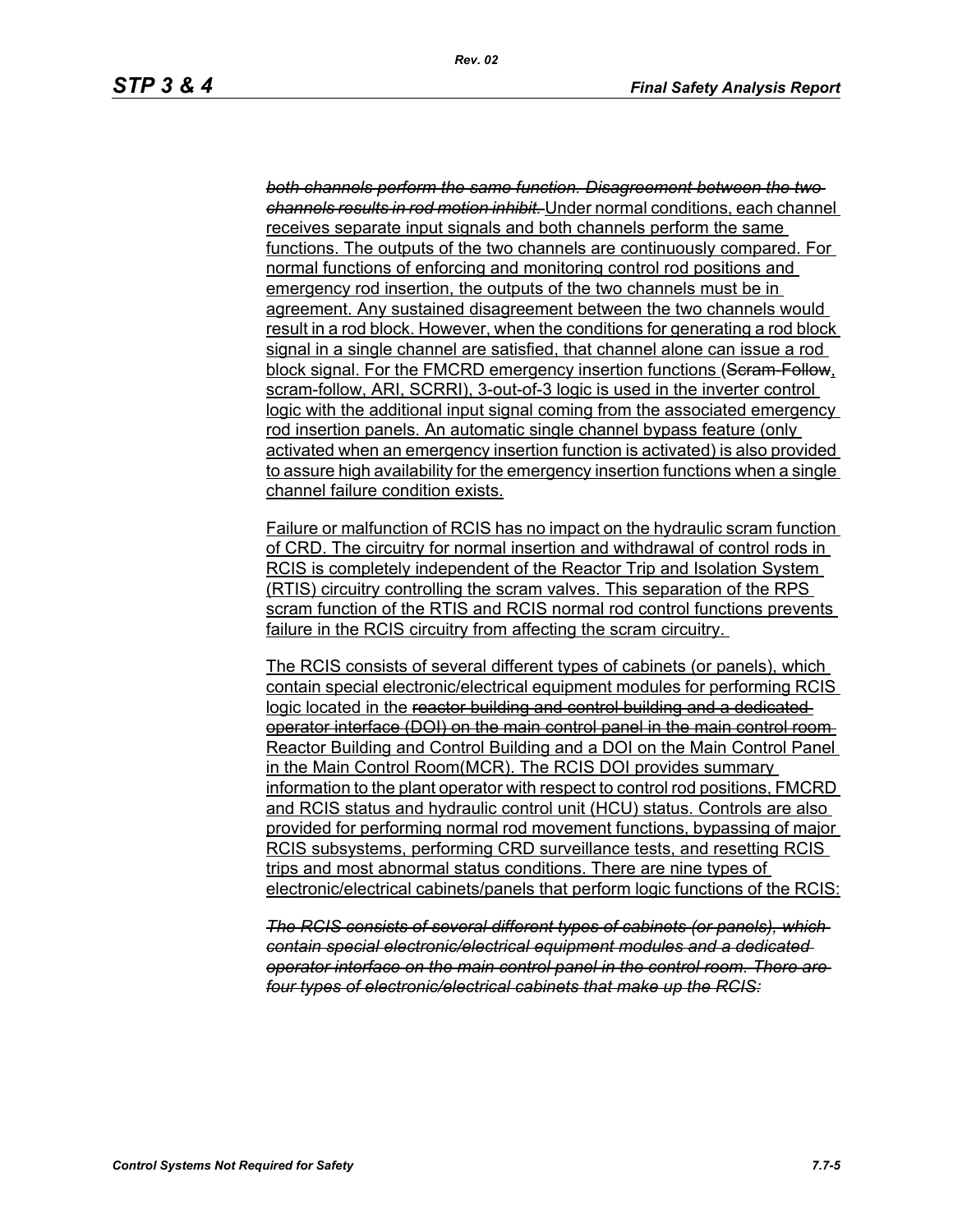*(a) Rods Action Control Cabinet (RACC)* Subsystem (RACS) Cabinets

*There are two RACCs consisting of RACC-Channel A and RACC-Channel B, that provide for a dual redundant architecture. Each RACC subsystem consists of three main functional subsystems, as follows:*

- *(i) Automated Thermal Limit Monitor (ATLM)*
- *(ii) Rod Worth Minimizer (RWM)*
- *(iii) Rod Action and Position Information (RAPI)*

There are two types of cabinets in the back-panel area referred to as the RACS, consisting of a rod action and positioning information (RAPI) panels and an ATLM/RWM panel, which provide for a dual-redundant architecture. The RAPI panels consists of a RAPI-A panel and RAPI-B**panel** with the channel A logic in the RAPI-A panel and RAPI-B with the channel B logic in the RAPI-B panel. In addition, the RAPI-A panel includes the RAPI DOI, which displays the same information that is available on the RCIS DOI in the MCR. The RAPI DOI also serves as a backup for the RCIS DOI control capabilities, should the RCIS DOI become unavailable. A hard switch located in the RAPI-A panel is used to change the selection of DOI control operation capability between the RCIS DOI and the RAPI DOI (i.e. only one of these DOIs can be selected for control capability at any given time).

There is also ana dedicated RCIS MUX Monitoring feature located in the RAPI panels for providing direct hardwired outputs to the reactorinternal pump (RIP) adjustable speed drives (ASDs) of RFCS for RIP runback initiation upon detection of an all FMCRD run-in (i.e. scramfollow or ARI function) command condition.

The ATLM/RWM panel contains two channels of logic for the automatic thermal limit monitor (ATLM)-and the rod worth minimizer (RWM) and the RAPI signal interface units (SIUs).

*(b) Remote Communication Cabinets (RCC)*

*The RCCs contain a dual channel file control module (FCM) that interfaces with the rod server modules (RSMs) that are contained in the same cabinets, and RAPI in the control room.* The RCCs are located in sets of 4 RCCs that each contains a rod server module (RSM) dualchannel file control module (FCM). The FCMs interface with the rod server modules (RSMs) that are contained in the same set of cabinets. and interfaces with the RAPI subsystems in the MCR, via the dedicated RCIS multiplexing network. Each RSM is composed of two Rod Server Processing Channels (RSPC<sub>s</sub> A and B) so that there is a dualredundant logic design for each RSM and associated Synchro-to-Digital Converters (SDCs A and B) that provide for conversion of the Synchro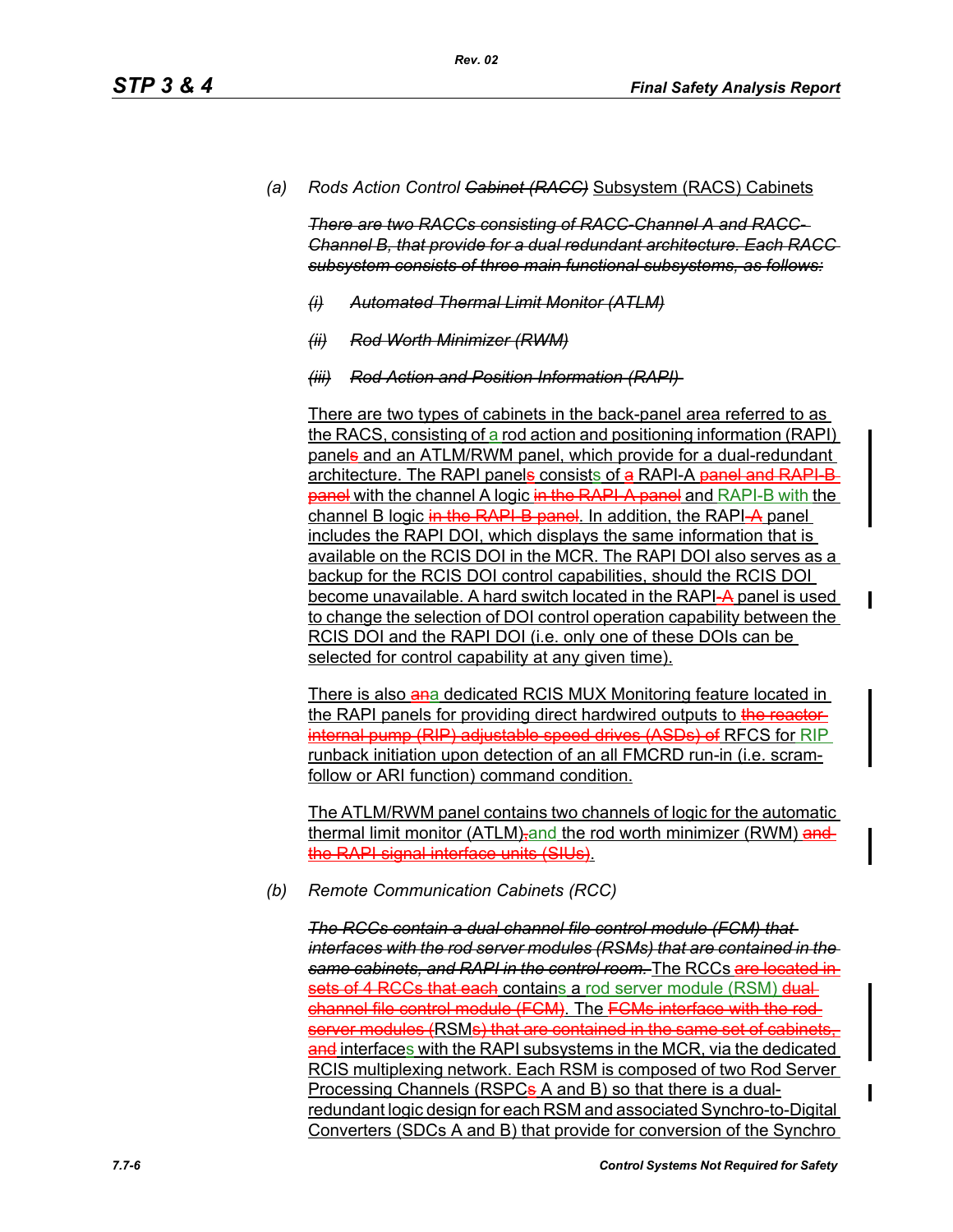A and Synchro B analog signals into a two independent digital representations of the absolute position of the corresponding FMCRD. Both RSPCs receive the digital representations from both SDCs for use in the RSPC control and monitoring logic.

*(c) Fine Motion Driver Cabinets (FMDC)* 

*Rev. 02*

*The FMDCs consist of several inverter controllers (ICs) and stepping motor driver modules (SMDMs). Each SMDM contains an electronic converter/inverter to convert incoming three-phase AC power into DC and inverts the DC power to variable voltage/frequency power pulses for the FMCRD stepping motor.* Each SMDM contains an electronic converter/inverter to convert incoming three-phase AC power into DC and invert the DC power to variable voltage/frequency output power provided to the FMCRD stepping motor to accomplish rod movement. The IC includes logic to process rod movement commands received from the associated RSPCs in a RCC. Also, IC and SMDM status signals are also provided to the associated RSPCs. Each IC also receives a separate discrete input signal from an Emergency Rod Insertion Panel that is used in the IC logic for providing the emergency rod insertion movement functions (i.e. scram-follow, ARI or SCRRI).

*(d) Rod Brake Controller Cabinets (RBCC)*

*The RBCCs contain electrical and/or electronic logic and other associated electrical equipment for the proper operation of the FMCRD brakes. Signals for brake disengagement or engagement are received from the associated rod server module, and the brake controller logic provides two separate (channel A and channel B) brake status signals to its corresponding rod server module.*

*(e)* Emergency Rod Insertion Control Panel

The emergency rod insertion control panel is located in the back-panel area of the MCR. It serves as an additional logic panel to contain relays (or solid-state equivalent) hardware needed to transmit discrete output signals to the emergency rod insertion panels in the Reactor Building (RB). The discrete output signals are activated based upon input signals received from the RPS related portion of the Reactor Trip and Isolation System (RTIS) RTIS panels that indicate a scram-follow function is active or based upon input signals received from the RFCS that indicate a ARI function or SCRRI function is active or by input signals from the two manual SCRRI pushbuttons on the Main Control Room Panel (MCRP).

*(f)* Emergency Rod Insertion Panels

The emergency rod insertion panels are located in the reactor building and provide discrete output signals to the inverter controllers in the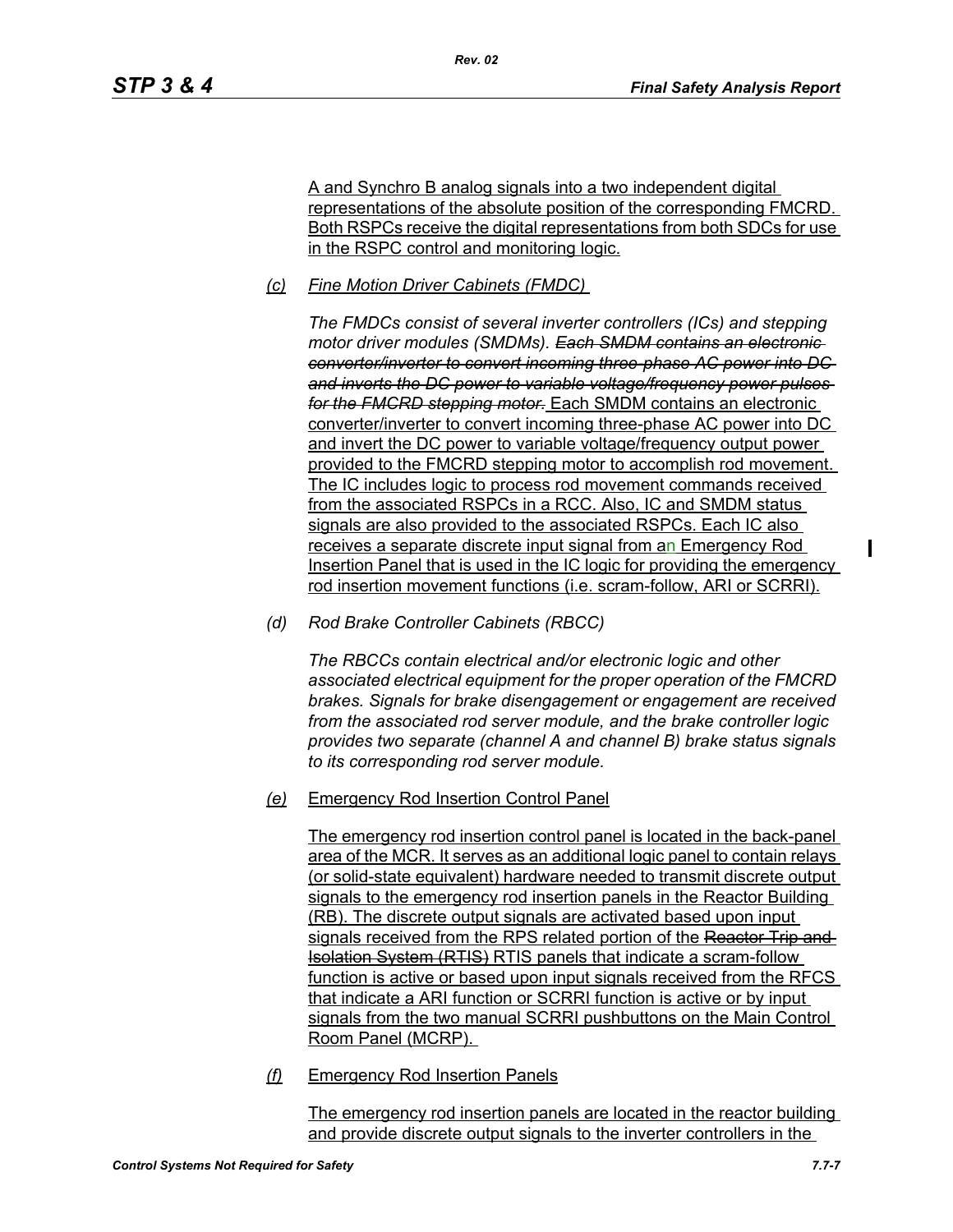FMDCs. The discrete output signals are activated based upon input signals received from the emergency rod insertion control panel in the MCR and indicate a scram-follow function, an ARI function or SCRRI function is active. The emergency insertion condition is considered active if any one of these three rod insertion functions is active.

*(g)* Scram Time Recording Panels (STRPs)

*Rev. 02*

The scram time recording panels (STRPs), located in the RB, monitor the FMCRD position reed switch status using reed switch sensor modules (RSSMs) and communicate this information to the RAPI viathe dedicated RCIS multiplexing network. Also, the STRPs automatically record and time tag FMCRD scram timing position reed switch status changes by RCIS clock either: 1) after initiation of an individual HCU scram test at the RPS Scram Time Test Panel, or 2) after a full-core reactor scram has been initiated. The recorded scram timing data can be transmitted to the STRAP in the MCR back-panel

*(h)* Scram Time Recording and Analysis Panel (STRAP)

The STRAP, located in the MCR back-panel area, receives scram timing position information from the STRPs which can be used for comparing the recorded scram timing performance results to the applicable Technical Specification requirements. This information can also be transmitted to the Plant Computer Function (PCF) for further data analysis and archiving.

*(i)* Rod Action and Position Information (RAPI) Auxiliary Panels

RAPI Auxiliary Panels, located in the Reactor Building, provide output signals to open a purge water valve whenever either FMCRD associated with the corresponding HCU receives an insertion command from RAPI subsystem. These panels also monitor scram valve position status as well as HCU accumulator water pressure and level status (i.e. normal or abnormal). Communication of this information to and from the RAPI subsystem is achieved via the non-essential Plant Data Network (PDN) equipment. Two of the nonsafety Remote Digital Logic Controller (RDLC) panels are used as the RAPI auxiliary panels.

*(3) RCIS Multiplexing Network*

*The RCIS multiplexing network consists of two independent channels (A and B) of fiber-optic communication links between the RACCs (channels A and B), and the dual channel file control modules located in the remote communication cabinets.*

*The plant essential multiplexing network interfaces with FMCRD dual redundant separation switches (A/B) and provides the appropriate status signals to the RACCs to be used in the RCIS logic for initiating rod block*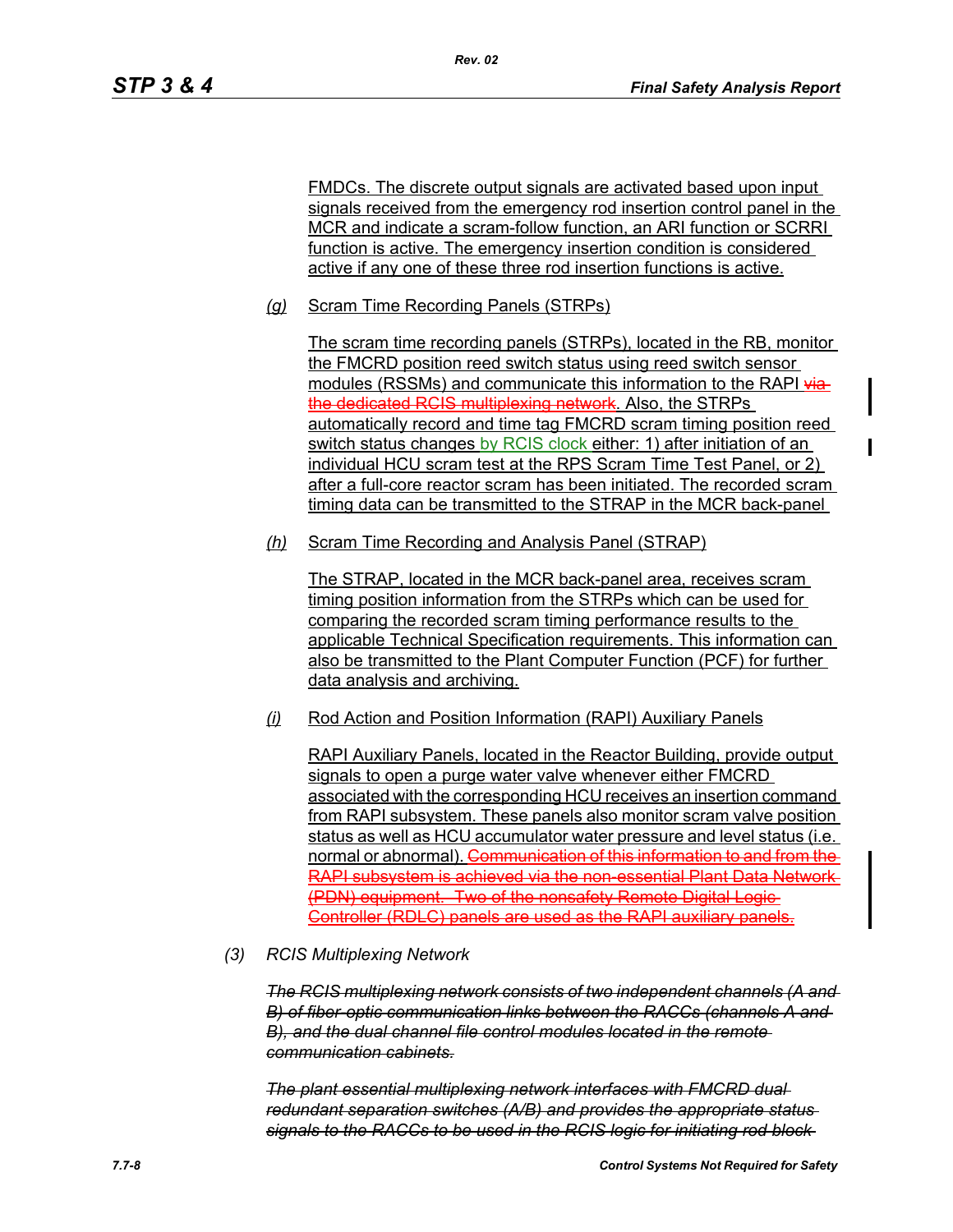*signals if a separation occurs. The essential multiplexing network is not part of the RCIS.* The dedicated RCIS multiplexing network consists of two separate channels. Fiber-optic communication links are used in this dedicated multiplexing network to handle communication between the RACS and the RSPCs in the RCCs (via the FCMs), communication between the STRPs and the RACS, and communication between the STRPs and the **STRAP. Communication-between the RAPI auxiliary panels (for HCU purge)** water valve control and HCU status monitoring) and the RACS<del>RAPI channels</del> is achieved by the Plant Data Network (PDN) of the nonsafety Plant Information and Control System (PICS) equipment, not by the dedicated RCIS multiplexing network.

The Data Communication Function (DCF) of the ESF Logic and Control System (ELCS) interfaces with The FMCRD dual redundant separation switches (A and B) and provides the appropriate status signals to the RACS Cabinets to be used in the RCIS logic for initiating rod block signals effor the appropriate FMCRD if a separation occurs. The DCF of the ELCSequipment The CRD system provides these signals to the RAPI SIUssignal interface units (SIUs) of the RCIS via associated datalink interfaces of the Plant Data Network (PDN). The DCF of the ELCS equipment and the PDN equipment are not part of the RCIS. Each RAPI SIU transmits these status signals to the associated RAPI channel for use in the RAPI rod block logic.

*(4) Classification*

*The RCIS is not classified as a safety-related system, as it has a control design basis only and is not required for the safe and orderly shutdown of the plant. A failure of the RCIS will not result in gross fuel damage. The rod block function of the RCIS, however, is important in limiting the consequences of a rod withdrawal error during normal plant operation. An abnormal operating transient that might result in local fuel damage is prevented by the rod block function of the RCIS.*

*The RCIS is single-failure proof with high reliability and availability. In accordance with the non-safety-related system application procedure section of the plant general system application requirement document, the RCIS is classified as a non-safety-related, Class 3, power generation system.*

#### *(5) Power Sources*

*(a) Normal*

*The incoming three-phase AC power for the stepping motor driver modules and the rod brake controller power supplies is derived from the Division I Class 1E AC power bus.* The incoming three-phase AC power for the stepping motor driver modules and inverter controllers in the-FMDCs, for the rod brake controller power supplies in the RBCCs, and for power required by the emergency rod insertion panels and the emergency rod insertion control panel is derived from the Division I-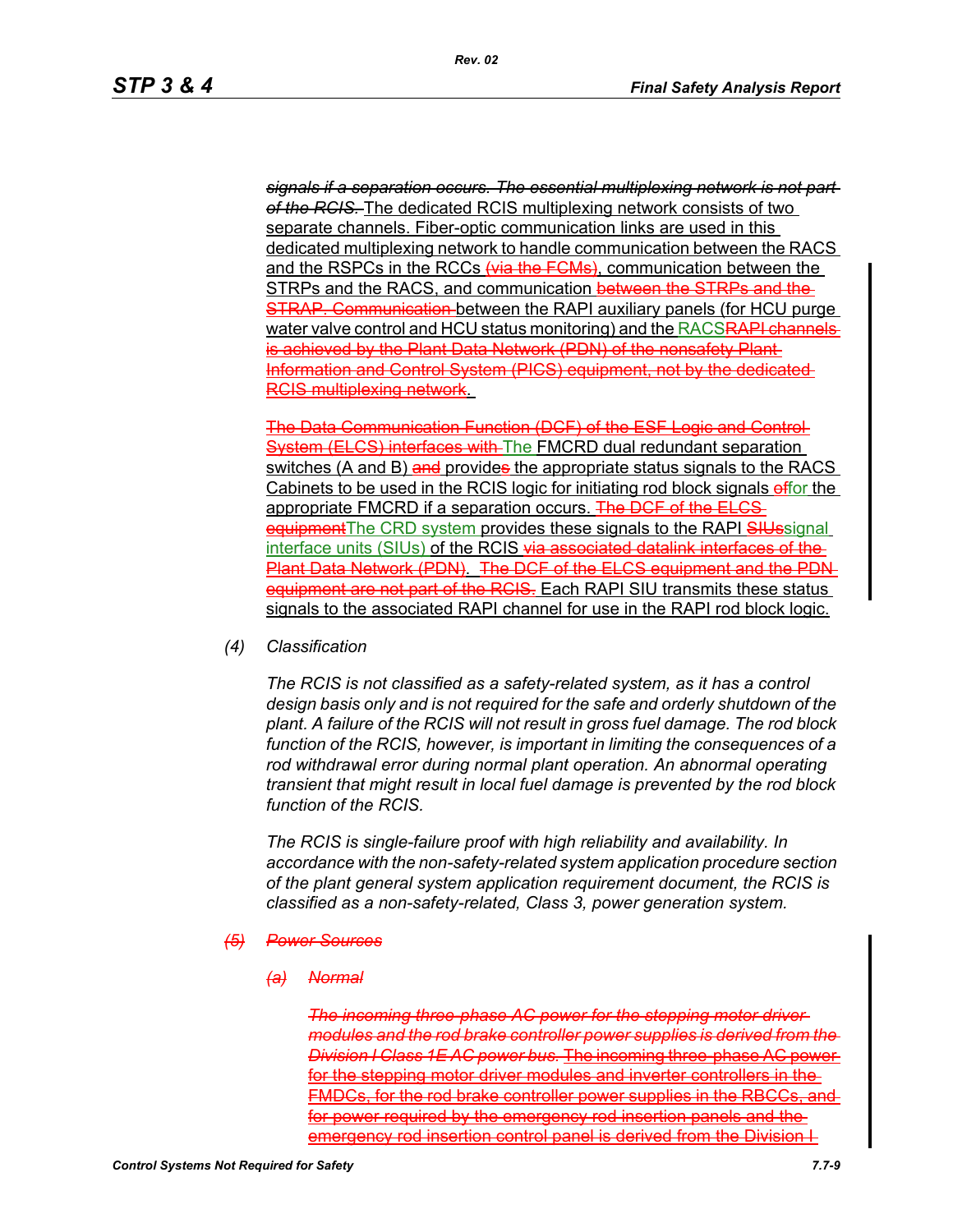Class 1E AC power bus. The FMCRD power distribution panels distribute the power normally derived from the Division I Class 1E power bus to the associated FMCDs, RBCCs, and emergency rod nsertion panels. Excitation power required for logic in the emergenc rod insertion control panel is provided directly from the emergency nsertion panels. The power distribution design provides three distinct electrical groups of power. The distribution of these three groups of electrical power to FMCRDs is such that approximately one third of the FMCRDs belong to each group. The distribution of FMCRDs in each electrical group is scattered throughout the reactor core such that complete insertion of the FMCRDs in any two of the three electrical groups to the full-in position will assure maximize the likelihood that the reactor reaches hot shutdown conditions. This approach provides increased reliability for the capability of the motor run-in ARI function, ifactivated, to assure the reactor achieves hot shutdown conditions.

*The power for all RCIS equipment, except as noted above* and below for the non-critical Scram Time Recording and Analysis Panel (STRAP) equipment, *is derived from two separate, nondivisional uninterruptible AC power sources (UPS) (Subsection 8.3.1 and 8.3.1.1.4).*

*Each of the two RACCs has redundant auxiliary electrical power supplies and cooling fans, as required, for proper operation of their associated subsystems.*

*The RCC contains the necessary redundant power supplies for channels A and B of the rod server modules, file control modules, electrical equipment, and cooling fans (if required).* **For the RCIS** controller equipment that derives power from the two separate, nondivisional uninterruptible AC power sources, loss of only one power source does not impact the other power source and does not impact the operation of the associated RCIS controller equipment.

The power for the STRAP equipment is derived from a single nondivisional uninterruptible AC power source. Operation of the STRAP is not required in order for achieving automatic recording of scram timing prmance information by the separate STRPs. The STRAP equipment operation is only required for obtaining the recorded scramtiming performance information from the STRPs for further review and evaluation. Therefore, there is no need for the STRAP equipment of the RCIS to have redundant power sources.

*(6) RCIS Scope*

*The RCIS scope includes the following equipment:*

*(a) All the electrical/electronic equipment contained in the RACCs, the RCCs, the FMDCs, and the RBCCs.* RACS cabinets, the RCCs, the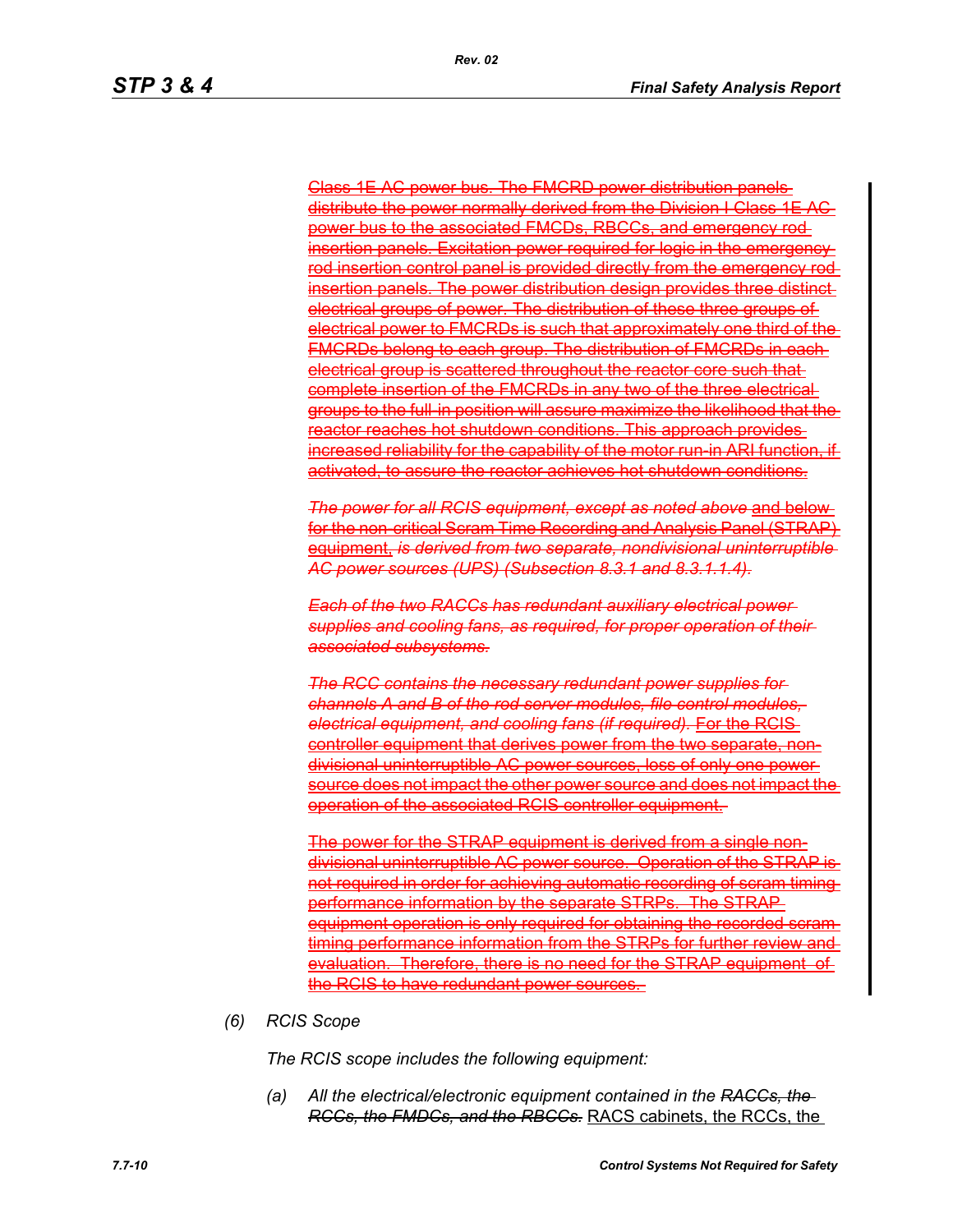FMDCs, the RBCCs, the STRPs, the STRAP, the emergency rod insertion panels and the emergency rod insertion control panel.

*(b) The* dedicated *RCIS multiplexing network equipment.*

*Rev. 02*

- *(c) The cross-channel communication link between the two RACS channels*channels*.*
- *(d) The dedicated RCIS operator's interface and the communication links from the equipment to this interface.*
- *(e)* The FMCRD power distribution panels that provide for distribution of the incoming power from the three electrical groups that derive power from the Division I Class 1E Bus to the associated FMDCs, RBCCs, and emergency rod insertion panels.

*The Control Rod Drive (CRD) System performs the following functions:*

*(d) Provides for electromechanical insertion of selected control rods for core thermal/hydraulic stability control* or for mitigation of a loss of feedwater heating event*.*

## **7.7.1.2.1 Control Rod Drive Control System Interfaces**

STD DEP 7.7-7

STD DEP 7.7-10

STD DEP T1 3.4-1

- STD DEP T1 2.2-1
- STD DEP 7.7-11

STD DEP 7.7-12

STD DEP 7.7-13

STD DEP 7.7-14

STD DEP 7.7-15

STD DEP 7.7-16

## STD DEP Admin

*(1) Introduction* Single Rod Movement

*When an operator selects a control rod for motion (Figure 7.7-3), the operator first selects the manual rod movement mode at the dedicated RCIS operator panel, by depressing the manual mode switch to place the RCIS in manual*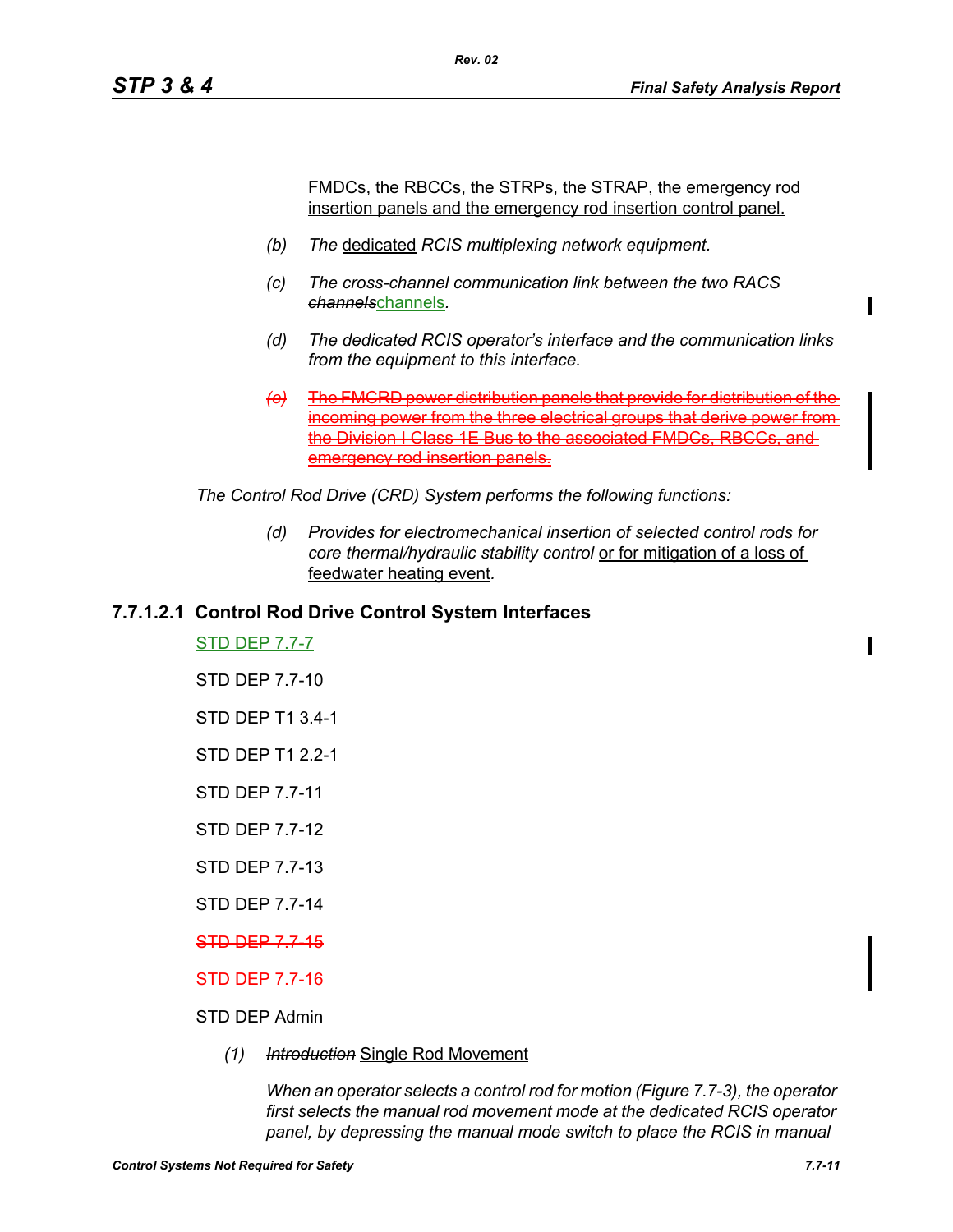*mode. Then the operator depresses the select pushbutton for either single rod movement or for ganged rod movement. The operator must then select a specific rod (or a gang) to be moved at the normal operational manual mode CRT display under the control of the Performance Monitoring and Control*  **System (PMCS).** using the RCIS Dedicated Operator Interface (DOI) DOI on the main control room panel.

*A CRT display generated by PMC presents to the operator a full core array of all 205 control rods in addition to 52 local power range monitors (LPRMs) schematically as a group of boxes.*

*Each box represents a control rod containing the core coordinates and vertical rod position of that rod in white numbers on a black background. The vertical rod position information is normally not visible but becomes visible in response to actuation of various rod status and position requestor poke points. The core coordinates are always visible to the operator.*

*The CRT display* The RCIS DOI *provides the operator with a capability to move a single rod or a ganged selection. For this discussion, the operator selects a single rod for withdrawal. Four* Three *rod movement commands (poke points) serve as a means to initiate all rod movements controlled from this display. They are identified as "SINGLE ROD", "ROD GANG", "STEP",* "NOTCH", and *or "CONTINUOUS", and "IN" or "OUT".*

When a "STEP" movement is performed for a selected single rod, the rod moves a nominal distance of 18.3 mm, with the associated rod step position value corresponding to the number of "STEP" withdrawal movements from the normal full-in position value. A rod at normal full-in position has an associated rod step position value of "0" steps withdrawn. A rod at normal fullout position has an associated rod step position value of "200" steps withdrawn, as the normal full-out position value is 3660 mm below the normal full-in position value of 0 mm.

When a "NOTCH" movement is performed for a selected single rod, the rod moves a nominal distance of 73.2 mm (i.e. 4 times the nominal step movement distance), with the restriction that the nominal stopping position for the "NOTCH" movement in terms of the distance withdrawn from the normal full-in position is an integer multiple of 73.2 mm. For example, if the selected rod were initially at a step position value of "6" steps withdrawn and one "NOTCH" withdrawal movement is performed, the selected rod would stop at a step position value of "8" steps withdrawn. If a "NOTCH" insert movement was then performed, the selected rod would stop at a step position value of "4" steps.

When a "CONTINUOUS" movement is performed for a selected single rod, the rod target stopping position value is continuously updated to an integer multiple of 18.3 mm as long as the operator continuously depresses the "withdraw" (or "insert") movement pushbutton. For example, if the selected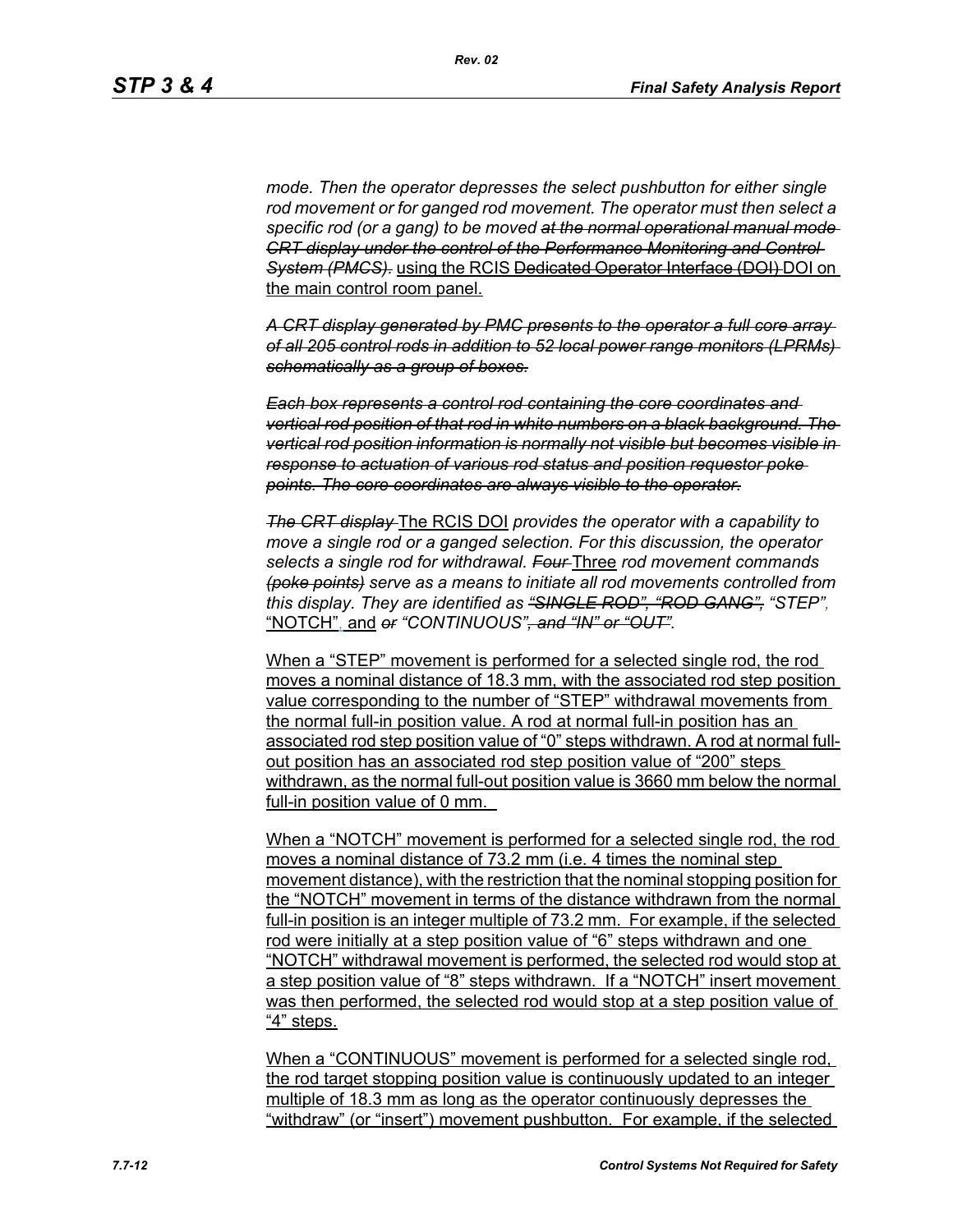rod were initially at a step position value of "8" steps withdrawn and a "CONTINUOUS" withdrawal movement is performed, the rod target stopping position value would be updated initially to "4312" steps and then would be updated at a predetermined rate corresponding to the nominal continuousrod movement speed to "14", "15", etcposition which adds 4 steps to the current position. When the operator ceases to continuously depress the "withdraw" movement pushbutton in this case, the rod target stopping position value then no longer changes and the rod then moves to and stops upon reaching the applicable rod target stopping position value. A "CONTINUOUS" withdrawalinsertion movement would be similar, except the nominal rod target position value would decrease, instead of increase, while the "insert" movement pushbutton remains depressed.

Manual gang movements in the "STEP", "NOTCH" and "CONTINUOUS" movement modes would be accomplished in a similar manner to that described above; however, all operable rods of the selected gang move simultaneously during each movement operation. Also, normal manual rod movements are limited such that insertion rod movement beyond normal fullin or full-out position is not allowed unless RCIS is placed in a special test mode used for performing the CRD coupling check surveillance test.

*The operator first identifies the rod status from the rod status requestor information display, then makes a decision for either a withdrawal or an insertion of a control rod and sets up the display. The operator can request rod status information by actuating poke points on the CRT for the required rod.* Then, to request the desired movement in the selected movement mode, the operator then activates "insert" or "withdraw" movement command by activating associated hard pushbutton switches located adjacent to the RCIS DOI on the main control panel.

The RAPI of the RCIS enforces rod blocks based upon signals internal or external to the system. These rod blocks can prevent desired rod movements or stop rod movements, if activated while normal rod movements are underway. This applies to both single rod movement and ganged rod movement modes.

The internal signals include those signals from the ATLM and RWM subsystems of RCIS. During normal RCIS operating conditions with no single channel bypass condition active, if there is any disagreement between the two channel logic of the subsystems of the RCIS, rod block signals are transmitted to the rod server module.

Examples of external input signals which could cause rod withdrawal blocks include rod block signals from the SRNM and APRM subsystems of the NMS; and FMCRD separation status signals received via associated datalink signal transmission-from the CRD system to the RCIS. A complete list of rod block conditions is provided later in this section.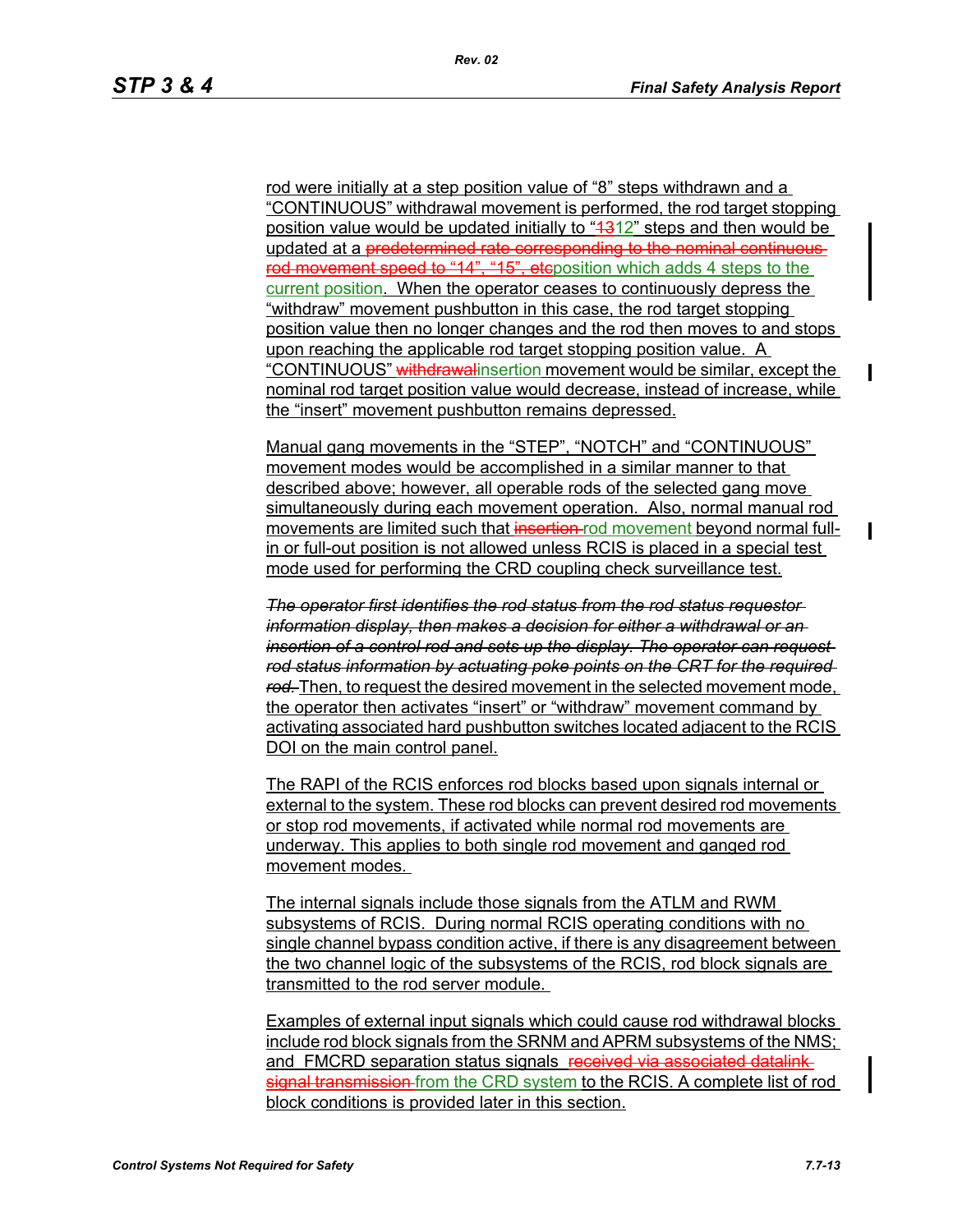When normal rod movements are performed, the RAPI of the RCIS transmits the appropriate rod movement command signals to a dual channel file controlmodule (FCM) located in a RCC. These rod movement command signals are received at the dual channel FCM and routed to rod server processing channel (RSPC) A and RSPC B of the rod server modules (RSMs) of the selected rod in RCCs. The RSPCs transmit signals to channel A and channel **B** inputs for the corresponding inverter controller and transmit brake energization signals to the associated rod brake controller (RBC). The inverter controller then performs two-out-of-two voting on the command signals received and activates the proper power control signals to the SMDM to accomplish the FMCRD motor movement desired. The rod brake controller similarly performs two-out-of-two voting and mechanically releases the FMCRD brake just prior to the start of FMCRD motor movement and then reengages the FMCRD brake after the normal rod movement is complete.

The SDCs of the RSM also interface with instrumentation of the FMCRD (a subsystem of the CRD), collects absolute rod position for the corresponding FMCRD by converting the Synchro A and Synchro B analog signals into digital data representing the FMCRD rod position for use in the associated RSPCs' logic and transmission (via the RCIS dedicated multiplexing network) to the RAPI logic and for the RAPI to transmit rod position data to other systems and subsystems and to the RCIS DOI.

*(2) Withdrawal Cycle* Not Used

*Following is a description of steps the operator performs at the RCIS dedicated operator's interface panel in selecting a rod for movement in the manual mode. The operator depresses the manual rod movement mode switch, which enables the RCIS for manual mode. The operator then verifies indicator/alarm status at the control panel for the following conditions:*

- *(a) Reactor power level is below low power setpoint (LPSP).*
- *(b) Manual rod movement indicator is illuminated.*
- *(c) Verifies status of channel bypass conditions for RWM, RACS, and ATLM.*
- *(d) RCIS trouble indicator is not illuminated.*
- *(e) RCIS rod block status indicator is not illuminated.*
- *(f) No audible alarms are present.*
- *(g) Verify status of FMCRDs, for number rods, in "Full In" or "Full Out", "Latched Full In", or in an "Inoperable Bypass" condition.*

*Following is a description of steps an operator performs at the PMCS CRT display in selecting a single rod for continuous withdrawal with RCIS initially*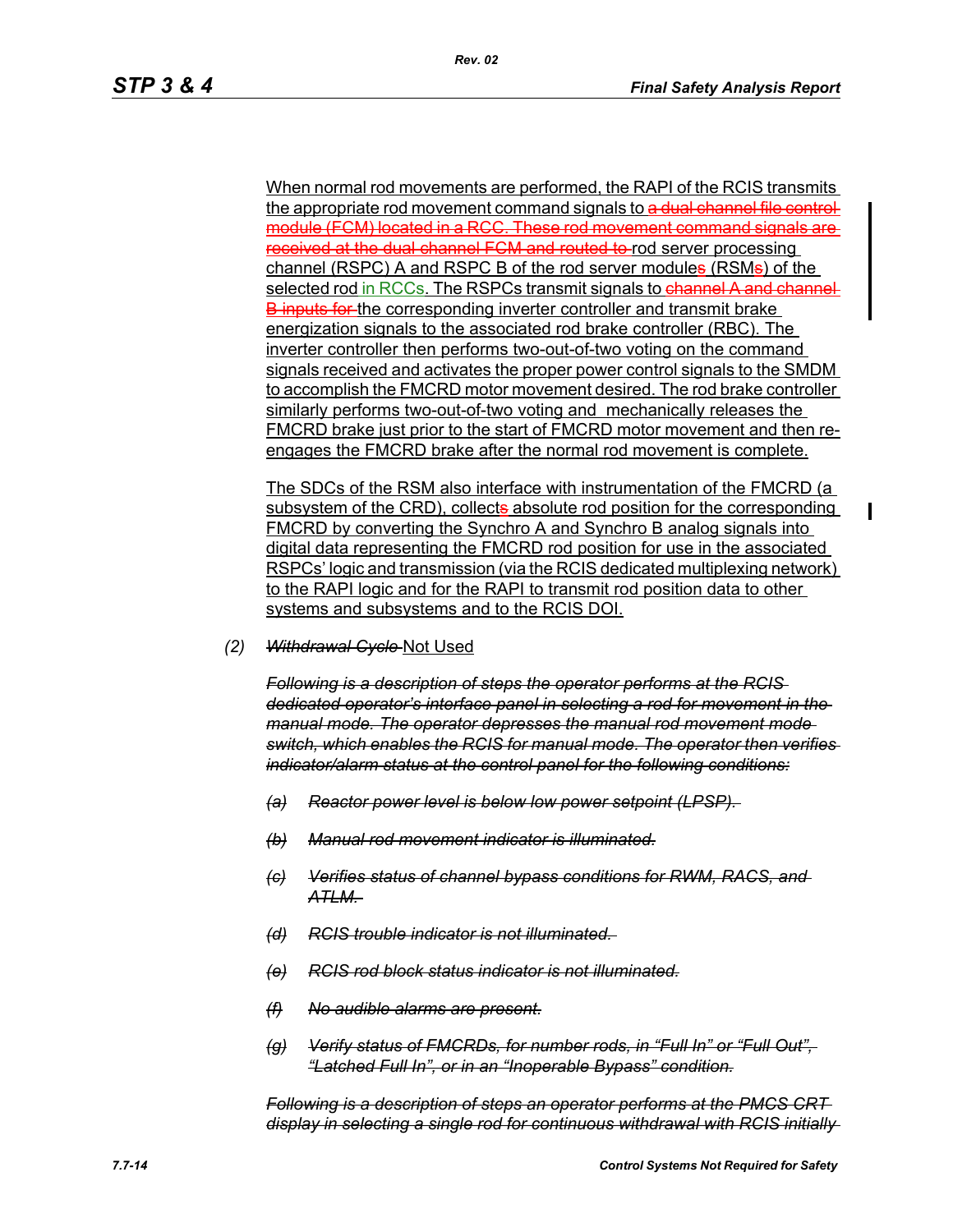*in manual mode. The detailed operations between the RCIS and the CRD System with specific response when various commands are transmitted are discussed.*

*The setup at the CRT display for continuous withdrawal of a single control rod is as follows:*

- *– With top level CRT display, the operator requests the display of rod position data by actuating the rod position data poke points. The screen display changes to the RCIS normal operation/manual mode screen and shows all control rods and their positions. The screen display has other poke points for operating in the manual mode.*
- *– Under rod command display, if it shows "IN" and "STEP", the operator can change the setup. A touch of "IN" poke point changes it to "OUT" and a touch of the "STEP" poke point changes it to "NOTCH" or to "CONTINUOUS" if "NOTCH" is touched. After proper selections are verified, the operator can then select the single rod by actuating the poke points for a "SINGLE ROD". The operator verifies the selections by observing the status indicators. The operator then follows up by touching the display array box representing the rod (ROD SELECTED) to be moved.*

*This setup and action by the operator sends rod coordinates and other setup data to the PMCS. The data representing a single rod to be withdrawn is coded and stored in PMCS memory. The PMCS addresses the RCIS and sends the coded messages. The coded messages are received at the RCIS and stored in the Rod Position and Information Subsystem memory. The operator has an option to stop the rod movement by using the light pen. Touching the "SINGLE ROD" poke point a second time causes rod motion stop signals to be sent to the RCIS interface.*

*The information displayed to the operator at this time is the vertical position of the rod selected and it remains displayed until a new selection is made or the rod is deselected. The display array boxes representing all other rods in the core at this time dim to approximately half brightness.*

*The CRT display stores information in memory during the initial setup and transmits the information to the PMCS. When the operator initializes the last poke point (ROD SELECTED), the information stored in memory addressing the manual rod movement command signals in the PMCS are downloaded, as two independent signals, into channels A and B of the RCIS Rod Action and Position Information (RAPI) Subsystems.*

*The RCIS receives the two independent streams of data signals transmitted from the PMCS. The data are received and loaded into memory at the RAPI Subsystems (channel A/B). Both channel A/B are identical and perform the same functions. If there is a disagreement between A and B, the logic issues*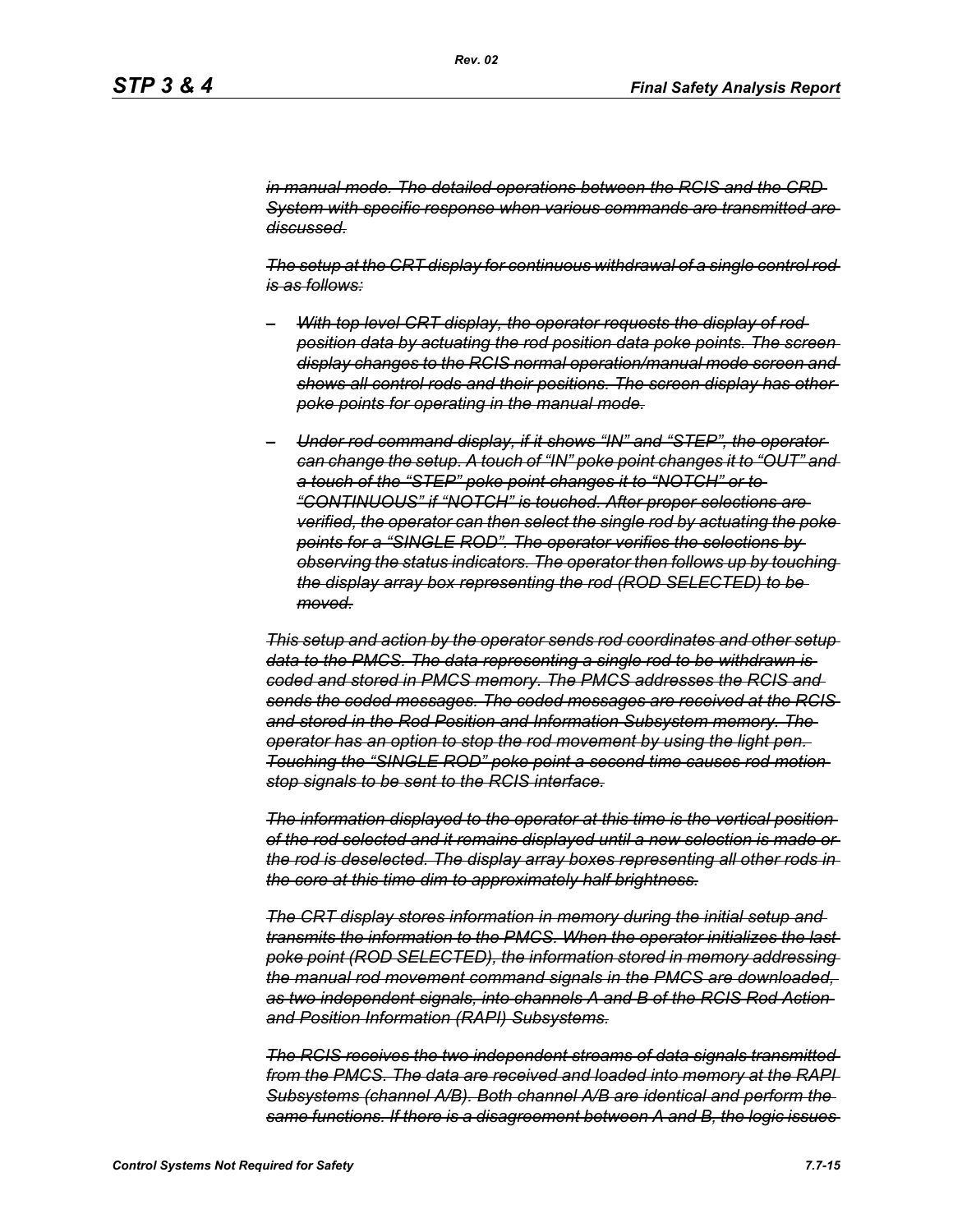*a rod motion inhibit signal. The operator has the capability to bypass certain functions in the manual mode.*

*Rev. 02*

*The PMCS also sends data to the Automated Thermal Limit Monitor (ATLM) of the RCIS on the calculated fuel thermal operating limits and corresponding initial LPRM values when an ATLM setpoint update is requested.* 

*The logic of the ATLM subsystem issues a rod block signal that is used in the RAPI System logic to enforce a rod block that prevents violation of the fuel thermal operating limits. The ATLM interfaces with and receives signals from the RAPI Subsystem control logic for rod position data, other plant data and control signals.* 

*The ATLM interfaces with Recirculation Flow Control (RFC) System and when it trips, a signal is sent to the RFCS which would cause a flow increase block.*

*The ATLM also receives input signals, based upon the LPRMs and APRMs of the Neutron Monitoring System (NMS). The RAPI Subsystem logic enforces ATLM rod block signals to the RCIS rod server modules located in the remote communication cabinets. Either channel of an ATLM subsystem can independently cause a rod withdrawal block.*

*The Rod Worth Minimizer (RWM) Subsystem logic issues rod block signals that are used in the Rod Action Control Subsystem rod block logic to assure that absolute rod pattern restrictions are not violated (e.g., the ganged withdrawal sequence restrictions). The logic of the RWM also receives rod position data and control status signals from the logic of the RAPI Subsystem and feeds back RWM status signals.*

*The RCIS responds to data signals originating from the CRT displays of the PMCS for operator requested rod withdrawal or insertion commands.*

*The RAPI Subsystem of the RCIS enforces rod blocks based upon signals internal or external to the system.*

*The internal signals include those signals from any of the above MRBM, ARBM, RWM. If there is any disagreement between the two channel logic of the RAC and/or the RAPI subsystems of the RCIS, rod block signals are transmitted to the rod server module and sent to the PMCS.*

*External input signals which could cause rod blocks originate from the SRNM and PRNM Subsystems or from the four divisions of the essential multiplexing system, reflecting the status of separation switches of the FMCRDs.*

*After performing the required validity checks within each subsystem and verifying that there are no rod block conditions existing, the RAPI Subsystem of the RCIS transmits command data signals (representing the selection of a*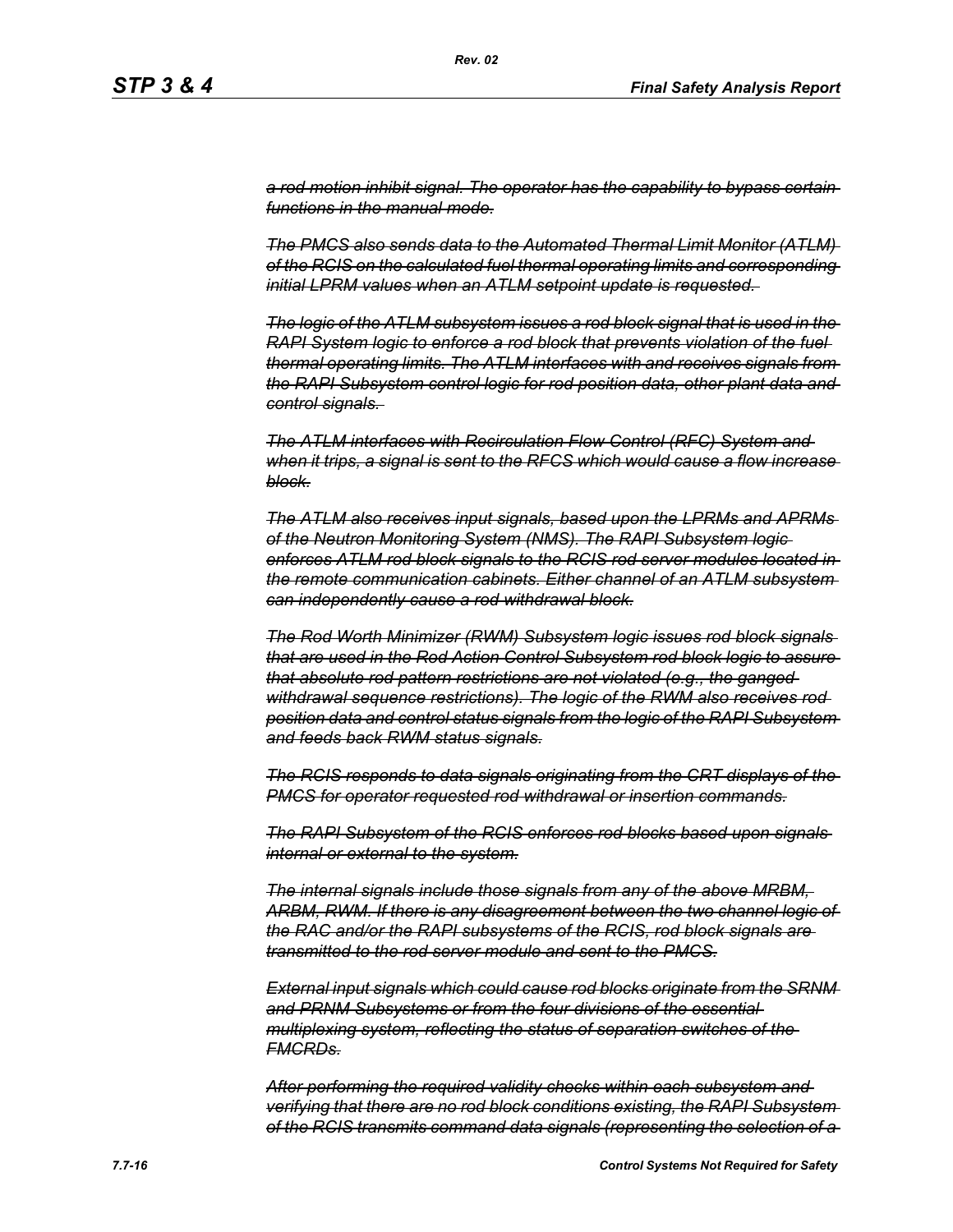*single rod for withdrawal via the RCIS multiplexing system channel A and channel B) to a dual channel file control module (FCM) located in a remote communication cabinet. The selected rod command withdrawal signals are received at the dual channel FCM and routed via channel A and channel B of the dual channel rod server modules (RSMs) and then are loaded into data buffers A and B of the inverter controller.*

*The FCM also interfaces with instrumentation of the FMCRD (a subsystem of the control rod drive system), collects data associated with the position reed switches and converts the synchro A and synchro B analog data into digital data for use in the RSM logic and transmission (via the RCIS multiplexing system) to the RAPI Subsystem logic.*

*The RSM, which consists of two rod server processing channels and one inverter controller, interfaces with the rod position instrumentation through its two processing channels and with the associated stepper motor driver module of the FMCRD System via the inverter controller. After receiving the proper command signals for a single rod to be withdrawn continuously, the inverter controller sends the proper motor power control information to the stepper motor driver module. In turn, the stepper motor driver module sends power pulses to the FMCRD motor.*

*Each of the rod server processing channels A and B also interfaces with the rod brake controller to provide brake disengagement and/or engagement signals required for normal rod movement. This is based on two-out-of-two logic where both channels A and B of the RSM should agree, and on one-outof-two logic for ARI and scram following functions.*

*Each rod server processing channel of the RCIS obtains rod position status information signals via hardwired interfaces with its associated FMCRD synchro and obtains additional rod position and status information via hardwired interfaces with the reed switches included in the FMCRD. The reed switch based position signals are mainly used for recording FMCRD scram timing analysis data. Each rod server processing channel exchanges the continuous synchro position information and transmits the data to the RAPI Subsystem of the RCIS for usage in its logic. This data is also used to provide position status signals to the PMCS and to the RCIS dedicated interface panel.*

#### *(3) Insert Cycle* Not Used

*An operator action to insert a rod while in the manual mode would be processed in a similar manner as above, except that signals for an insertion of the rod would be decoded at the rod server module (RSM). On receiving the correct signals from the RSM, the stepper motor driver module would provide power pulses to the FMCRD motor such that control rod insertion would result.*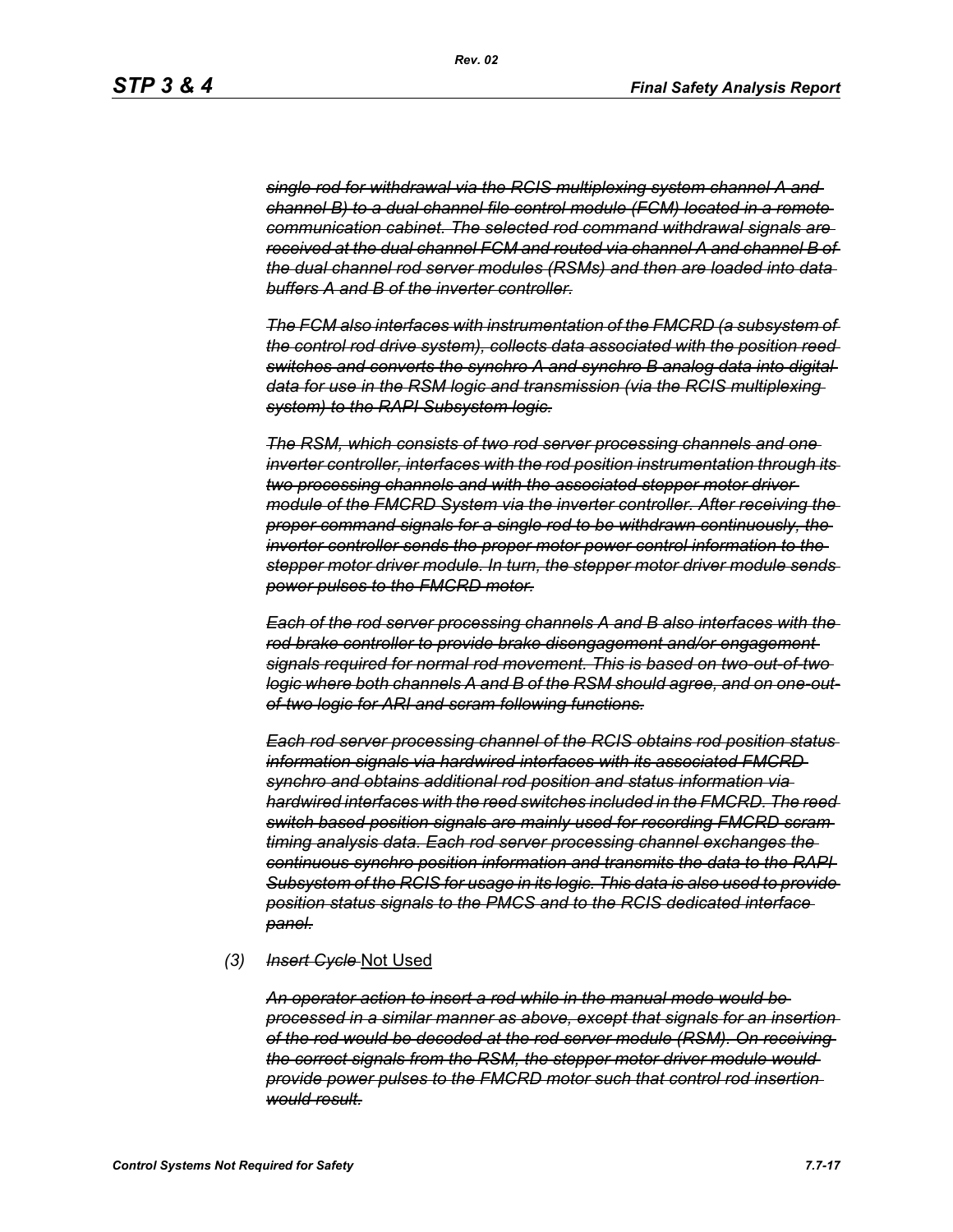## *(4) Ganged Rod Motion* Ganged Rod Movement

*There are three means of controlling ganged rod motion* movement*. The RCIS provides for automatic mode, semi-automatic, and manual mode. When in the automatic mode of operation, commands for reactivity insertion or withdrawal are received from the Automatic Power Regulator (APR) System.*

*The RCIS dedicated operator interface provides switches for an* controls for activating the *automatic, semi-automatic, or manual rod movement mode of operation. When the system is in semi-automatic mode, all rod movements are controlled by the operator. However, the RCIS, by using a database called reference rod pull sequence (RRPS) and keeping track of the current control rods' positions, prompts the operator to the selection of the next gang*selects the gang automatically*.*

*When the RCIS is in manual mode and ganged rod movement mode has also*  been chosen, if the operator selects a specific rod in a gang, the logic will *automatically select all associated rods in that gang.*

*When the automatic mode is active, the RCIS responds to signals for rod movement request from the APR System. In this mode, the APR simply requests either reactivity insertion or withdrawal* and either "step" or "continuous"*. The RCIS responds to this request by using the RRPS and the current rods positions and automatically selects and executes the withdrawal/insert commands for the next gang.*

*In order for the automatic rod movement feature of the RCIS to be active, the power generation control system* function of PCFAPR *must be in the automatic mode* associated with CR operation*, the automatic power regulator system must be in the automatic mode, and the switch on the RCIS dedicated operator interface for automatic rod movement mode must be depressed. The operator has an option of discontinuing the automatic operation by placing either the PGCS/APR or RCIS mode switches back to manual mode,* the switch for automatic rod movement mode must have been activated, and there must be no abnormal conditions that prevent operation in the RCIS automatic mode. The operator has an option of discontinuing the automatic operation by placing either the RCIS mode switches back to manual mode or back to the semi-automatic mode.

#### *(5) Ganged Withdrawal Sequence Restrictions*

*The RWM of the RCIS ensures adherence to certain ganged withdrawal sequence restrictions by generating a rod block signal for out-of-sequence rod withdrawals when the reactor power is below the LPSP and the reactor mode switch is in STARTUP or RUN mode. These types of restrictions are specified as follows:*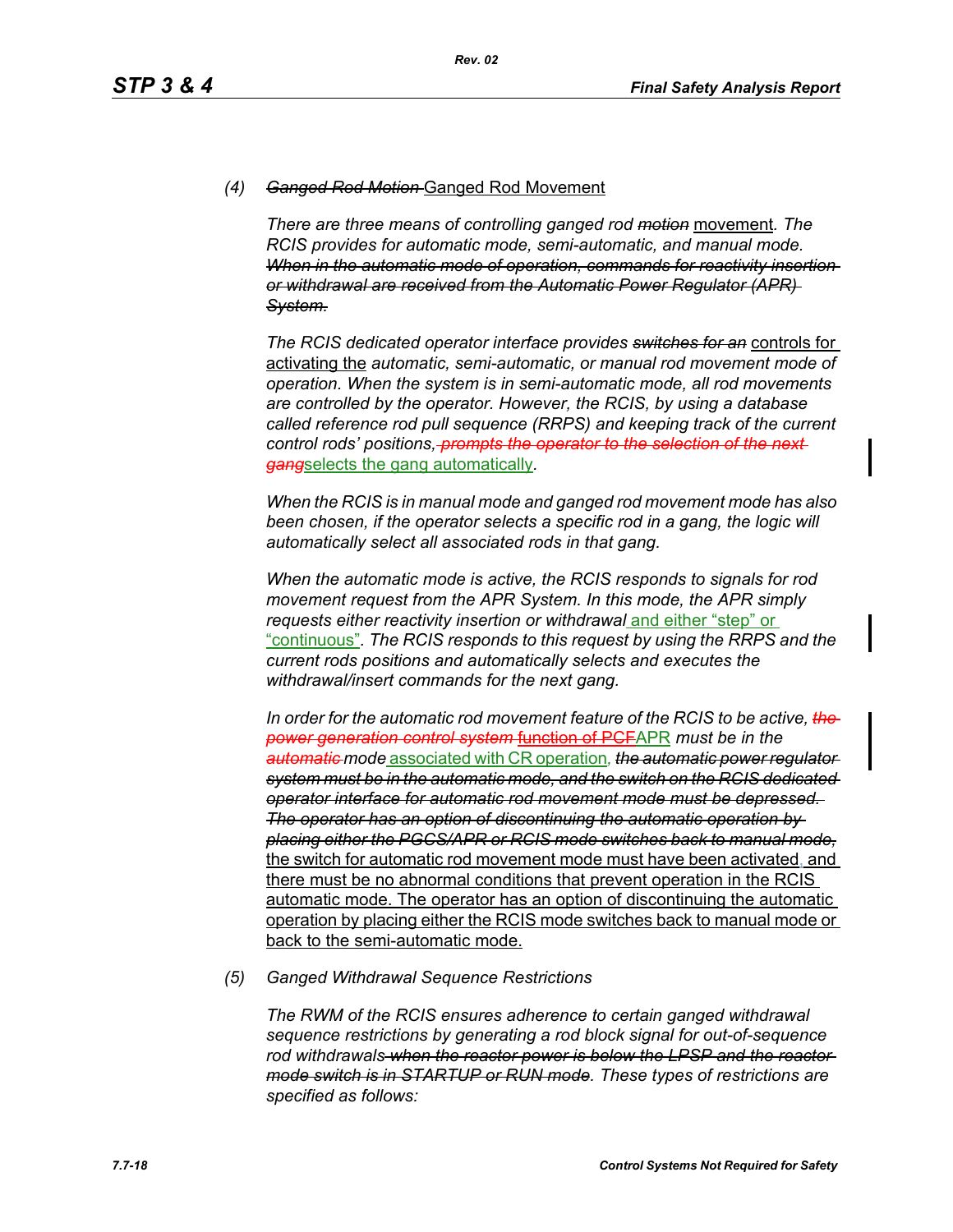- *(a) The ganged rod mode consists of one or two sets of fixed control rod gang assignments. The two sets of rod gang assignments correspond to sequences A and B of the ABWR ganged withdrawal sequence, as specified in the reactivity control document.* sequence. For either sequence, when all of groups 1 through 4 control rods only have been withdrawn, there is a checkerboard pattern in the reactor core of the rods fully withdrawn as opposed to the rods still fully-inserted. For Sequence A, the center control rod in the core would still be fullyinserted. For Sequence B, the center control rod in the core would be fully-withdrawn.
- *(b) The system allows up to 26-rod gangs, for control rods in rod groups 1, 2, 3, and 4, to be withdrawn simultaneously when the reactor is in the startup* or run *mode. These withdrawals are permitted only under the following conditions:*
	- *(i) Reactor power level is below the low power setpoint (LPSP).*
	- *(ii) A group 1, 2, 3, or 4 gang of rods is selected. Only one group at a time is allowed for normal rod movement.*
	- *(iii) Groups 1-4 may only be withdrawn before groups 5-10 are in the full-in position.*
	- *(iv) The other three groups (of groups 1-4) that are not selected must be either full-in or full-out. Groups 1-4 are withdrawn from the fullin position to the full-out position before another group is moved.*
	- *(v) The chosen alternative sequence for withdrawing the first four groups is consistent with one of the following allowable alternate sequences:*
		- *(a) (1, 2, 3, 4) (b) (1, 2, 4, 3) (c) (2, 1, 3, 4) (d) (2, 1, 4, 3) (e) (3, 4, 1, 2) (f) (3, 4, 2, 1) (g) (4, 3, 1, 2) (h) (4, 3, 2, 1)*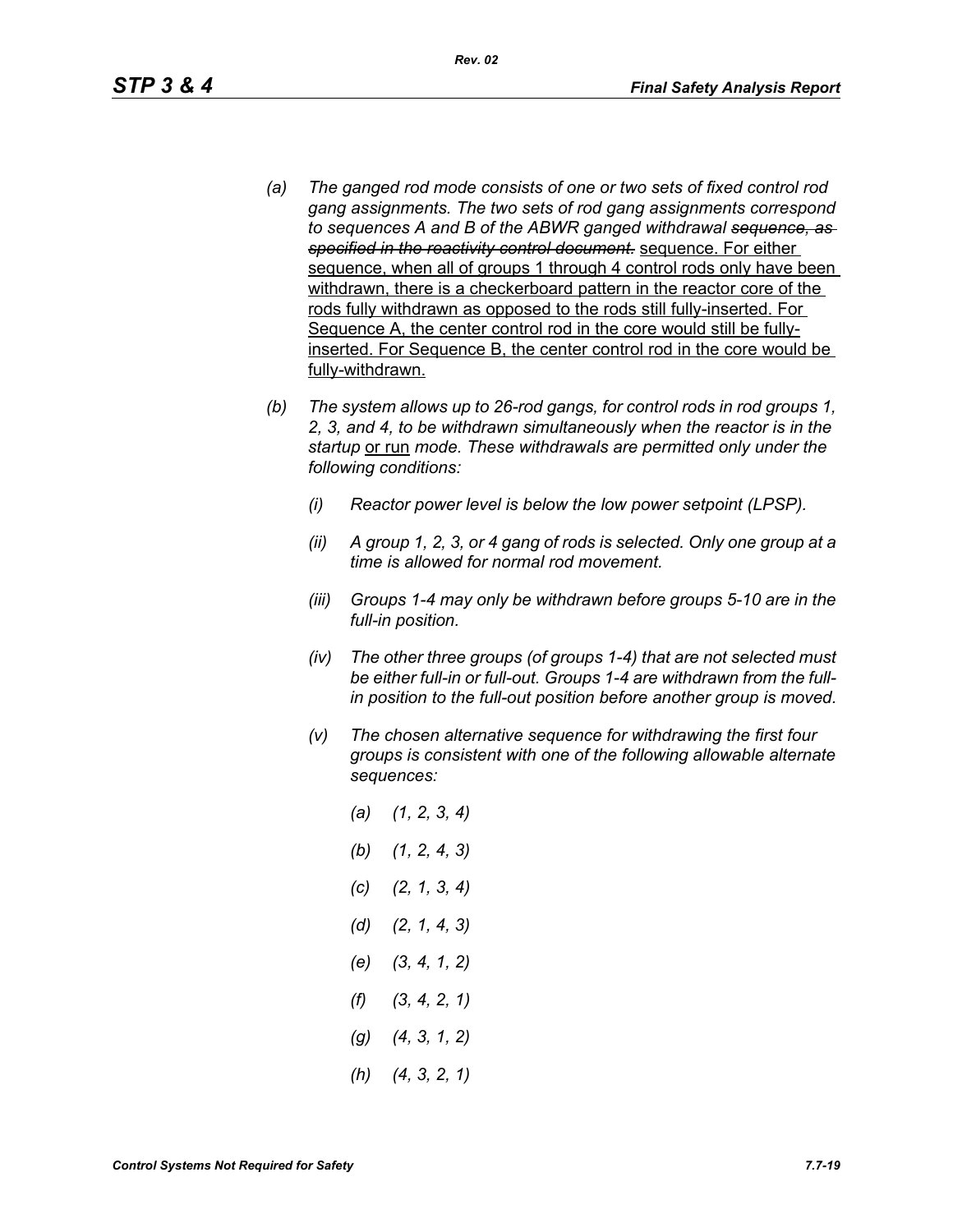*No sequences other that those indicated above are allowed within the logic of the RCIS. The logic of the RCIS also ensures that, when single rod movements of rods in groups 1-4 are made, they are in accordance with the above restrictions (e.g., if one of the rods from group 1 is withdrawn, all the other group 1 rods are to be withdrawn before withdrawal of rods in another group is permitted).*

- *(vi) The RCIS logic enforces additional ganged withdrawal sequence restrictions when the reactor power level is below the low power level setpoint* and the reactor mode switch is in STARTUP or RUN mode as follows*:*
	- *(a) The RCIS logic prevents two groups of rods from being withdrawn simultaneously.*
	- *(b) Allows only groups 1-6 to be withdrawn as one single gang.*
	- (c) *Assures that the maximum allowable difference between the leading and trailing operable control rods in each of groups 3, 4, 7, 8, 9, and 10 to be within 146 mm when any operable rod in the group is less than or equal to 0.914m withdrawn. This restriction is not applied to groups 1, 2, 5, and 6 or to any group when all operable rods in that group are greater than 0.914m withdrawn. This restriction applies to rod pull sequence (5)a through (5)d above.* 152 mm when any operable rod in the group is less than 48 steps withdrawn from the normal full-in position. This restriction is not applied to groups 1, 2, 5, and 6 or to any group when all operable rods in that group are greater than or equal to 48 steps withdrawn from the normal full-in position. This restriction applies to rod pull sequence (v) a through (v) d above.
	- (d) *Assures that the maximum allowable difference between the leading and trailing operable control rods in each of groups 1, 2, 7, 8, 9, and 10 to be within 146.4 mm when any operable rod in the group is less than or equal to 0.914m withdrawn. This restriction is not applied to groups 3, 4, 5, and 6 or to any group when all operable rods in that group are greater than 0.914m withdrawn.The restriction applies to rod pull sequence (5)e through (5)h above.* 152 mm when any operable rod in the group is less than 48 steps withdrawn from the normal full-in position. This restriction is not applied to groups 3. 4, 5, and 6 or to any group when all operable rods in that group are greater than or equal to 48 steps withdrawn from the normal full-in position. This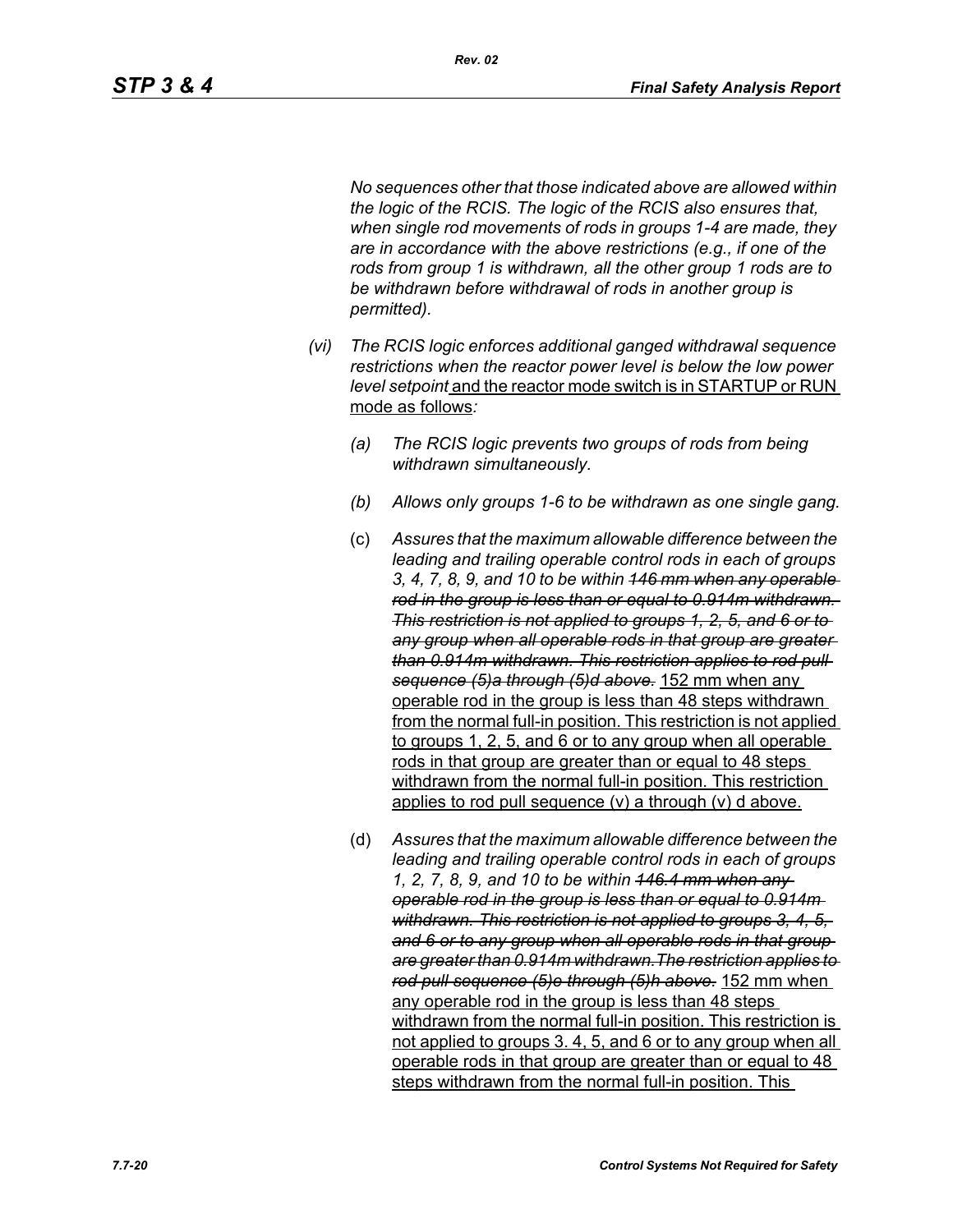restriction applies to rod pull sequence (v) e through (v) h above.

- (e) *Enforces restrictions on withdrawal of rods in groups 5-10 if rods in group 7 or 8 are moved first. Movement of rod gangs in groups 9 and 10 are then blocked until all operable rods in groups 5, 6 and 7 or 8 are greater or equal to 0.914m withdrawn. The RCIS also enforces rod restrictions if rods in group 9 or 10 are moved first. Movement of rod gangs in groups 7 and 8 is blocked until all operable rods in group 5, 6 and 9 or 10 are greater than or equal to 0.914m withdrawn.*  5 or 6 are greater than or equal to 48 steps withdrawn from the full-in position AND Group 7 or 8 are greater than or equal to 48 steps withdrawn from the full-in position.
- (f) Enforces restrictions on withdrawal of rods in groups 5-10 if rods in group 9 or 10 are moved first. Movement of rod gangs in groups 7 and 8 are then blocked until all operable rods in groups 5 or 6 are greater than or equal to 48 steps withdrawn from the full-in position AND Group 9 or 10 are greater than or equal to 48 steps withdrawn from the full-in position.
- *(6) Establishment of Reference Rod Pull Sequence (RRPS)*

*The reference rod pull sequence is normally established before plant startup and stored in memory at the Performance Monitoring and Control System (PMCS)* associated with the Plant Computer Function (PCF)*. The PMCS* PCF *allows modifications to be made to the RRPS through operator actions. The PMCS* PCF *provides compliance verification of the changes to the RRPS, with the ganged withdrawal sequence requirements.*

*The RCIS provides a capability for an operator to request a download of the RRPS from the PMCS, a subsystem of the Process Computer System* PCF*. The new RRPS data is loaded into the RAPI System* Subsystem*. Download of the new RRPS data can only be completed when the RCIS is in manual rod movement mode and when both keylock permissive switches located at each rod action control cabinet are activated.* when a permissive switch located at the RAPI-A panel is activated.

*The RCIS provides feedback signals to the PMCS* PCF *for successful completion of downloaded RRPS data for displaying on the CRT nonsafety display.*

A rod *Rod withdrawal block signals are* signal is *generated whenever selected single or ganged rod movements differ from those allowed by the RRPS, when the RCIS is in automatic or semi-automatic rod movement mode.*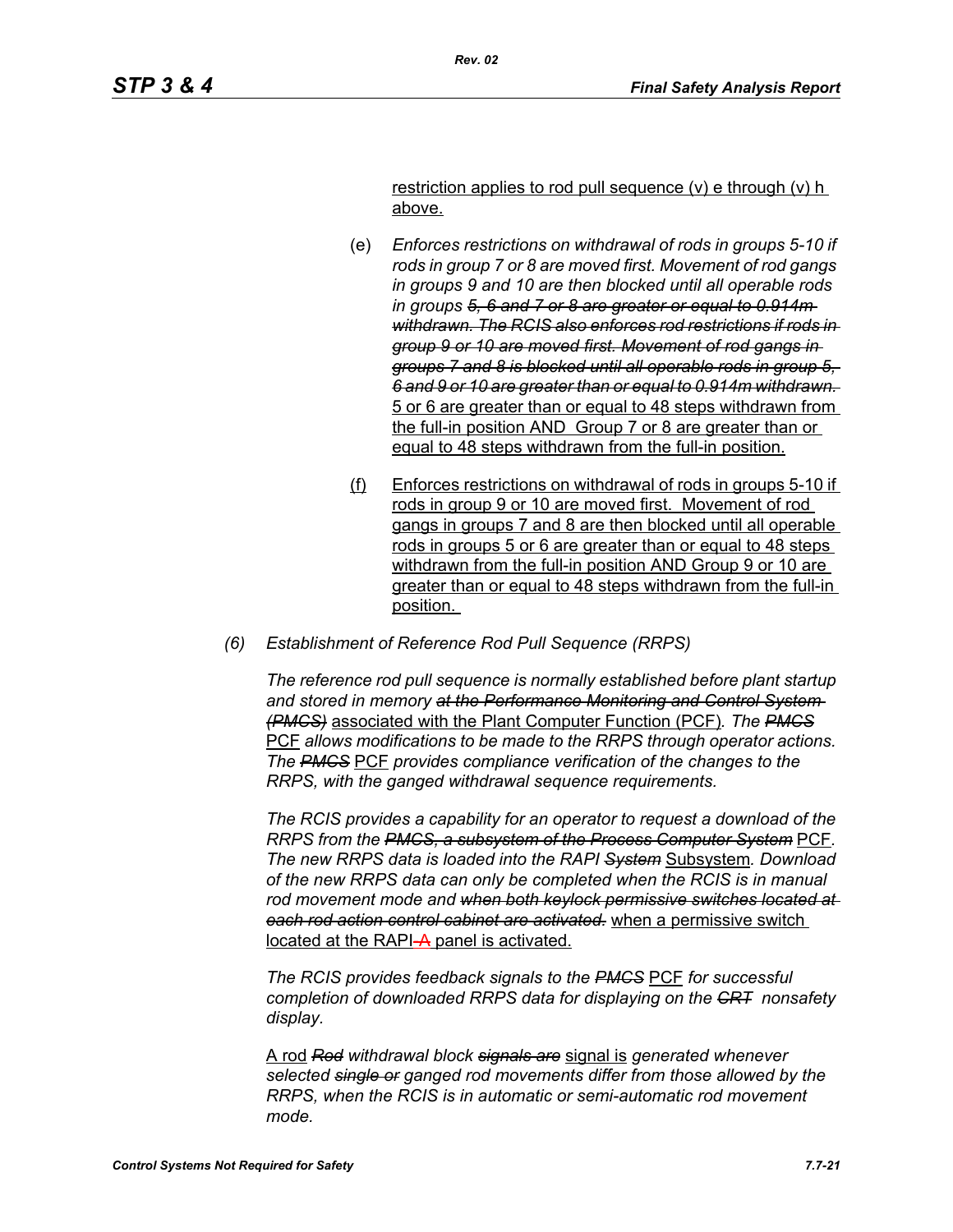*The RCIS sounds* activates *an audible alarm at the operators panel for a RRPS violation.*

*(7) Rod Block Function*

*The rod block logic of the RCIS, upon receipt of input signals from other systems and internal subsystems, inhibits movement of control rods.*

*All Class 1E systems rod block signals to the RCIS are optically isolated. The rod block signals change the state of the light emitting diode at the external interface of an isolator. The light crosses the boundary of the isolator to the interface of the RCIS where a photo transistor changes state, thereby communicating the information to the logic within the RCIS. This provides complete isolation while keeping electrical failures from propagating into the RCIS and vice versa.*

*The presence of any rod block signal, in either channel or both channels of the RCIS logic, causes the automatic changeover from automatic mode to manual mode. The automatic rod movement mode can be restored by taking the appropriate action to clear the rod block and by using the selector switch to restore the automatic rod movement mode.*

*If either channel or both channels of the RCIS logic receive(s) a signal from any of the following type of conditions, a rod block is initiated:*

- *(a)* Rod separation, (rod withdrawal block only for those rod(s) for which the separation condition is detected, if selected for movement, applicable when the RPS reactor mode switch is in STARTUP or RUN).
- *(b) Reactor in SHUTDOWN mode (all control rods).* Reactor mode switch in SHUTDOWN (rod withdrawal block for all control rods, applicable when the RPS reactor mode switch is in SHUTDOWN).
- *(c) SRNM period alarm (all control rods, but not applicable when reactor in RUN mode).* Startup Range Neutron Monitor (SRNM) withdrawal block (rod withdrawal block for all control rods, not applicable when the RPS reactor mode switch is in RUN).
- *(d) SRNM downscale alarm or SRNM upscale alarm or APRM set down upscale alarm (all control rods, but not applicable when in RUN mode).* Average Power Range Monitor (APRM) withdrawal block (rod withdrawal block for all control rods).
- *(e) SRNM inoperative (all control rods, but not applicable when reactor is in RUN mode).* CRD charging water low pressure (rod withdrawal block for all control rods).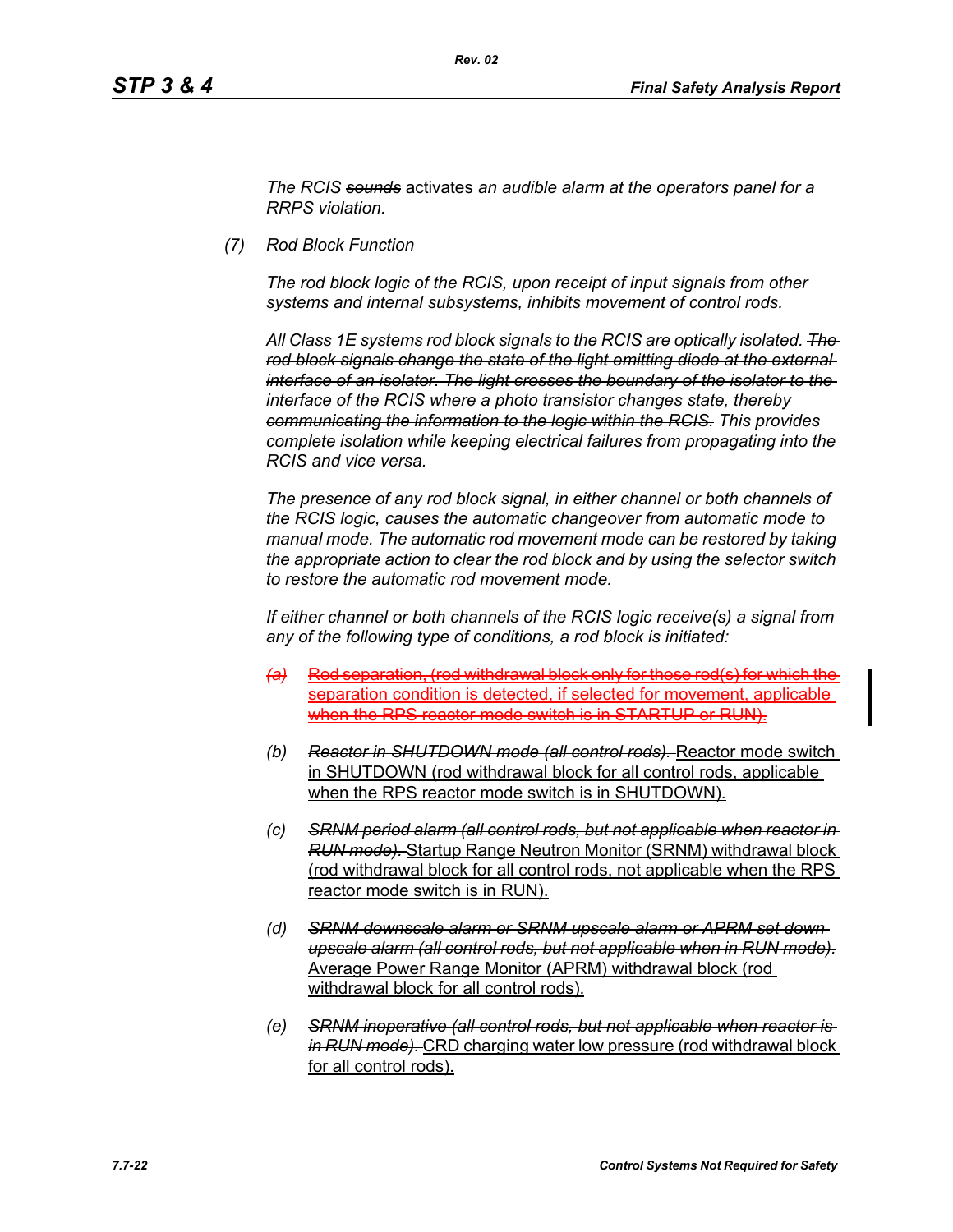- *(f) APRM downscale (all control rods, only applicable when reactor in RUN mode).* CRD charging water low-pressure trip bypass (rod withdrawal block for all control rods).
- *(g) Flow-biased APRM rod block (all control rods, only applicable when reactor in RUN mode).* RWM withdrawal block (rod withdrawal block for all control rods, applicable below the Low Power Setpoint).
- *(h) APRM inoperative (all control rods, only applicable when reactor in RUN mode).* RWM insert block (rod insertion block for all control rods, applicable below the Low Power Setpoint).
- *(i) Low CRD charging header pressure (all control rods).* ATLM withdrawal block (rod withdrawal block for all control rods, not applicable below the Low Power Setpoint).
- *(j) Low CRD charging header pressure trip function bypass switches of the reactor protection system are in a bypass position (all control rods).*  Multi-channel Rod Block Monitor (MRBM) withdrawal block (rod withdrawal block for all control rods, not applicable below the Low Power Setpoint).
- *(k) Violation of ganged withdrawal sequence restrictions (all control rods in the selected gang or the selected control rod if the single rod movement mode is being used; applicable below the low power setpoint).* RFCS withdrawal block (rod withdrawal block for all control rods).
- *(l) Automated Thermal Limit Monitor (ATLM) rod block (all control rods, only applicable above the low power setpoint).* Gang large deviation (i.e., gang misalignment) withdrawal block (rod withdrawal block for all operable control rods of the selected gang, applicable when RCIS GANG mode selection is active).
- *(m) Multi-channel Rod Block Monitor (MRBM) rod block (all control rods, only applicable above the low power setpoint).* REFUEL mode withdrawal block (rod withdrawal block for all control rods, applicable when the RPS reactor mode switch is in REFUEL).
- *(n) ATLM trouble (all control rods, only applicable above the low power setpoint).* STARTUP mode withdrawal block (rod withdrawal block for all control rods, applicable when the RPS reactor mode switch is in STARTUP).
- *(o) RWM trouble (all control rods, applicable below the low power setpoint).* Rod Action and Position Information (RAPI) trouble (rod withdrawal block and rod insertion block for all control rods).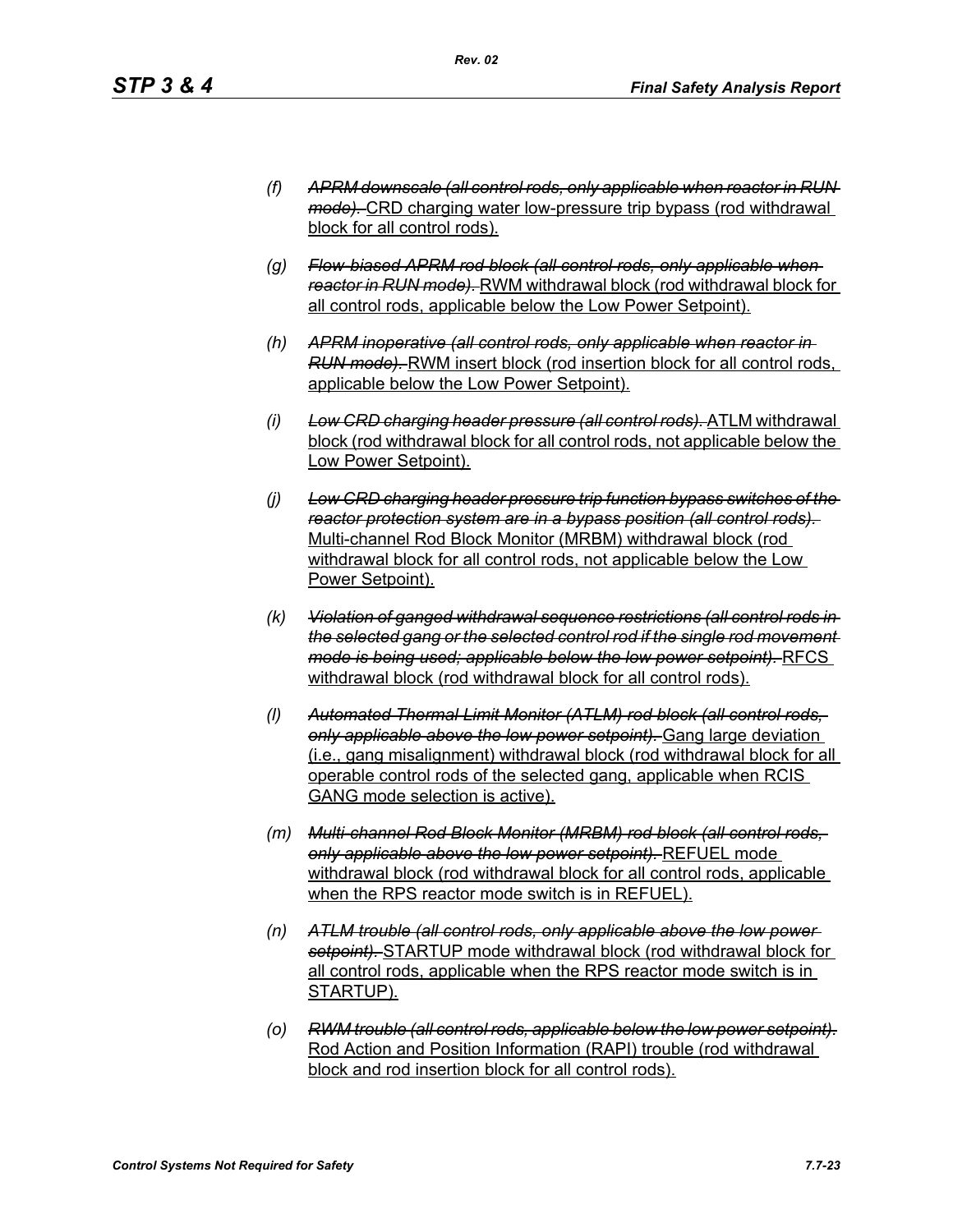- *(p) MRBM inoperative (all control rods, only applicable above the low power setpoint).* RAPI Signal Interface Unit (SIU) trouble (rod withdrawal block for all control rods).
- *(q) Rod action position information trouble (all control rods).* Electrical group power abnormal (rod withdrawal block and rod insertion block for all control rods).
- *(r) Two or more recirculation pump trips when reactor power is above approximately 25% of rated and core flow is below approximately 36% or rated. The logic to generate this rod block resides in the RFCS and the discrete rod block signal is sent to the RCIS from the RFCS.*
- *(s) Refueling platform control computer interlock rod block (all control rods, only applicable when the reactor is in the refuel mode).*
- *(t) Reactor SCRAM condition exists (all control rods).*
- *(u) Existence of ARI or SCRRI condition (all control rods).*
- *(v) Gang misalignment [i.e. position difference between any two gang members of more than 38.1 mm (all control rods)].*

*The RCIS enforces all rod blocks until the rod block condition is cleared. The bypass capabilities of the RCIS permit clearing certain rod block conditions that are caused by failures or problems that exist in only one channel of the logic.*

*(9) RCIS Bypass Capabilities*

*The RCIS provides the capability to bypass synchro A, if it is bad, and select synchro B for providing rod position data to both channels of the RCIS. The number and distribution of bypassed synchros are procedurally controlled by applicable plant Technical Specifications.* Synchro A (or Synchro B), if it is bad, and select Synchro B (or Synchro A) for providing rod position data to both channels of the RCIS. The RCIS logic prevents the simultaneous bypassing of both synchro signals for an individual FMCRD.

*The RCIS allows the operator to completely bypass up to eight control rods by declaring them "Inoperable" and placing them in a bypass condition. Through operator action, an update in the status of the control rods placed into "inoperable" bypassed condition is available at the CRT display. At the display, the operator can request the data to be downloaded into the memory of the RAPI Subsystem logic with confirmation of a successful download completion signal being sent back to the CRT display.* can be performed at the RCIS DOI.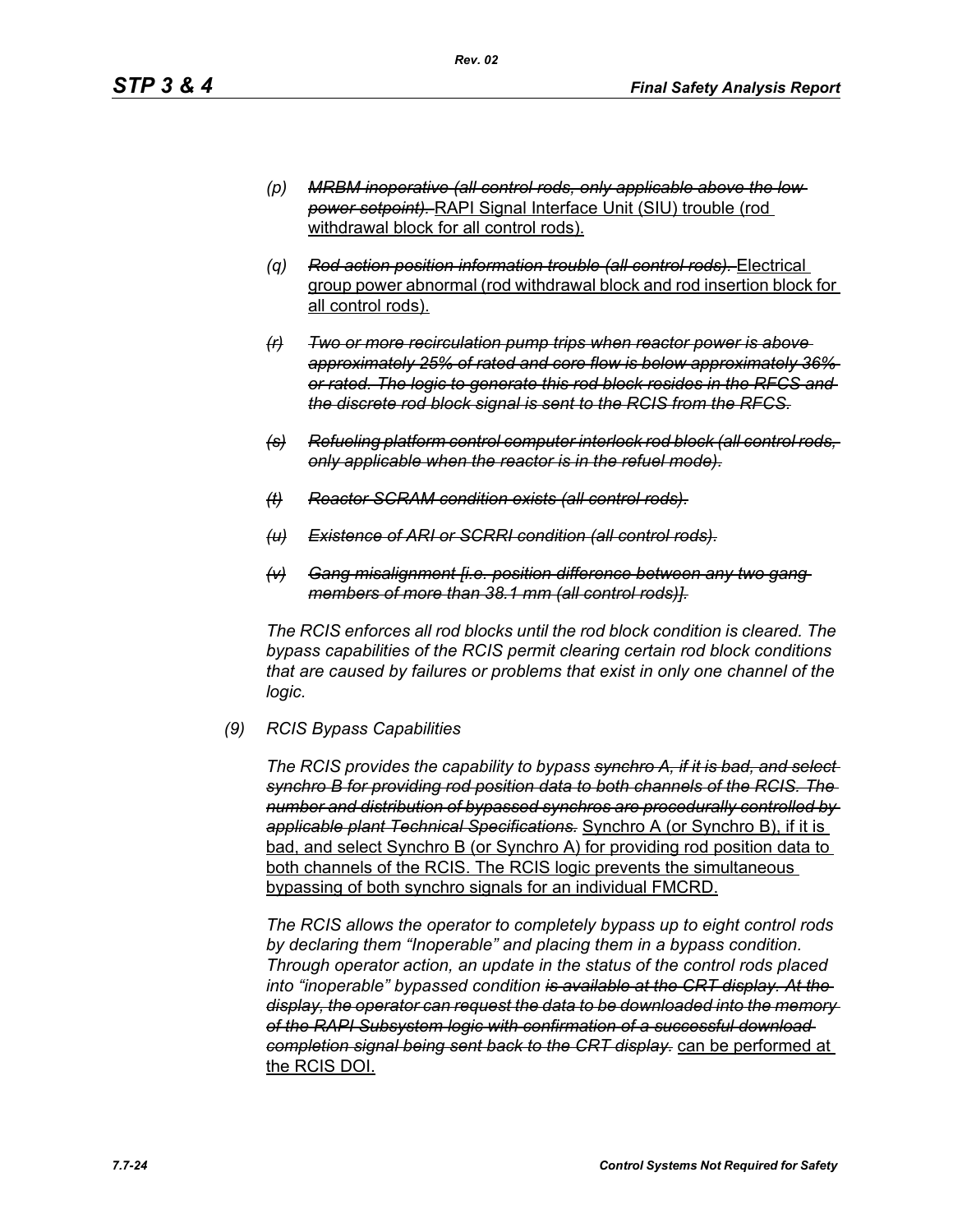*Download of a new RCIS "Inoperable Bypass Status" to the RAPI Subsystem*  is only allowed when the RCIS is in a manual rod movement mode and when*both keylock permissive switches are activated at the RCIS panels.* when the bypass permissive switch located near the RCIS DOI is activated.

*The operator can substitute a position for the rod that has been placed in a bypass state into both channels of the RCIS, if the substitute position feature is used. The substituted rod position value entered by the operator is used as the effective measured rod position that is stored in both rod action control channels and sent to other systems (e.g., the Process Computer System).* RAPI channels and sent to other subsystems of the RCIS and to other plant systems (e.g., the Plant Information and Control System).

*For purposes of conducting periodical* periodic *inspections on FMCRD components, RCIS allows placing up to 21* 35 *control rods in "inoperable" bypass condition, only when the reactor mode switch is in REFUEL mode.*

*The RCIS enforces rod movement blocks when the control rod has been placed in an inoperative bypass status. This is accomplished by the RCIS logic by not sending any rod movement pulses to the FMCRD.*

*In response to activation of special insertion functions, such as ARI, control rods in bypass condition do not receive movement pulses* commands*.*

*(10) Single/Dual Rod Sequence Restriction Override (S/DRSRO) Bypass*

*The RCIS single/dual rod sequence restriction override bypass feature allows the operator to perform special dual or single rod scram time surveillance testing at any power level of the reactor. In order to perform this test, it is often necessary to perform single rod movements that are not allowed normally by the sequence restrictions of the RCIS.*

*When a control rod is placed in a S/DRSRO bypass condition, that control rod is no longer* condition exists, the control rod positions are no longer *used in determining compliance to the RCIS sequence restrictions (e.g., the ganged withdrawal sequence and RRPS).*

*The operator can only perform manual rod movements of control rods in the S/DRSRO bypass condition. The logic of the RCIS allows this manual single/dual rod withdrawals for special scram time surveillance testing.*

*The operator can place up to two control rods associated with the same hydraulic control unit (HCU) in the S/DRSRO bypass condition.*

*The dedicated RCIS operator interface panel contains status indication of control rods in a S/DRSRO bypass condition.*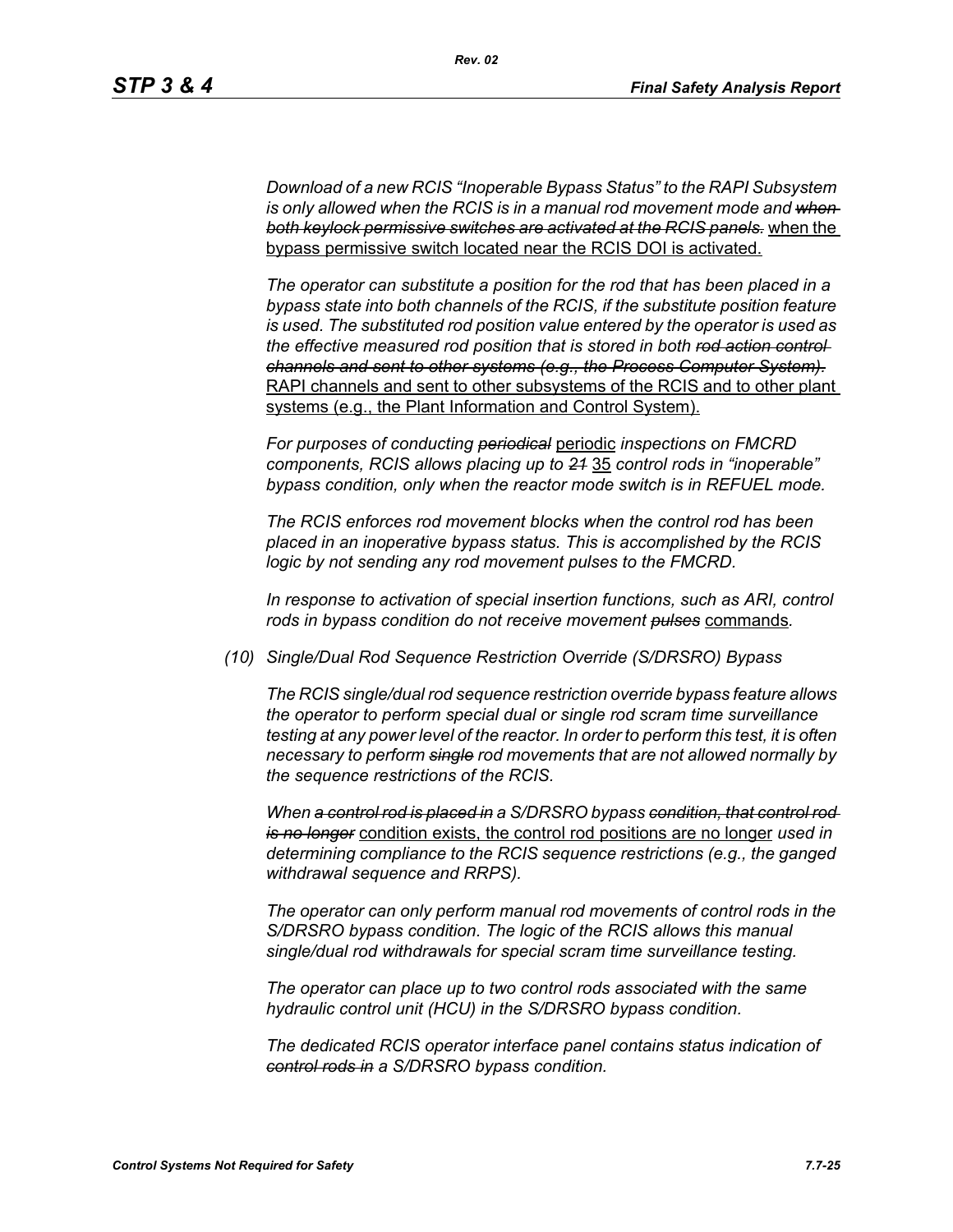*The RCIS ensures that S/DRSRO bypass logic conditions have no effect on special insertion functions for an ARI or SCRAM following condition and also no effect on other rod block functions, such as MRBM, APRM, or SRNM period* rod blocks*.*

*The drive insertion following a dual/single rod scram test occurs automatically. The operator makes the necessary adjustment of control rods in the system prior to the start of test for insertions, and restores the control rod to the desired positions after test completion.*

#### *(11)* Single RCIS Channel Bypass Features

*The RCIS is a dual channel system and the logic of the system provides a capability for the operator to invoke bypass conditions that affect only one channel of the RCIS. The interlock logic prevents the operator from placing both channels in bypass. Logic enforces bypass conditions to ensure that the capability to perform any special function (such as an ARI, scram following, and SCRRI) is not prevented.*

*The RCIS logic ensures that any special restrictions that are placed on the plant operation are enforced as specified in the applicable plant Technical Specifications for invoked bypass conditions.*

*The status and extent of the bypass functions are identified on the RCIS dedicated operator interface panel and the PMCS CRT displays at the main control panel.*

*Bypass conditions allow continuation of normal rod movement capability by bypassing failed equipment in one RCIS channel. After repair or replacement of the failed equipment is completed, the operator can restore the system or subsystem to a full two-channel operability. The operator has the capability to invoke bypass conditions within the following system or subsystems:*

- *(a) Synchro A or B position bypass* Not Used
- *(b) Rod server* processing *module channel A or B bypass*
- *(c) Inoperable condition bypass* Not Used
- *(d) File control module channel A or B bypass*Not Used
- *(e) ATLM channel A or B bypass*
- *(f) RWM channel A or B bypass*
- *(g) RACS* RAPI *channel A or B bypass*

Ι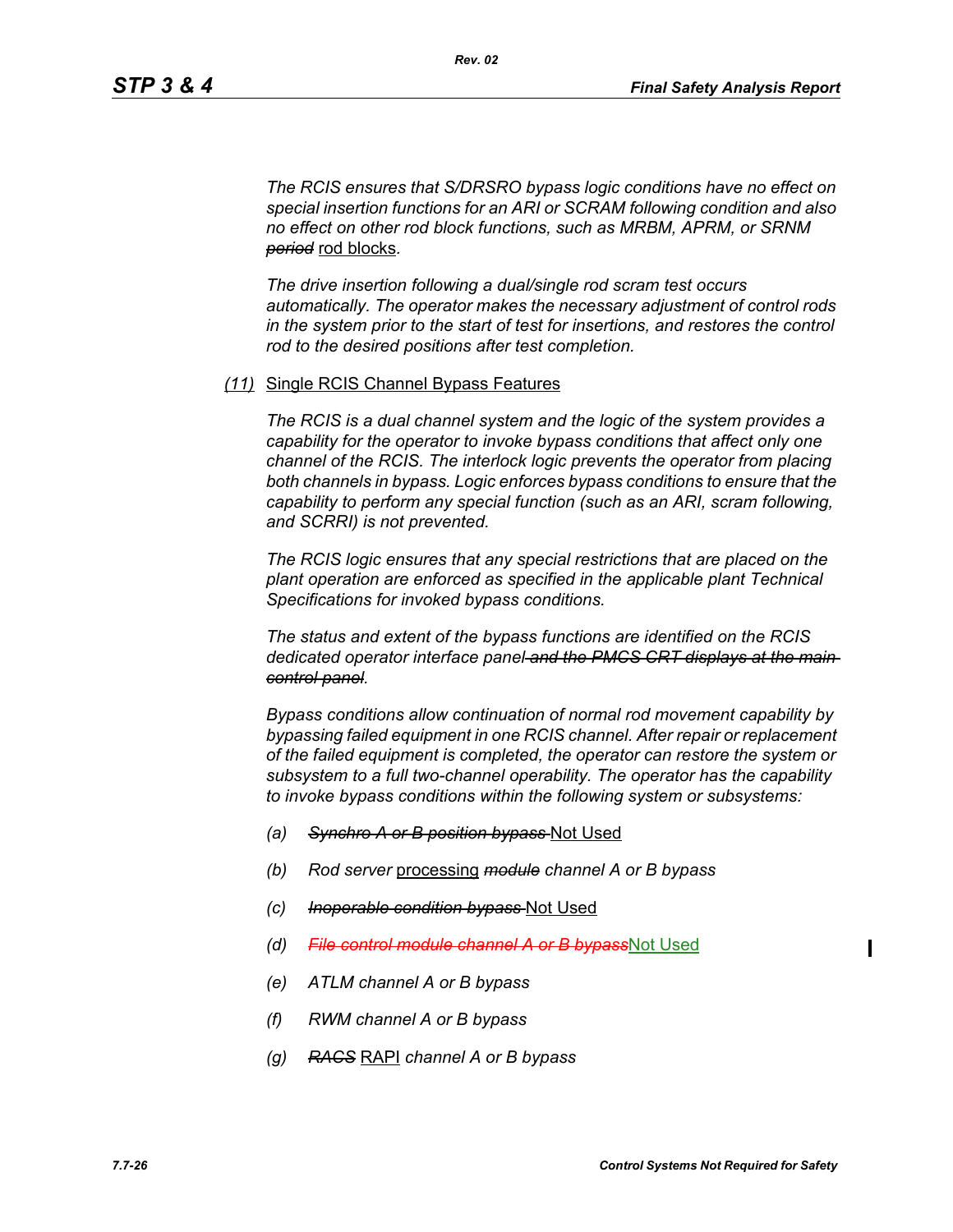#### (12) *(11)* Scram Time Test Data Recording

*The logic of the RCIS provides the capability to automatically record individual FMCRD scram timing data based upon scram timing reed switches. When a FMCRD scram timing switch is activated, the time of actuation is recorded by the RAPI System* Scram Time Recording Panel (STRP) *for time tagging of stored scram time test data in the RSPC* Scram Time Recording and Analysis Panel (STRAP) *for that particular FMCRD. The time-tagged data is stored in memory until the next actuation of that particular reed switch is detected again.*

*The RCIS also time tags the receipt of a reactor scram condition being activated based upon the scram-following function input signals from the Reactor Protection System.*

*The resolution of this time-tagging feature is less than 5 milliseconds. Contact bounce of the reed switch inputs are properly masked to support this function. The reference real time clock for time tagging is the real time* RCIS *clock of the RCIS.*

When the RCIS detects a reactor scram condition, the current positions of all *control rods in the core are recorded, time tagged, and stored in memory. RCIS logic stores this data in memory until a request is received from the PMCS. The transmitted data is used by the PMCS to calculate and summarize* PCF for transfer of the stored scram timing performance data from the STRAP to the PCF. The transmitted data is used by PCF to summarize *scram time performance based on the scram timing data received from the RCIS.*

*In an alternate design, the scram time recording and analysis functions are performed by two separate panels called scram time test panel (STTP) and scram time test recording/analysis panel (STR/AP). The STTP function is to directly interface with FMCRD reed switches and gather all FMCRD status and scram information. The function of STR/AP is to receive FMCRD information from STTP, process and analyze FMCRD scram time data, generate scram time test reports, and communicate FMCRD reed-switchbased status data to other plant systems.*

#### *(13) (12)* ATLM Algorithm Description

*The ATLM is a microprocessor based subsystem of the RCIS that executes two different algorithms for enforcing fuel operating thermal limits. One algorithm enforces operating limit minimum critical power ratio (OLMCPR), and the other the operating limit minimum linear heat generation rate (OLMLHGR). For the OLMCPR algorithm, the core is divided into 48 regions, each region consisting of 16 fuel bundles* and the detailed algorithm used is based upon using the regional Maximum Fraction of Limiting Critical Power Ratio (MFLCPR) values of the Plant Computer Function (PCF) core thermal limit monitoring function. The PCF download information includes calculated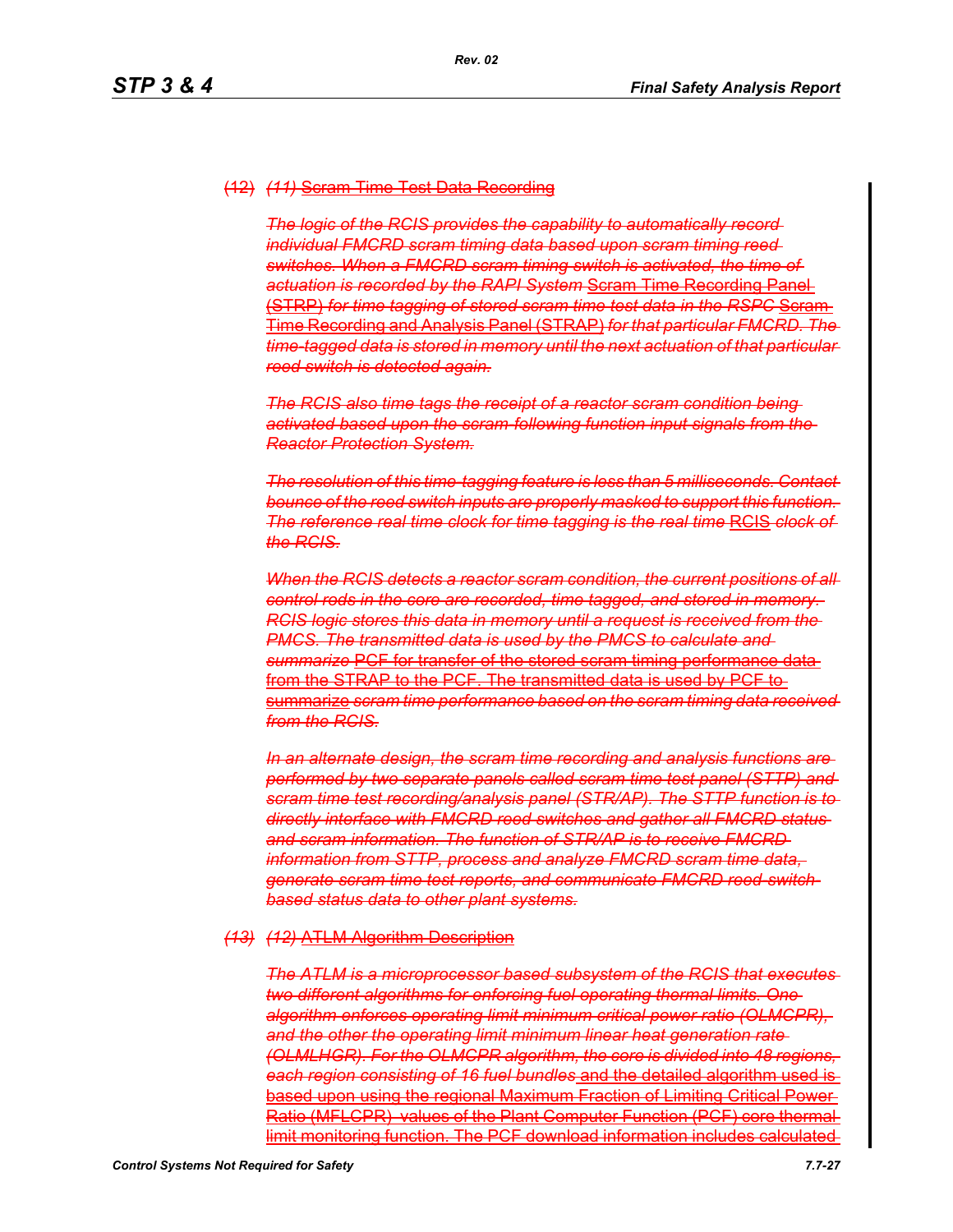initial regional MFLCPR values along with other required download values for the ATLM algorithm. The ATLM then continuously performs calculation of the applicable regional MFLCPR Trip Setpoint based upon equation 7.7-1described below. *For the OLMLHGR algorithm, each region is further vertically divided up into four* Levels (i.e. Level A, B, C or D) and the detailed algorithm used is based upon using the regional and Level dependent Maximum Fraction of Limiting Power Density (MFLPD) values of the PCF core thermal limit monitoring function. The PCF download information includes calculated initial regional MFLPD values for each Level along with other required download values for the ATLM algorithm. The ATLM then continuously performs calculation of the applicable regional MFLPD Trip Setpoint for each Level based upon equation 7.7-2 described below. Each ATLM instrument calculates the regional MFLCPR Trip Setpoints (48 values) and regional MFLPD Trip Setpoints for each Level (i.e. 48 x 4 values) every ATLM calculation cycle (about 100 msec) and compares the relevant current averaged LPRM readings for each region. *segments. During a calculation cycle of ATL (about 100 msec), rod block setpoints (RBS) are calculated for OLMCP monitoring (48 values) and for OLMLHGR monitoring (48 x 4 values). Then the calculated setpoints are compared with the real time averaged LPRM readings for each region/segment. The ATLM issues a trip signal if any regionally averaged LPRM reading exceeds the calculated RBS* trip setpoint*. This trip signal causes a rod block within the RCIS and also a flow change block in the Recirculation Flow Control System (RFCS).* 

*Provided below is a summary description of OLMCPR and OLMLHGR RBS* MFLCPR and MFLPD trip setpoint calculation methodology.

*(a) OLMCPR RBS Calculation Methodology. The 16 fuel bundles of each region are surrounded by four LPRM strings. There are four LPRMs in each string. For regional OLMCPR monitoring, the sum of the average of each level of B, C, and D of the four LPRM strings is used. The formula for calculating the OLMCPR RBS is:* MFLCPR\_TRIP\_SETPOINT value for Region K is calculated using the following equation: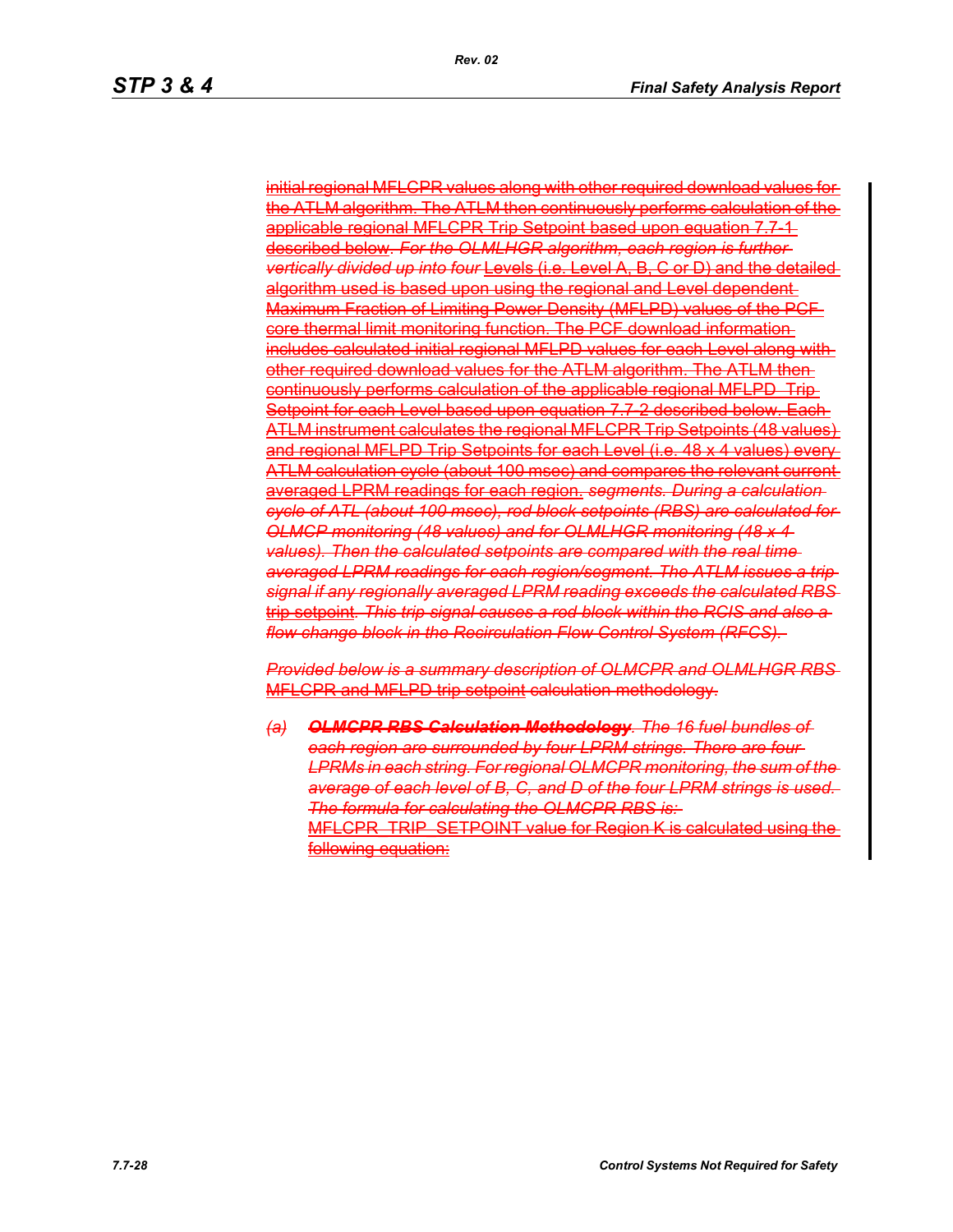# *(7.7-1)*

|                         | <del>EPRM<sub>i</sub>*A<sub>o</sub>*RMCPR<sub>1</sub></del>                                                                                                                                                                                         |
|-------------------------|-----------------------------------------------------------------------------------------------------------------------------------------------------------------------------------------------------------------------------------------------------|
| $RBS_0 =$               | <b>OLMCPR</b>                                                                                                                                                                                                                                       |
|                         |                                                                                                                                                                                                                                                     |
| where:                  |                                                                                                                                                                                                                                                     |
| <del>RBSo</del>         | = Operating limit rod block setpoint.                                                                                                                                                                                                               |
| <b>LPRMi</b>            | = Initial sum of average of four LPRMs of B, C, and D levels that<br>surround each region.                                                                                                                                                          |
| Αө                      | = Margin factor for operating limit rod block; a known function of rod-<br>pull distance.                                                                                                                                                           |
| RMGPRi                  | = Regional initial MCPR (i.e., the minimum CPR of the 16 bundles<br>in the region spanned by the four LPRM strings). Known input-<br>from predictor (process computer).                                                                             |
| <del>OLMCPR</del>       | = Operating limit MCPR in the current cycle; a known function of<br>power.                                                                                                                                                                          |
|                         | Equation is applicable to cases where there is no core flow change and<br>when only one control rod is moved. Adjustments are made to the<br>calculated RBSo to account for changes in core flow and adjacent<br><del>control rods movements.</del> |
|                         | Above equation is replaced by equation listed below                                                                                                                                                                                                 |
|                         | MFLCPR_TRIP_SETPOINT (K) = [LPRMi (K) * Af * A Factor (K) * OLMCPRF I] /<br><u> [OLMCPRF * RMFLCPRi (K)] (7.7-1)</u>                                                                                                                                |
| <u>-where:</u>          |                                                                                                                                                                                                                                                     |
| <del>LPRMi(K)</del>     | = Regional Initial value of the averaged LPRM signals of levels B.<br><u>G and D</u>                                                                                                                                                                |
| $\rightarrow$           | - Adjustment factor to account for changes of reactor core flow-                                                                                                                                                                                    |
| <del>\ Factor (K)</del> | Regional Adjustment factor to account for changes of the control-<br>rod positions in that region                                                                                                                                                   |
| OLMGPRF-I               | The applicable reactor OLMCPR value at the time of the last-<br>successful update process with the PCF                                                                                                                                              |
| <b>OLMGPRE</b>          | The current applicable OLMCPR value                                                                                                                                                                                                                 |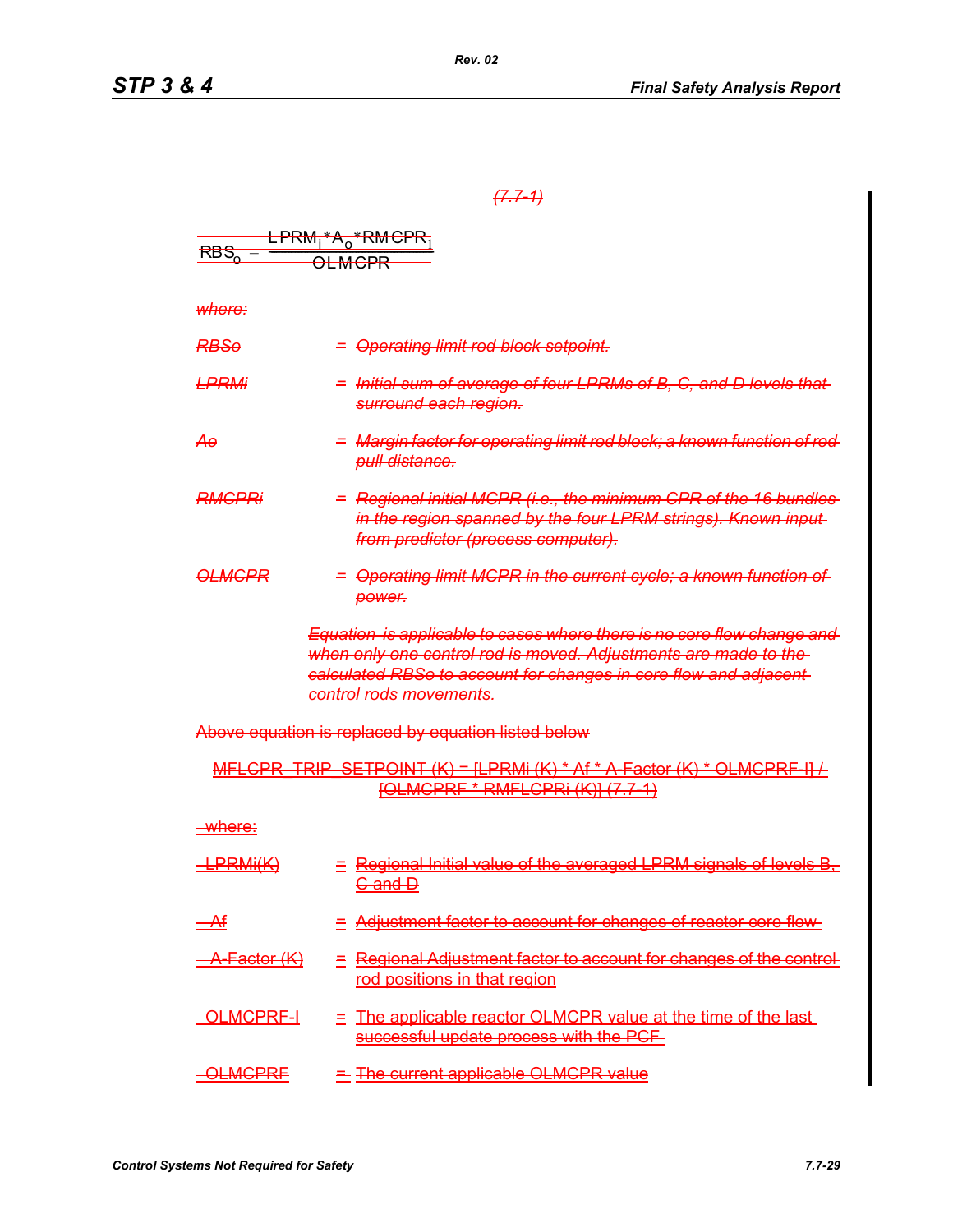| $DMLI$ $CDDI$ $IIX$<br><del>NWILOPN (IN</del> | $\leq$ Regional initial MFLCPR value based upon the highest MFLCPR                                                                                          |
|-----------------------------------------------|-------------------------------------------------------------------------------------------------------------------------------------------------------------|
|                                               | value for the 16 bundles in the region at the time of the last-                                                                                             |
|                                               | successive undata process with DCE<br><u>Die bereichen Einer der Eine der Erstellung und die Bereichen und der Erstellung und der Erstellung und die Be</u> |

*(b) OLMLHGR RBS Calculation Methodology. The formula for calculating the OLMLHGR RBS is:* MFLPD\_TRIP\_SETPOINT value for Region K, Level L (i.e. Level A, B, C or D) is calculated using the following equation:

$$
7.7-2
$$

$$
EBSm(X) = EPRMi(X)*Bm*Mp
$$
  
RBS<sub>m</sub>(X) = MAPRAT<sub>i</sub>(X)

*where:*

| <del>RBSm(X)</del>      | = -Calculated operating limit maximum average planar linear heat-<br>generation rate (OLMAPLHGR) RBS at LPRM level X.                                                                                                                                                                                               |
|-------------------------|---------------------------------------------------------------------------------------------------------------------------------------------------------------------------------------------------------------------------------------------------------------------------------------------------------------------|
| <del>LPRMi(X)</del>     | = -Initial average of the four LPRMs (level X) at the four corners of<br>each 16 bundle fuel region. The region monitored by the level-<br>LPRM is the region covered up to .46m above and below the<br><del>LPRM (0.914m total).</del>                                                                             |
| <del>B(X)</del>         | = Margin factor for MAPLH GR operating limit rod block for X level-<br><b>LPRMs. A known function of power and rod position.</b>                                                                                                                                                                                    |
| ₩₩                      | = Off-rated power factor to consider overpower condition during<br>worst transient at off rated condition. A known function of power.                                                                                                                                                                               |
| <del>MAPRATi(X)</del>   | = Regional initial maximum MAPRAT for level X (i.e., the maximum<br>MAPRAT of the 16 bundles within the 0.914m section covered by<br>the X level LPRMs). A known input from 3D monitor.                                                                                                                             |
|                         | In Equations and above, "initial" refers to values that are downloaded<br>from the "3D Predictor Monitor" subsystem of the PMCS. A download is-<br>requested by the ATLM whenever changes in reactor power and/or<br>core flow exceed a preset limit. A download can also be manually<br>requested by the operator. |
|                         | <b>Above equation is replaced by equation listed below</b>                                                                                                                                                                                                                                                          |
|                         | MFLPD TRIP SETPOINT (K,L)=[B Factor (K,L) * OLLPDF * LPRMi(K,L) II /<br>[OLLPDF   * RMFLPDi (K,L)] (7.7-2)                                                                                                                                                                                                          |
| <u>_where:-</u>         |                                                                                                                                                                                                                                                                                                                     |
| <del>LPRMi(K,L) I</del> | Regional Initial value of the averaged LPRM signals for Level L                                                                                                                                                                                                                                                     |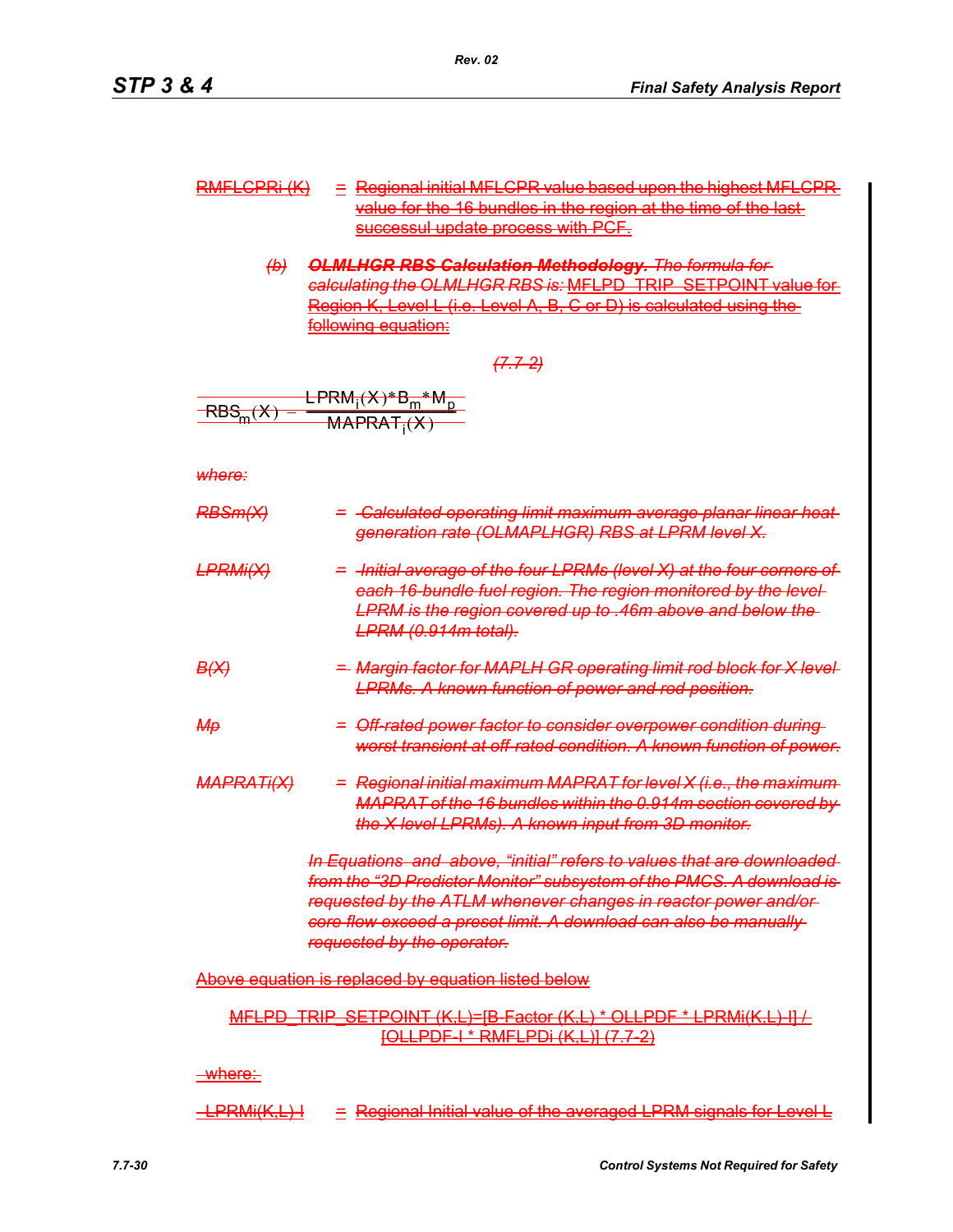| $\Gamma$ ootor $(K \cup$                | Pegional Adjustment factor for Level L to account<br>changes of the control rod positions.<br><u>which is the company of the company of the company of the company of the company of the company of the company of the company of the company of the company of the company of the company of the company of the company of th</u>                                                                                                                                                        |
|-----------------------------------------|-------------------------------------------------------------------------------------------------------------------------------------------------------------------------------------------------------------------------------------------------------------------------------------------------------------------------------------------------------------------------------------------------------------------------------------------------------------------------------------------|
| <u>i nne</u><br>-----                   | The applicable reactor $\Omega$ LDD value corresponding to current<br><u>valite eta territorea eta erroma eta erregea erregea eta erregea erregea erregea erregea erregea erregea erregea err</u><br>annlicable OL MHCD value)<br><u>eisisiivelsite valminneedin valitetsi</u>                                                                                                                                                                                                            |
|                                         | The annicable reactor OLLDD value corresponding to the<br>▌▆▐▌▀▓▀▐▝ <i>▍</i> ▀▟▐▐▜▋▀▐▀▟▙▀▓▋▓▀▋▀▐▝▋▋▜▁▓▓▀▟▝▜▝▜▐▓▌▀▟▓▚▋▀▐▐▝▐▝▓▓▝▋▊▝▋▛▌▀▟▀▟▊▙▀▛▘▎▛▟▝▟▊▋▋▜▔▓▋▜▐▋▙▀▊<br>applicable OLMHCD value at the time of the last success<br>217/7/11/7/217/17/2021-11/2101/211<br><u>venere en nivermet e en nivere le presentatore en n</u><br>undate process with the DCE.<br><u>Circles (Circles of Circles Circles of Alberta Circles of Circles of Alberta Circles of Circles Of Circles of Ci</u> |
| אז החם וחווחם<br><b>INVILLED ZEUNEL</b> | Regional initial MFLCPR value for Level L based upon the<br>highest MFLPD value for the 16 bundles in the region for that<br>avel at the time of the last successive undate process with DCE<br><u>-ovor denno umo or uro idoe odoooodi didddu broocoo winn - or -</u>                                                                                                                                                                                                                    |

*In Equations 7.7-1 and 7.7-2 above, "initial" refers to values that are*  downloaded from the "3D Predictor Monitor" subsystem of the PMCS applicable "Regional Initial value of the averaged LPRM signals" for each equation is based upon the associated average of the LPRM signal value received from the Neutron Monitoring System at the time of the last success ATLM update process. *A download* An update process *is requested by the ATLM whenever changes in reactor power and/or core flow exceed a preset limit. A download* An update process *can also be manually requested by the operator.*

## **7.7.1.2.2 System Interfaces**

STD DEP 7.7-7

#### STD DEP 7.7-17

STD DEP T1 3.4-1

STD DEP Admin

The following information in this section provides descriptions for important RCIS interfaces with other key plant systems. See the RCIS IED, Figure 7.7-2 and RCI ), Figure 7.7-3 for identification of additional plant system interfaces with the R( Any setpoint values described are nominal values.

*(1) Control Rod Drive (CRD) System*

*The RCIS interfaces with the CRD System are as follows:*

- *(a) Synchros A and B of each FMCRD*
- *(b) Coupling check (overtravel-out) position reed switch* and buffer contact reed switch *of each FMCRD*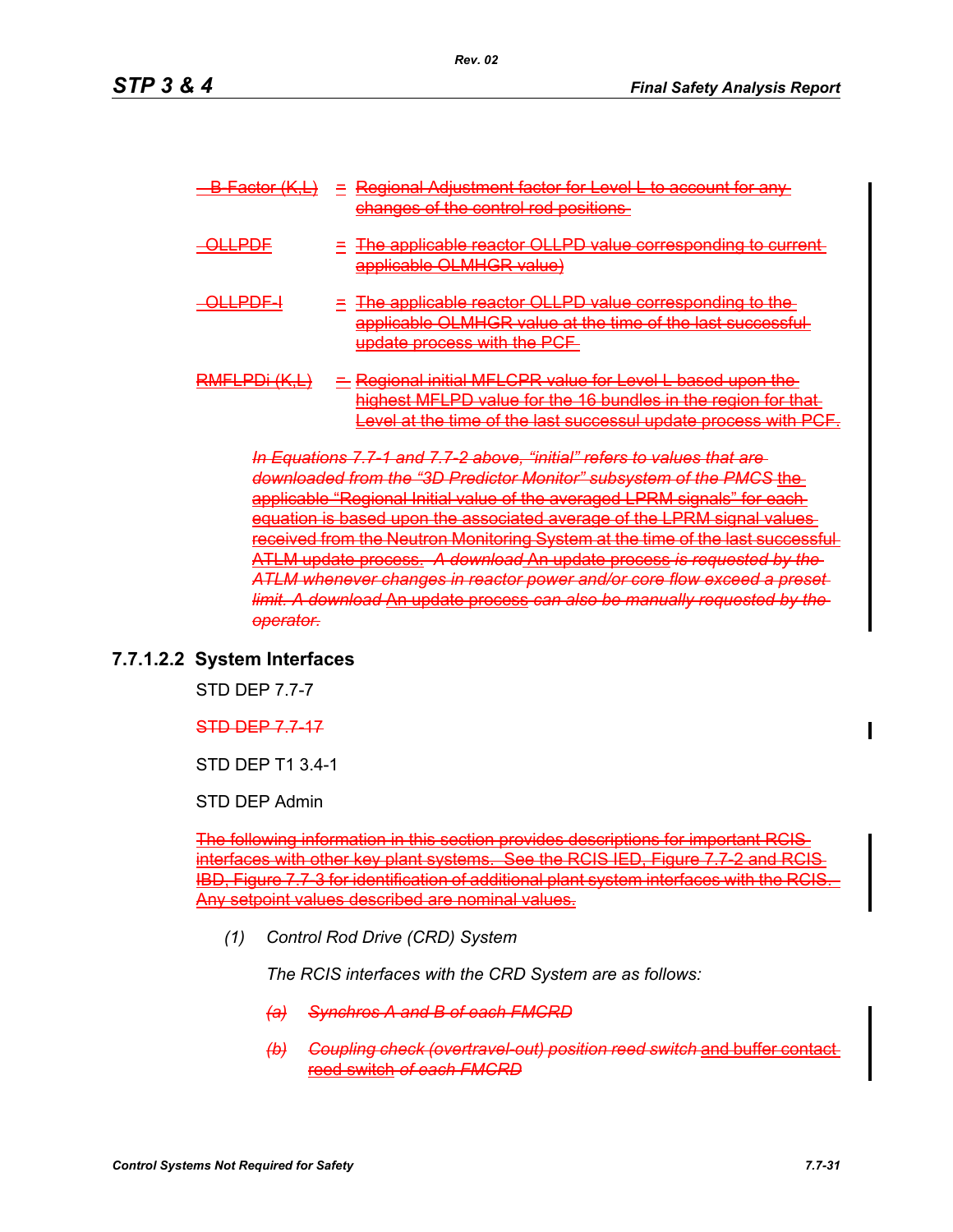*(c) Latched Full-In and Full-In position reed switches of each FMCRD*  Status signal for each FMCRD indicating that either the *Latched* latched full in or normal full in position reed switch is closed.

*Rev. 02*

- *(d) Scram Timing position reed switches which include reed switches at 0%, 10%, 40%, 60%, +100% rod insertion for each FMCRD*
- *(e) Separation reed switches (A&B) through the plant essential multiplexing system* Data Communication Function (DCF) equipment of **Division I and Division II of the ELCSRAPI** signal interface units (SIUs) *for each FMCRD*
- *(f) "LOW CRD CHARGING WATER HEADER PRESSURE" condition (four* associated *signals* are provided *to each channel of RCIS* by the Reactor Protection System*)*
- *(g) Electrical power connections from RCIS to FMCRD motor, brake, and valve 143* motor and brake of each FMCRD and the purge valve of each HCU.
- *(2) Recirculation Flow Control System (RFCS)*
	- *(a) Alternate Rod Insertion (ATWS) (Anticipated Transient Without Scram)*

*The RCIS logic (during an ATWS), on receipt of ARI signals from the RFCS, initiates the RCIS ARI function which controls the FMCRD motors such that all control rods are driven to their full-in position automatically. The three channels of the RFCS provide each of the two channels of the RCIS logic with the ARI signal.* The RFCS provides each of the two channels of RCIS logic with 3 hardwired signals that are activated when the ARI condition exists. *RCIS internal logic to initiate the RCIS ARI function is based on two-out-of-three logic within each channel of the RCIS. The operator, at the RCIS dedicated operator interface* main control room panel, *can take action and initiate the ARI function. Two manual actions are required to manually initiate ARI.*

*The logic of the RCIS is designed such that no single failure results in failure to insert more than one operable control rod when the ARI function is activated.*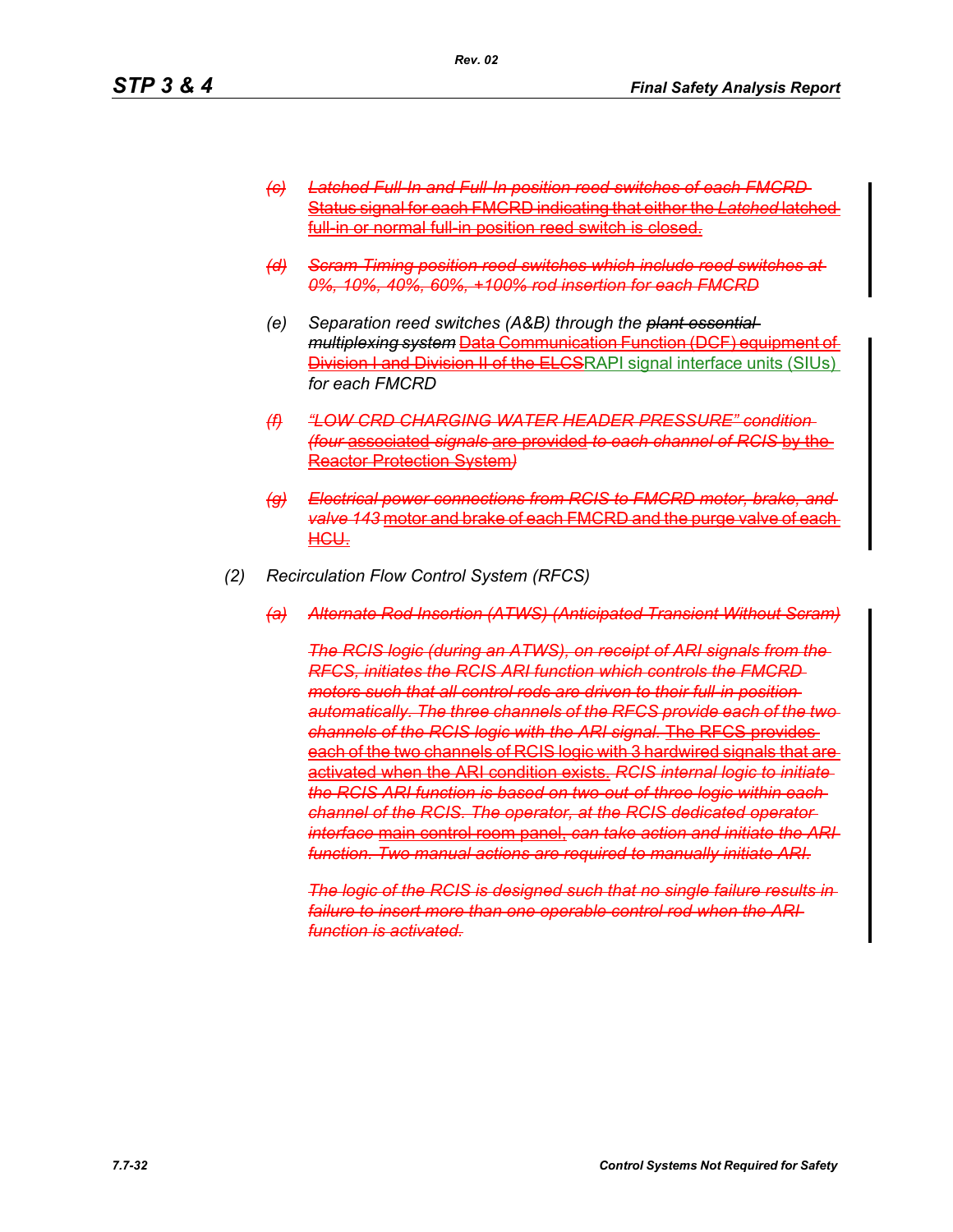#### *(b) Selected Control Rod Run In (SCRRI) and Rod Block Functions*

*The three channels of the Recirculation Flow Control System (RFCS) provide each of the two channels of the RCIS with the separate isolated trip signals indicating the need for rod block automatic selected control rod run-in.* The RFCS provides each of the two channels of RCIS logic with 3 hardwired signals that are activated when the automatic SCRRI condition exists. In addition, the RFCS provides each of the two channel of RCIS logic with 3 hardwired signals that are activated if SCRRI related rod withdrawal block condition exists. *The operator, at the RCIS dedicated operator interface,* main control room panel, *can also take action and initiate the SCRRI function. Two manual actions are required to manually initiate SCRRI.*

*The automatic SCRRI can either be initiated from the Feedwater Control System (FWCS) of the RFCS* or the RFCS logic*. The initiating event for the FWCS to generate a SCRRI signal is loss of feedwater heating (for detailed description of SCRRI initiation by FWCS, see Subsection 7.7.1.4).* The FWCS provides each of the RFCS logic with 3 hardwired signals that are activated when the loss of feedwater condition exists. The RFCS, after a 2-out-of-3 voting of these signals, generates SCRRI signals which are *Each channel of the FWCS provides three signals to three channels of the RFCS. Each RFCS channel, after a two-out-of-three voting of these signals, generates a RFCS SCRRI signal which is sent to both channels of RCIS.*

*When two or more RIPs are tripped, the trip signal is "ANDED" with the reactor power level and core flow signals. If core flow is < 36* 41.5*% of rated and rated reactor power level is > 25% but less than 30* 33*%, the RFCS issues a rod block signal* activates the SCRRI rod block signals sent to RCIS*. In the same manner, if reactor power is* ≥*30* 38*%, the RFCS issues the SCRRI signal.* activates the automatic SCRRI status signals sent to RCIS.

**The RFCS receives reference power level signals from the Neutron-***Monitoring System and compares the reference power level signals with the nominal power level setpoint.*

**The RFCS rod block or SCRRI function is bypassed when power level** *is below the applicable specified setpoints, or when the core flow is above the specified setpoint.*

*The SCRRI function is not a safety-related function. The function is designed to meet the reliability requirement that no single failure shall cause the loss of SCRRI function.*

*The RFCS automatic initiation signal for the rod block/SCRRI function is sent as two independent sets of signals, two sets of three signals to each channel of RCIS. After two-out-of-three voting within each*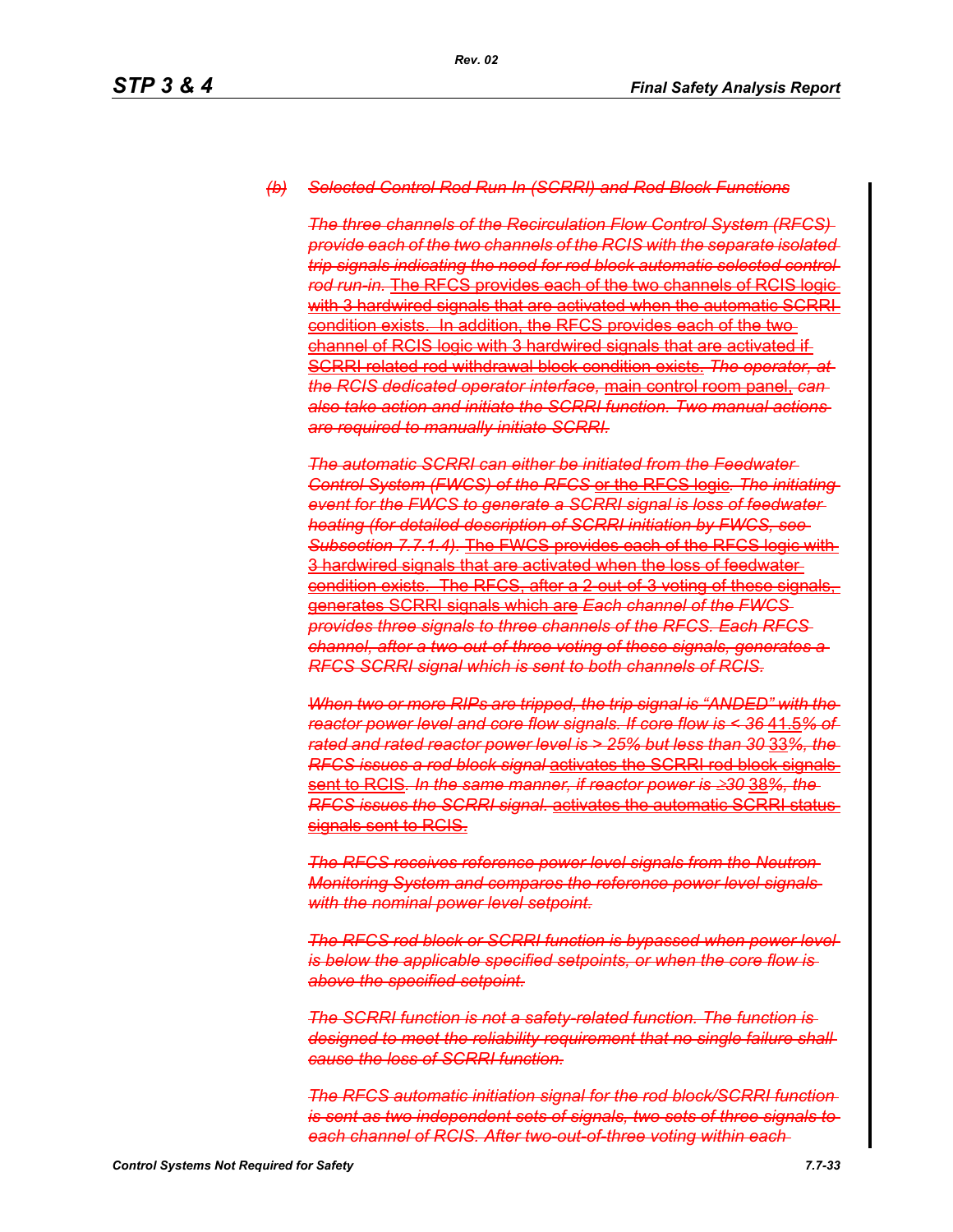*channel, depending on the signals received, the RCIS either issues a rod block signal and/or uses the FMCRD stepping motors of preselected control rods to drive them to their target SCRRI positions. Either channel of RCIS is capable of initiating the rod block/SCRRI functions on receipt of the signals from the RFCS.*

*Rev. 02*

*The preselected control rods* and their target positions are established using the Plant Computer Function and downloaded to both RAPI channels of RCIS.*for a SCRRI function are selected at the RCIS CRT displays of the performance monitoring and control system in the main control room. The preselected SCRRI rod data are stored in memory in the RAPI Subsystem of the RCIS. The total control rod worth for the preselected control rods is designed to bring down the reactor power rod line from the 100% power rod line to the 80* 60*% power rod line.*

*The RCIS dedicated operation interface* main control room panel, *also provides control switches that require two manual operator actions for the operator to manually initiate the SCRRI function.*

*For manual or automatic initiation of the SCRRI function, the* associated *RCIS dedicated operator interface provides status indications and alarm annunciators* are provided *in the control room.*

*The total delay time from the recirculation pump trip to the start of control rod motion, for the preselected control rods, is less than or equal to 2 seconds.* 3 seconds, provided 2 or more RIPs have tripped and the reactor power is above the applicable setpoint and the reactor core flow is below the applicable setpoint.

*(c) RFCS Core Flow Signal to RCIS*

*The RFCS provides signals to both channels of the RCIS that represent validated total core flow. These signals are used for part of the validity checks when performing an ATLM operating limit setpoint update. The RCIS obtains these signals from the RFCS via the multiplexing system links* the nonsafety Plant Data Network (PDN) communication function and associated datalinks *to the RCIS channels.*

#### *(d) RCIS Signals to RFCS*

*The ATLM Subsystem of the RCIS issues a Flow Increase Block signal* Flow Increase Block signals *to RFCS whenever there is an ATLM trip.*

*The* dedicated *RCIS MUX Monitor provides hard-wired run-back signals to adjustable speed drives of the RFCS.*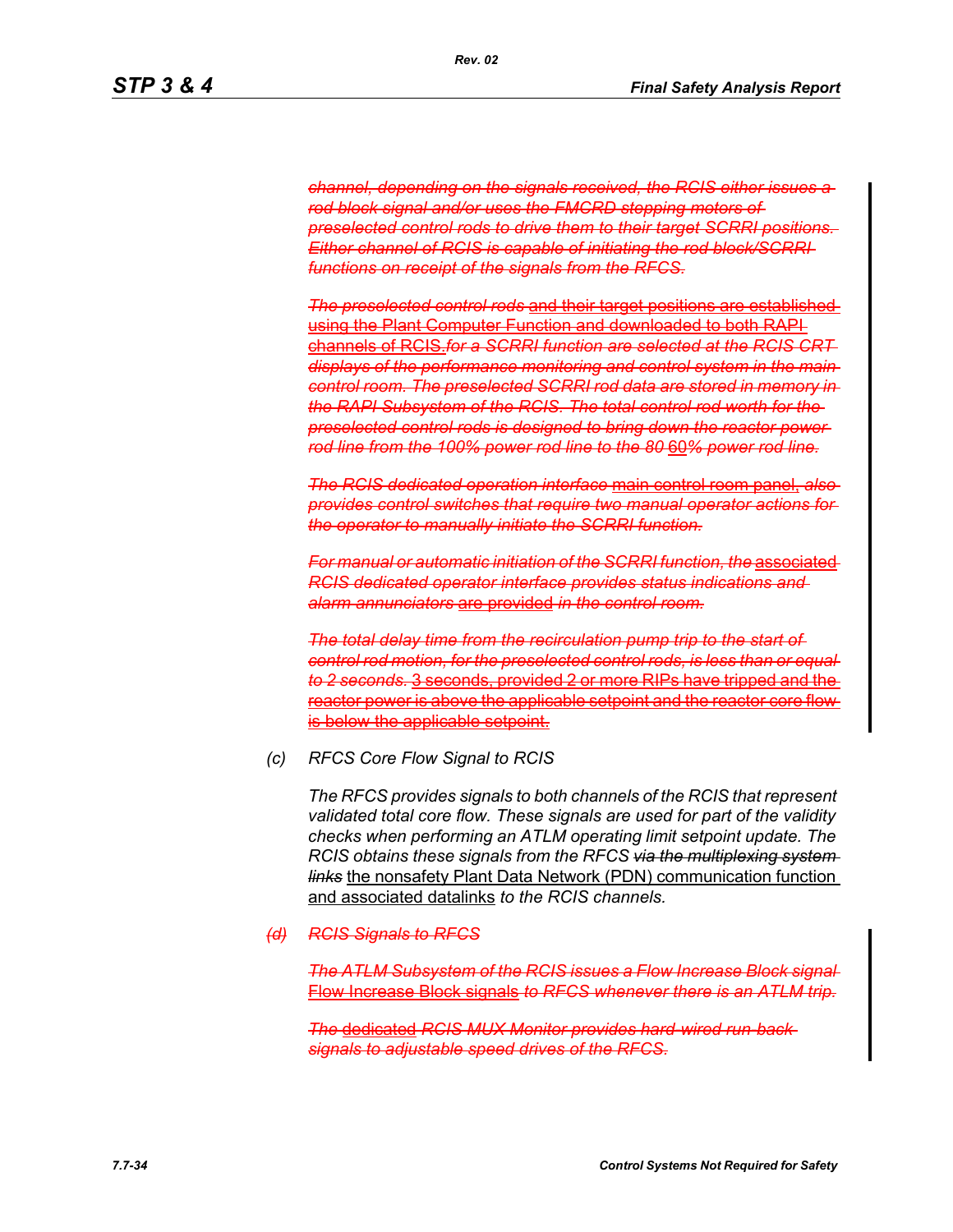## *(e) RFCS Hard-Wired Signals to RCIS*

**Each of the three channels of RFCS provides the status** *contacts (12 wires per RFCS channel) to the RCIS. These signals are used by RCIS logic to minimize the likelihood inadvertent FMCRD runin.* RFCS also provides redundant control signals for implementation of the FMCRD emergency rod insertion functions to the RCIS Insertion Control Panel. These signals are activated when either the or SCRRI condition exists to minimize the FMCRD run-in.

*(3) Feedwater Control System (FWCS)*

*The Feedwater Control System provides signals to both channels of the logic of the RCIS that represents validated total feedwater flow to the vessel and validated feedwater temperature. These signals are used as part of the validity checks when performing an ATLM operating limit setpoint update.*

*The RCIS can obtain these signals from the FWCS via the multiplexing system communication links* the nonsafety PDN communication function and associated datalinks *to the RCIS channels.*

*(4) Neutron Monitoring System*

*Each of the four divisions of the Neutron Monitoring System provides independent signals to both channels of the RCIS that indicate when the following conditions are active:*

#### *(g) Flow-biased APRM rod block*Not Used

*Whether or not some of the signals result in a rod block depends on reactor mode switch status which is provided to the RCIS from the reactor protection system via the essential multiplexing system* using dedicated signal interfaces*.*

*Each of the four divisions of NMS provides APRM, LPRM and core flow signals to the two channels of logic in the RAPI* ATLM *Subsystem for determining whether reactor power is above or below the low power setpoint and usage by ATLM*, RAPI and RWM subsystems of the RCIS.

*The four divisions of the NMS provide the same signals to both channels of the RCIS. These signals meet the isolation and separation requirements of interfacing the Class 1E NMS with the non-Class 1E RCIS.*

*Each of the two MRBM non-safety subsystems of the NMS provide their rod block signals to the RCIS. The RCIS, in return, provides ATLM status signals and coordinates of the selected rods to MRBM.*

 $\mathbf I$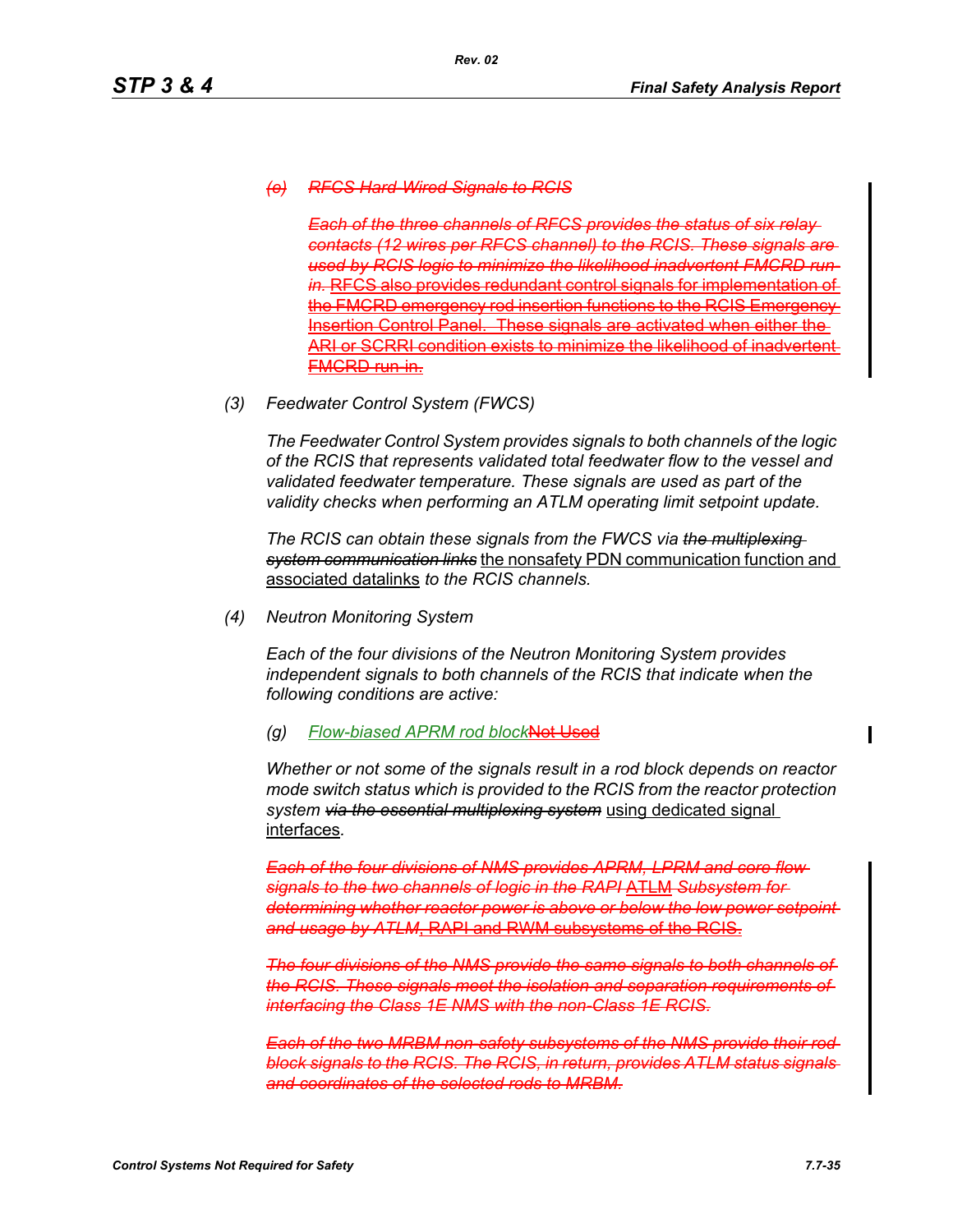#### *(5) Reactor Protection System*

*Each of the four divisions of the RPS provides the RCIS two-channel system with separate isolated signals for indication of the reactor mode switch positions: SHUTDOWN, REFUEL, STARTUP and RUN.*

*The four divisions of the Reactor Protection System (RPS) each provide RCIS with two separate isolated signals for the low charging water header pressure trip switches in bypass position* and for low CRD charging header *pressure status of the CRD System*.*pressure status of the CRD System.*

*The Essential Multiplexing System provides the above signals to the RCIS with complete isolation between the safety-related system and the nonsafety- related system equipment.*The preceding signals are transmitted through isolated fiber-optic data links to RCIS. This provides complete isolation between the safety related system and the nonsafety related system equipment.

*Divisions II and III of the RPS each provide the two channels of RCIS with two separate isolated signals that indicate a scram condition. The signals remain active until the scram condition is cleared by the operator. In addition, Divisions II and III of RPS each provide the RCIS with hard-wired relay contact status to minimize the likelihood of inadvertent FMCRD run-in.* In addition, Divisions II and III of RPS each provide the RCIS Emergency Rod Insertion Control Panel with the hardwired RPS Scram-Follow scram-follow signals to minimize the likelihood of inadvertent FMCRD run-in.

#### *(6) Performance Monitoring and Control System* Plant Computer Function (PCF)

*The PMCS provides the data update from the 3-D predictor function calculations associated with ATLM parameters based on actual measured values from the plant. This data is downloaded into the ATLM memory. This is to assure that rod blocks occur if the operating limits (e.g., MCPR and MLHGR) are approached. This feature allows the ATLM rod block setpoint calculation to be based on actual, measured plant conditions.*

*The RCIS provides the PMCS with control rod position information along with other RCIS status information for use in other PMCS functions and for the PMCS CRT displays related to the RCIS.*

*The RCIS gathers, time tags, stores, and transmits scram timing data to the PMCS. The PMCS utilizes rod scram timing data to evaluate scram performance of the CRD System. The PMCS provides for the capability of printing or displaying of scram time logs. The scram time data sent to the PMCS provides the capability for comparing received data from the RCIS with the specification for control rod scram timing. Included in these comparisons are the averages and trends for data collected from past rod*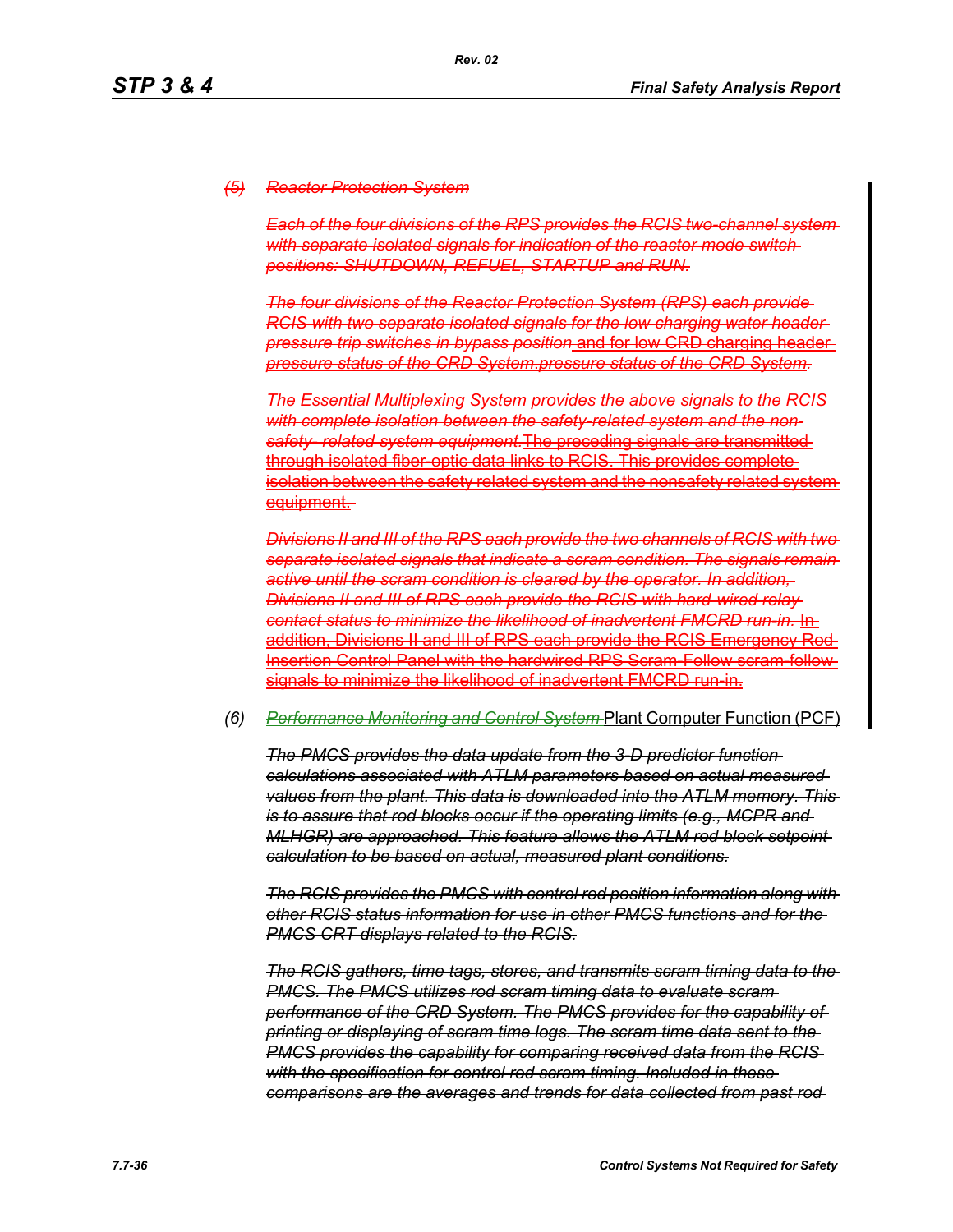*scrams or rod testing. The output for this function consists of, but is not limited to, the following type of data:*

- *(a) Scram time measurements of any selected rod or group of rods to a particular position.*
- *(b) A listing of INOPERABLE rods.*
- *(c) Statistical analysis and average calculations of insertion times.*
- *(d) List of rods which do not meet technical specification requirements.*

*In the alternate design, scram time recording and analysis functions are performed by separate panels.*

PCF includes the 3-D core monitoring function that supports the function of updating the setpoints of the ATLM. The core monitoring function calculates appropriate core thermal limits parameters, based on actual measured values from the reactor and the plant. This data is downloaded into the ATLM memory either automatically or by request from the operator. This download ensures that rod block occurs if the fuel operating thermal limits (e.g., MCPR and MLHGR) are approached. This feature allows the ATLM rod block setpoint calculation to be based on actual, measured plant conditions.

RCIS provides PCF with control rod position information, along with other FMCRD and RCIS status information, for use in other PCF applications and for PCF displays related to RCIS.

In addition, the Plant Computer Function supports the RCIS in performing the establishment of a common RRPS database and the establishment of the SCRRI Target Positions database. The PCF also supports establishing and removing substitute rod position values for control rods placed in the RCIS INOPERABLE BYPASS status.

The STRPs provide the necessary functions to gather, time-tag, store, and transmit CRD Scram timing data to the STRAP. The STRAP provides for transmission of this data to the PCF for further review, analysis and archiving.

#### *(7) Automatic Power Regulator (APR) System*

**The APR System provides the automatic control rod movement commands** *to the two channels of the RCIS when the APR System and RCIS are in the automatic mode. The APR System includes the supervisory control logic for determining when to insert, withdraw, or stop control rods. The RCIS then determines which rods to move, based of* on *the RRPS and current rods positions.* The RCIS also provides RCIS operating status information to the APR System. *The APR System is described in Subsection 7.7.1.7.*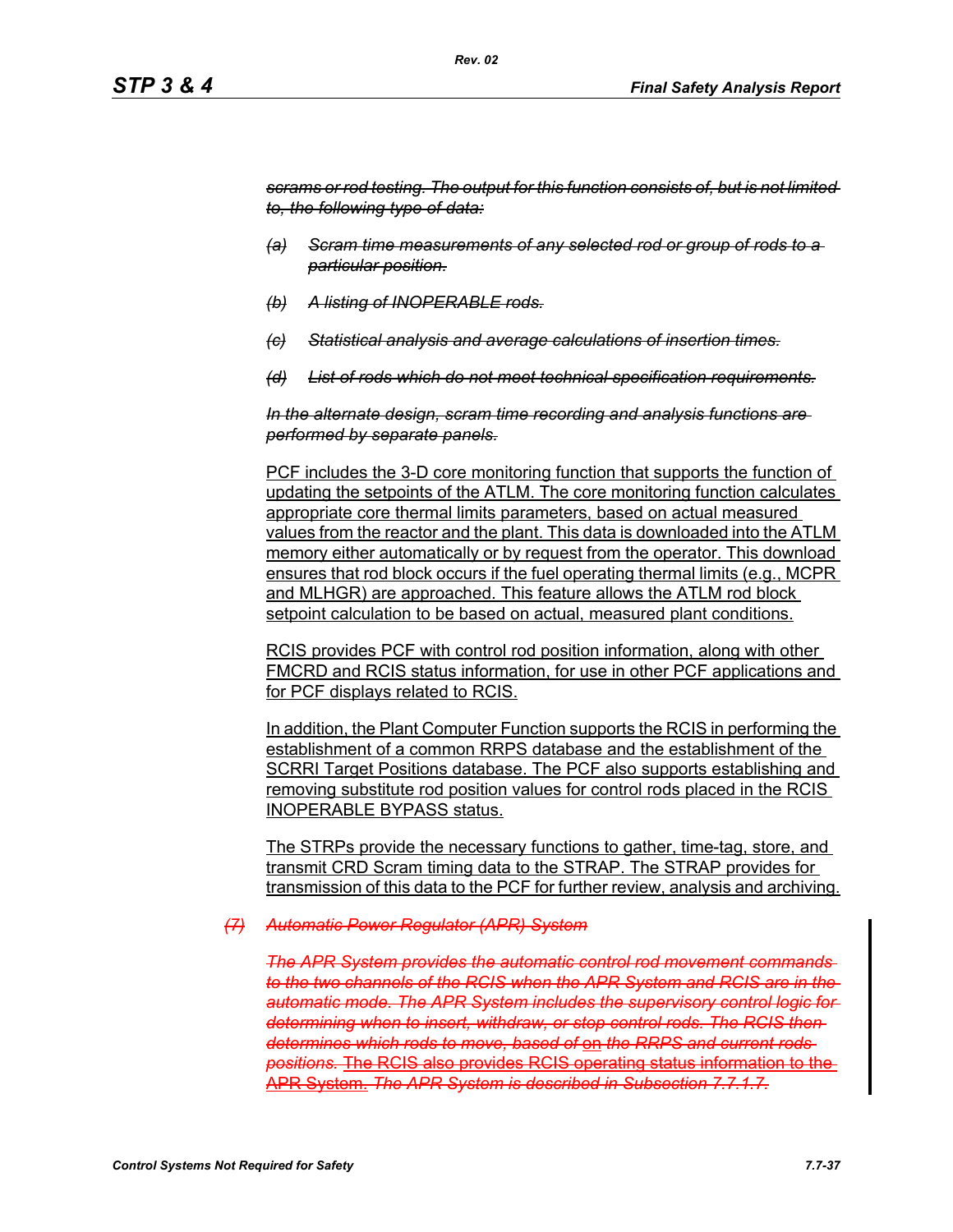Π

# **7.7.1.2.3 Reactor Operator Information**

## STD DEP 7.7-18

- *(1) The RCIS provides for the activation of the following annunciation at the main control panel.*
	- *(a) Rod withdrawal blocks.*
	- *(b) Rod Control & Information System trouble.*
	- *(c) Low power transient zone (i.e., reactor power above but nearing the LPSP).* Rod insert block.
	- *(d) Gang misalignment*Not Used*.*
	- *(e) Selected control rod run-in (SCRRI)*Not Used*.*
	- *(f) Alternate rod insertion initiated*Not Used*.*
	- *(g) CRD charging water header pressure low.* RWM trouble.
	- *(h) Reference rod pull sequence (RRPS) violation.*
	- *(i) ATLM trouble.*
- *(2) The RCIS provides status information indication on the RCIS dedicated operators interface on the main control panel as follows:*
	- *(a) Whether RCIS rod movement mode is automatic*, semi-automatic *or manual* and "step" or "notch" or "continuous" and "single rod" or "ganged rods" which are selected*.*
	- *(b) Number of FMCRDs in their full-in position.* normal full-in position (based upon synchro signals).
	- *(c) Number of FMCRDs in latched full-in position.* full-in/latched full-in position (based upon position reed switch signals).
	- *(d) Number of FMCRDs in full-out position.*
	- *(e) Average percent insertion* Position *of all FMCRDs.*
	- *(f) Identification of selected gang (or selected single rod).*
	- *(g) Average percent insertion* Target position value *of selected gang (or selected single rod).*
	- *(h) Number of FMCRDs in an inoperable bypass condition.*
	- *(i) Existence of any rods withdrawal blocks.*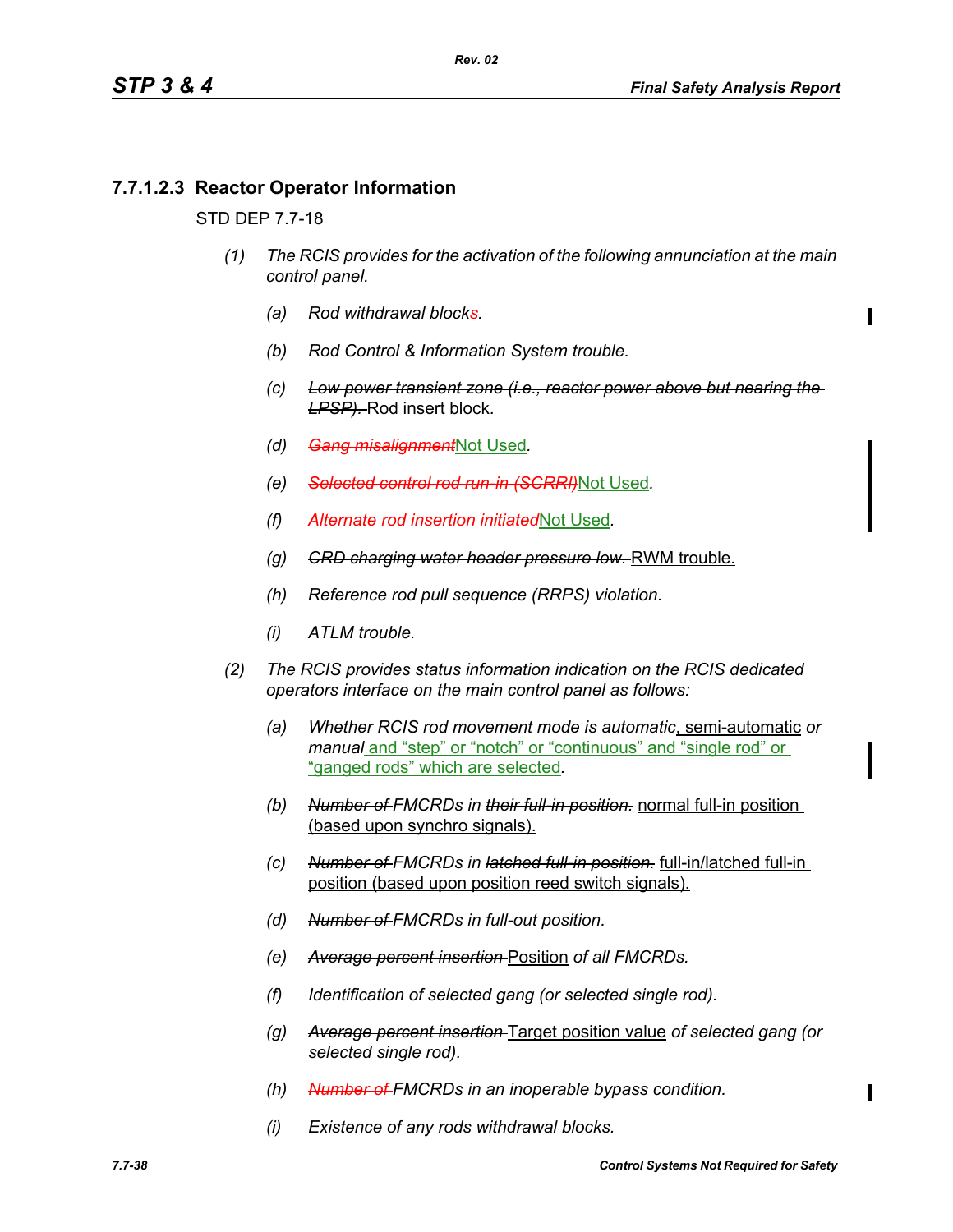- *(j) Existence of any single channel bypass of the RACCS* RAPI *and/or any subsystem within the RACCS* RCIS*.*
- *(k) Whether reactor power is above the LPSP.*
- *(l) Existence of RCIS trouble.*
- *(m) Activation of scram following function.* Whether a control rod is at the over travel out position during the coupling check test.
- *(n) Activation of the ARI function.* Whether a control rod is uncoupled during a coupling check test.
- *(o) Status of SCRRI function.* Control rods with bypassed synchros.
- *(p) Successful completion of ATLM operating limit setpoint update.* The applicable SCRRI Target Position Value for each FMCRDGang misalignment.
- *(q) Any control rod in* Existence of a *S/DRSRO bypass condition.*
- *(r) Activation of a rod block by MRBM condition.*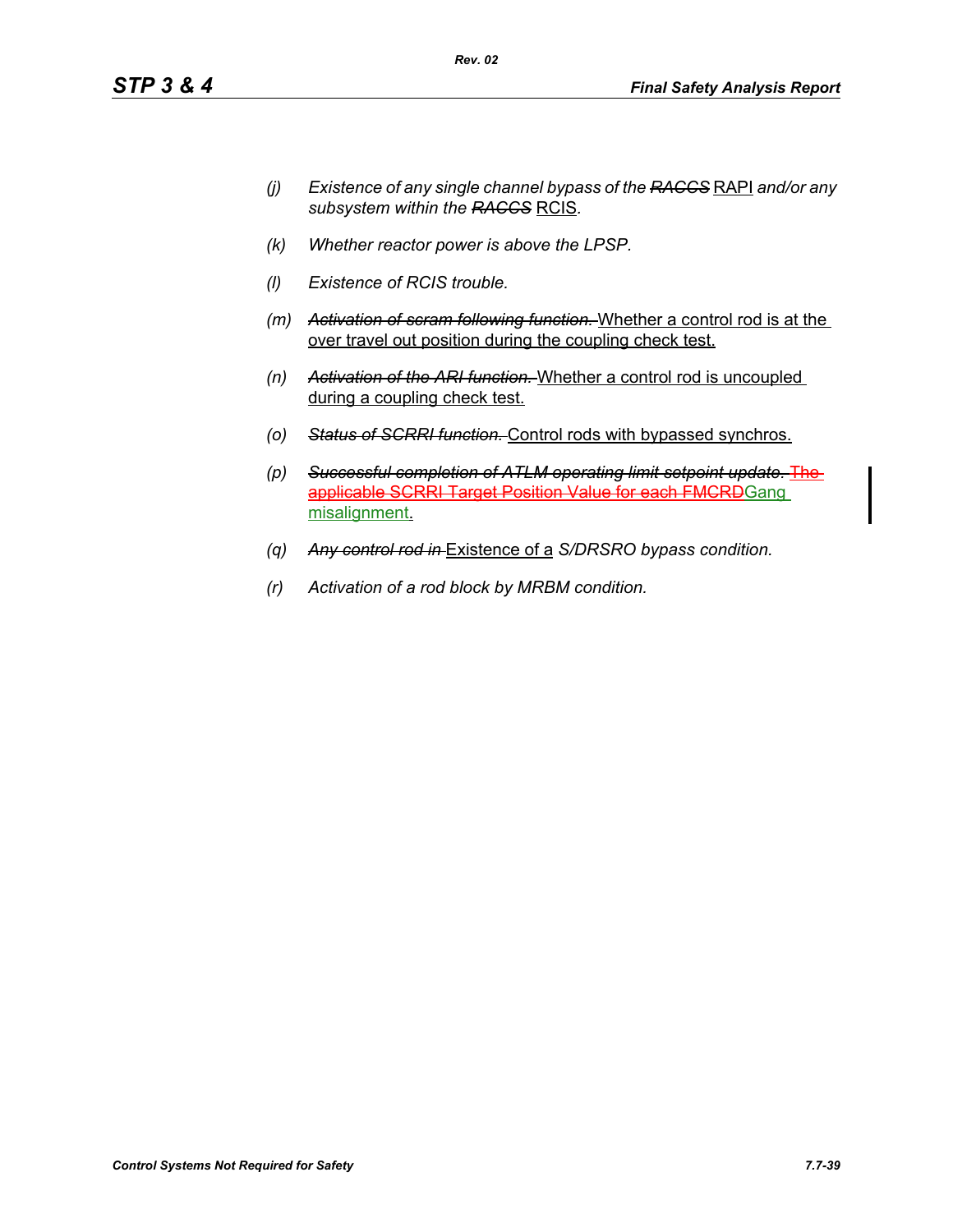- *(3) The dedicated operators interface panel of the RCIS provides logic and operator controls, so that the operator can* and related RCIS displays, indications and associated controls provided on the main control room panel and on the RCIS cabinets and panels, allow the operator to *perform the following functions:*
	- *(a) Change the RCIS mode of operation from manual to semi-automatic or automatic rod movement modes* and "step" or "notch" or "continuous" and "single rod" or "ganged rods"*.*
	- *(b) Manually initiate the SCRRI function.*
	- *(c) Manually initiate the two CRD test functions.* CRD Scram Test mode.
	- *(d) Request a bypass of RACCS* RAPI *channel A or B (normal position: no bypass).*
	- *(e) Request a bypass of ATLM or RWM channel A or B. (Normal positions are not bypassed.)*
	- *(f) Request an ATLM operating limit setpoint update be performed.*
	- *(g) Perform a reset of any RCIS* abnormal condition*.*
	- *(h) Manually initiate CRD brake test, CRD coupling check and CRD step* double notch *test functions.*
	- (i) Perform withdraw or insert operation.
- *NOTE: Interlock logic may prevent certain combinations of bypasses from being activated even though the above bypass controls have been activated.*
	- *(4) The CRT displays, which are part of the PMCS, provide information to the operator on demand.* Main control room panel equipment other than the RCIS dedicated operator interface provides for display of the following RCIS related information for the operator.

*The following status and controls are available through the CRTs:*

- *(a) RCIS rod movement status (automatic/semi-automatic/manual).*
- *(b) Position of all rods, based on synchro signals.*
- *(c) Selected gang (or selected single rod). plus the four LPRM readings of the closest LPRM strings to the selected gang or selected single rod. If the closest LPRM reading at a given level is inoperable, as determined by the Neutron Monitoring System LPRM status information, an INOP status is displayed instead of actual LPRM reading*

*Identification of: (d through v)*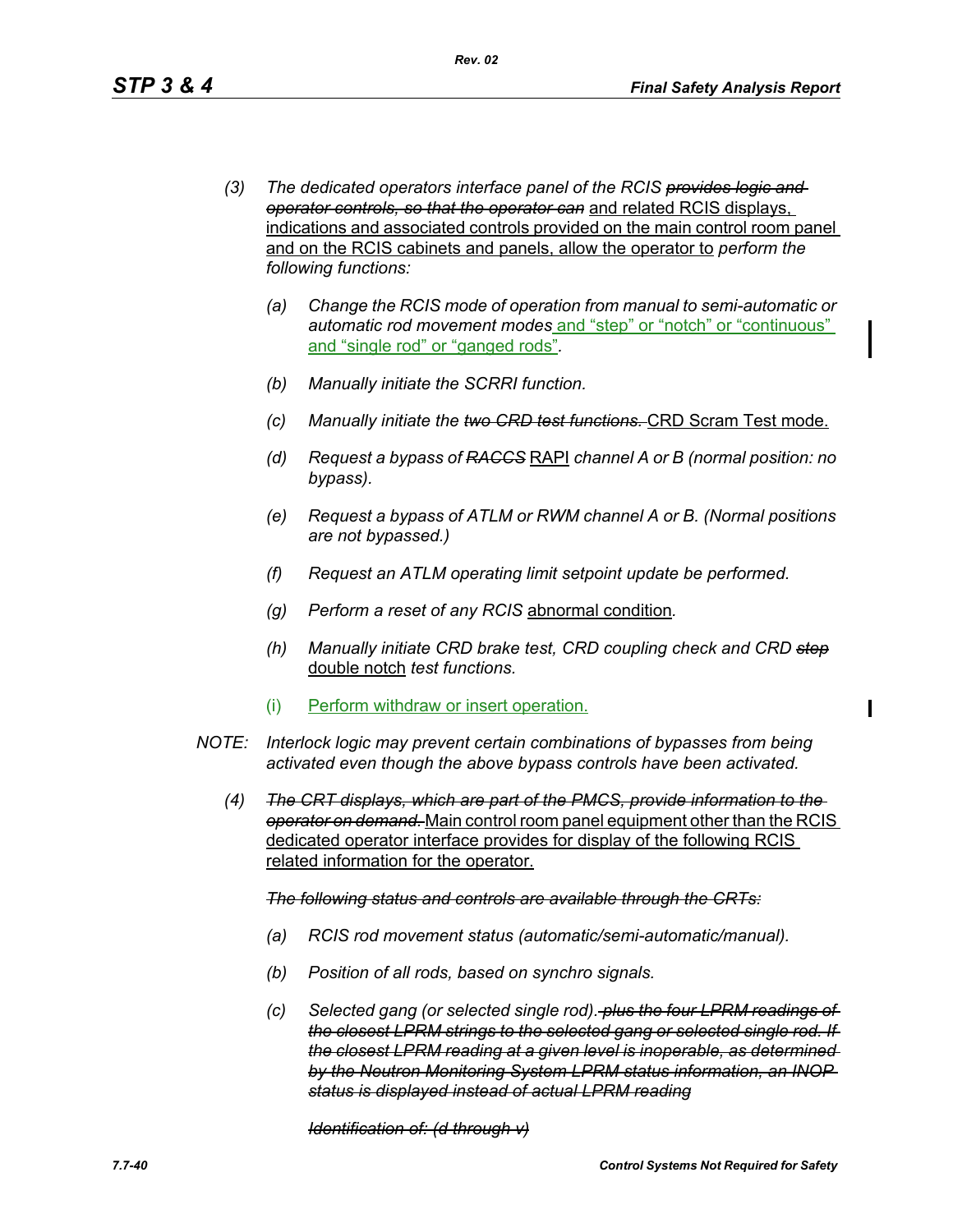- *(d) All rods in rod* Rod *withdrawal block condition.*
- *(e) BYPASSED or INOPERABLE control rods.* Control rods that have been placed in the INOPERABLE bypass condition.
- *(f) Control rods with bypassed synchros.* Scram following function status.
- *(g) Control rods that separation has been detected.*
- *(h) Control rods full-in status.*
- *(i) Control rods in latched full-in status.* full-in/latched full-in position status (based upon position reed switch signals).
- *(j) Control rods in overtravel-out status.* ARI function status.
- *(k) Control rods full-out status.*
- *(l) Control rods in overtravel-out status.* SCRRI function status.
- *(m) Control rods for which uncoupled condition has been detected.* ATLM operating limit setpoint update status.
- *(n) Control rods for which drift condition has been detected*Not Used*.*
- *(o) Control rods for which abnormal movement (other than drift)* condition *has been detected.*
- *(p) Control rods that are SCRRI selected control rods.* Not UsedThe applicable SCRRI Target Position Value for each FMCRD.
- *(q) Control rods that can be inserted.* Not Used
- *(r) Control rods that can be withdrawn.* Not Used
- *(s) All RCIS bypasses in effect*Not Used*.*
- *(t) All detected conditions that have resulted in an RCIS trouble alarm being activated, when applicable.*
- *(u) All detected conditions that have resulted in rod withdrawal block conditions being active, when applicable.*
- *(v) Obtain ATLM operating limit setpoint update, when requested.*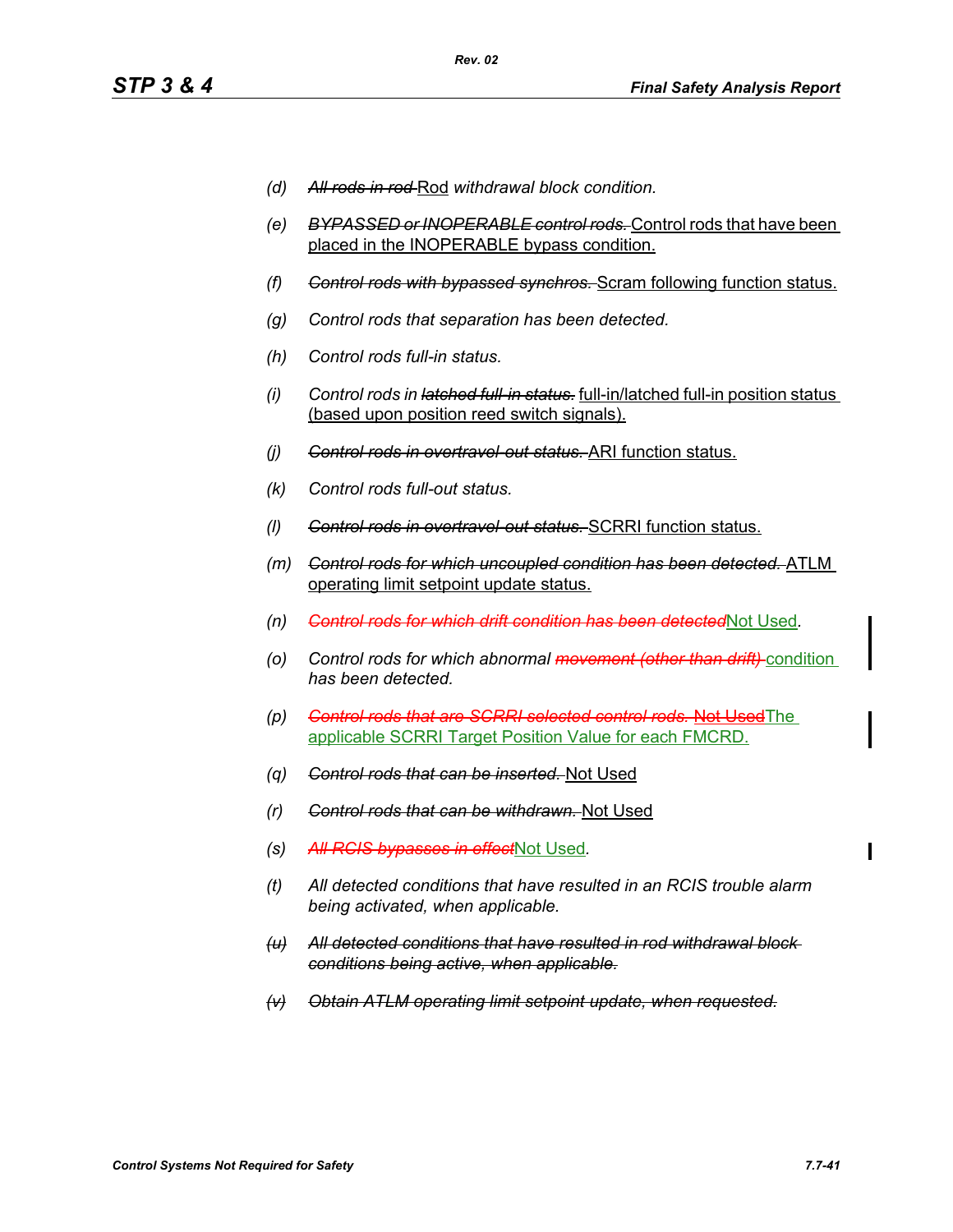$\mathbf I$ 

Π

# **7.7.1.2.4 Test and Maintenance**

#### $STD$  DEP 7.7-19

*The RCIS equipment is designed with online testing capabilities. The system can be maintained on line while repairs or replacement of hardware take place without causing any abnormal upset condition.*

*The system has been designed so that removal or repair of modules or cards can be*  performed without the use of special tools-**except for the combined inverter** controller/stepping motor driver module equipment in the FMDCs weight of these modules a special lifter tool is provided for the replacement of these heavy modules*.*

# **7.7.1.3 Recirculation Flow Control System—Instrumentation and Controls**

STD DEP 7.7-20

STD DEP  $712.1218.3-1$ 

STD DEP 9.5-3

*(1) Identification*

*The RFC System consists of three redundant process controllers, adjustable speed drives (ASDs), switches, sensors, and alarm devices provided for operational manipulation of the ten reactor internal pumps (RIPs) and the surveillance of associated equipment. Recirculation flow control is achieved either by manual operation or by automatic operation if the power level is above 70% of rated. The reactor internal pumps can be driven to operate anywhere between 30% to 100% of rated speed with the variable voltage, variable frequency power source supplied by the ASDs. 30% rated speed corresponds to the minimum operating speed to be used during initial pump startups. The instrument electrical diagram (IED) is provided in Figure 7.7-5 and the interlock block diagram (IBD) is provided in Figure 7.7-7.*

*(4) (2) Normal Operation*

*Reactor recirculation flow is varied by modulating the recirculation internal pump speeds through the voltage and frequency modulation of the adjustable speed drive output. By properly controlling the operating speed of the RIPs, the recirculation system can automatically change the reactor power level.*

*Control of core flow is such that, at various control rod patterns, different power level changes can be automatically accommodated. For a rod pattern where rated power accompanies 100% flow, power can be reduced to 70% of full power by full automatic or manual flow variation. At other rod patterns, automatic or manual power control is possible over a range of approximately 30% from the maximum operating power level for that rod pattern. Below 70% power level, only manual control of power (i.e., by means of manual flow*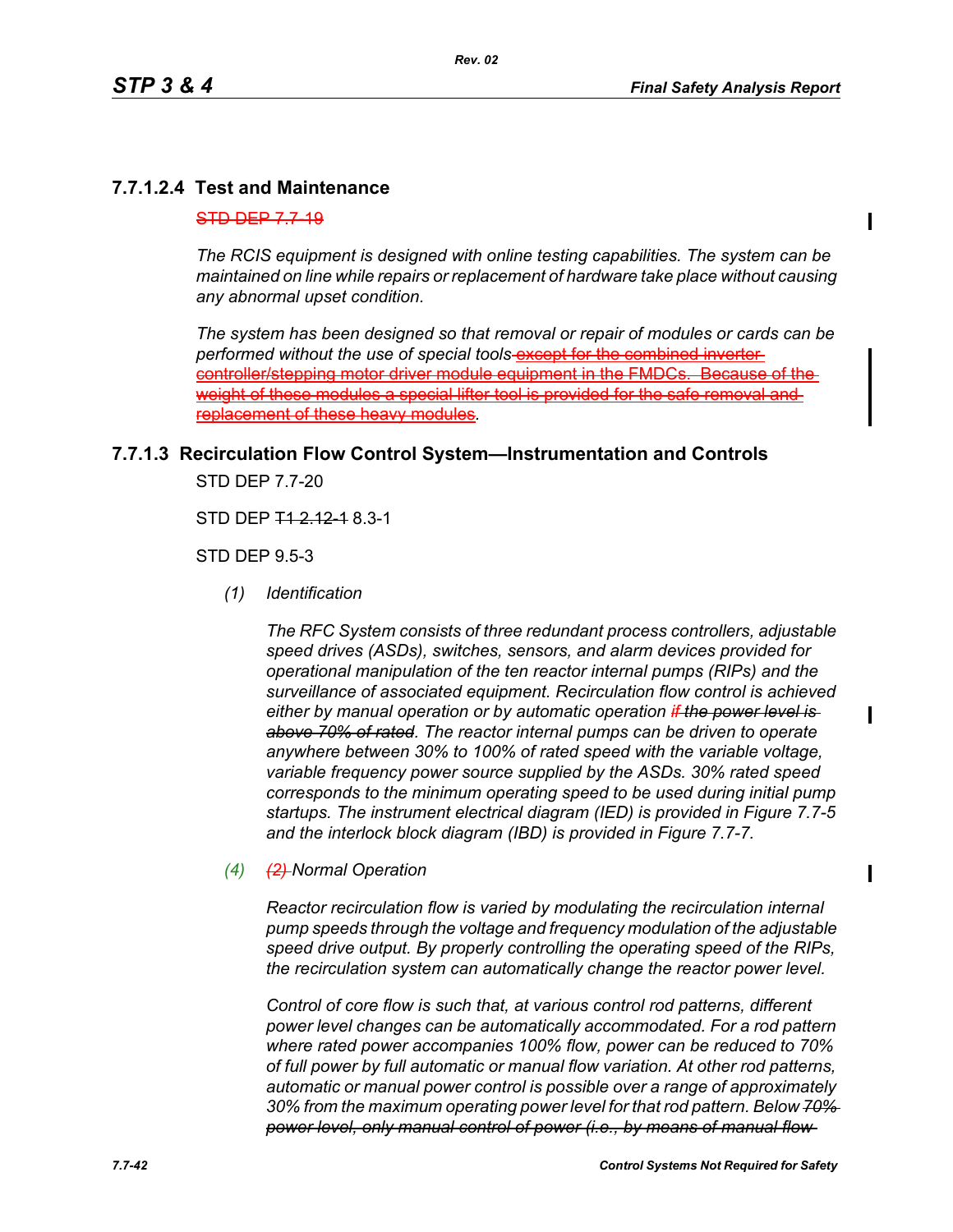*setpoint control) is available* approximately 25% reactor power the speed of all RIPs is normally maintained at the normal minimum operating speed (in either manual or automatic speed control mode).

*An increase in recirculation flow temporarily reduces the void content of the moderator by increasing the flow of coolant through the core. The additional neutron moderation increases reactivity of the core, which causes reactor power level to increase. The increased steam generation rate increases the steam volume in the core with a consequent negative reactivity effect, and a new (higher) steady-state power level is established. When recirculation flow is reduced, the power level is reduced in the reverse manner. The RFC System, operating in conjunction with the main turbine pressure regulator control, provides fully automatic load following.* the Automatic Power Regulator System (APR), the Steam Bypass and Pressure Control System (SB&PC) and the main Turbine Electro-Hydraulic Control System (EHC) provides for fully automatic load following operation.

*The RFC System is designed to allow both automatic and manual operation. In the automatic mode, either total automatic or semi-automatic operation*  core flow mode *is possible. Fully automatic, called "Master Auto" mode, refers to the automatic load following (ALF) operation in which the master controller receives a load demand error signal from the main turbine pressure regulator* APR*. The load demand error signal is then applied to a cascade of lead/lag and proportional- integral (PI) dynamic elements in the master controller to generate a flow demand signal for balancing out the load demand error to zero. The flow demand signal is forwarded to the flow controller for comparing with the sensed core flow. The resulting flow demand error is used to generate a suitable gang speed demand to the ASDs. The speed demand to the individual ASDs causes adjustment of RIP motor power input, which changes the operating speed of the RIP and, hence, core flow and core power. This process continues until both the errors existing at the input of the flow controller and master controller are driven to zero. Fully automatic control is provided by the master controller when in the automatic mode. The flow controller can remain in automatic even though the master controller is in manual.*

*The reactor power change resulting from the change in recirculation flow causes the pressure regulator to reposition the turbine control valves. If the original demand signal was a load/speed error signal, the turbine responds to the change in reactor power level by adjusting the control valves, and hence its power output, until the load/speed error signal is reduced to zero.*

*In the semi-automatic* core flow *mode, the operator sets the total core flow demand and the RFC System responds to maintain a constant core flow. Core flow control is achieved by comparing the core flow feedback, which is calculated from the core plate differential pressure signals, with the operatorsupplied core flow setpoint.*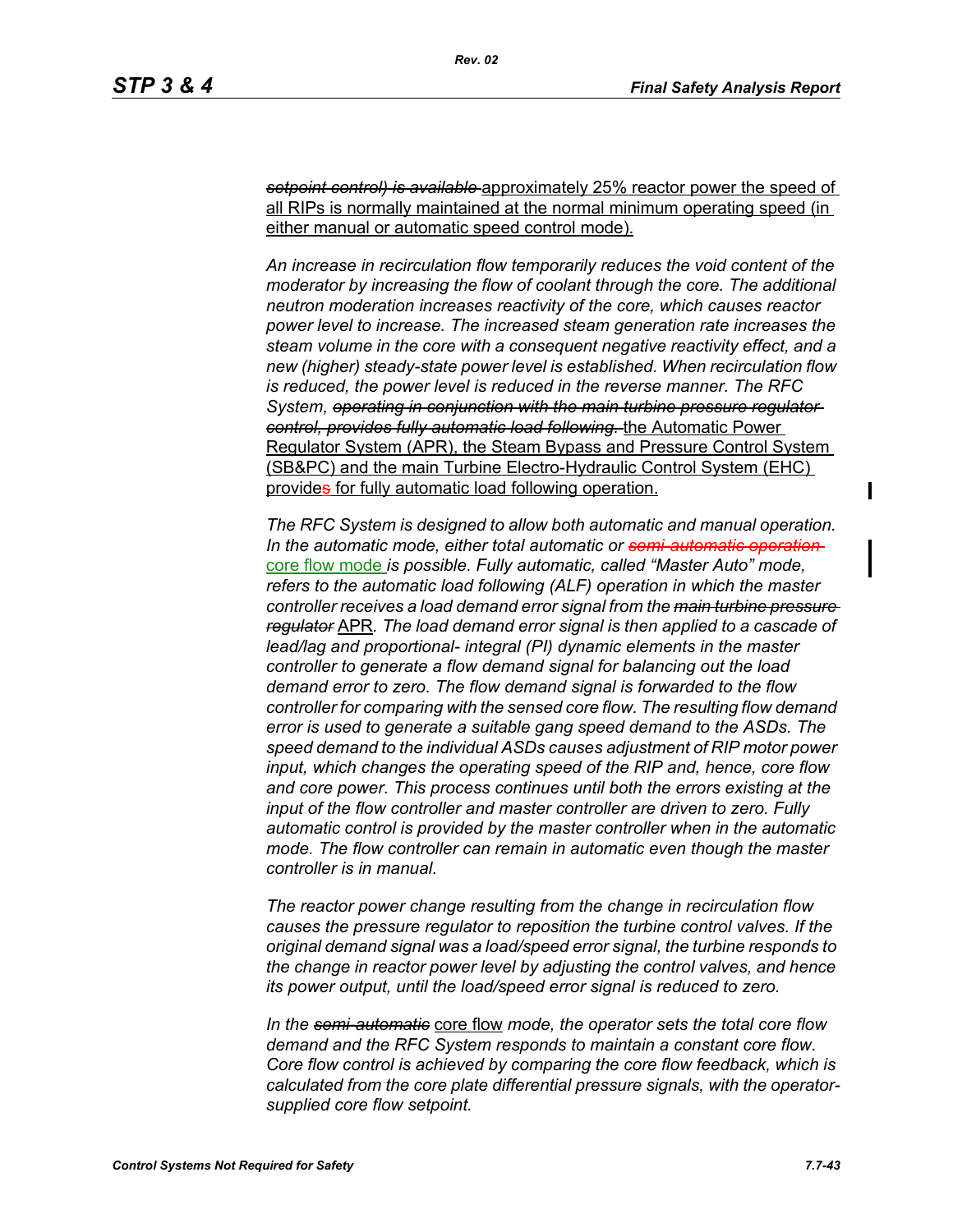## *(7) Recirculation Pump Trip (RPT)*

*In the event of either (a) turbine trip or generator load rejection when reactor power is above a predetermined level (EOC RPT), (b) reactor pressure exceeds the high dome pressure trip setpoint, or (c) reactor water level drops*  below the Level 3 setpoint, the RPT logic will automatically trip off a group of *four RIPs. The group of the RIPs being tripped is the same group which derives its power source directly from the 6.9* 13.8 *kV buses (i.e., the group not having the M-G set interface).*

*The three inputs required to determine the preceding three RPT conditions are provided by the Reactor Protection System, the Feedwater Control System, and the Steam Bypass and Pressure Control System. These inputs consist of three sets of discrete signals for each of the end-of-cycle (EOC), high pressure and low level (Level 3) trip conditions. Each set represents the status of four channel outputs. A two-out-of-four logic is used by the RFC System to confirm the validity of the EOC trip condition. Two-out-of-three logic is used for the high pressure and Level 3 trip conditions. Any one of the three trip conditions can initiate a RPT. All switching logics are performed by the triplicate RFC controller. RPT is implemented by tripping the gate-turn-off (GTO) inverters in the adjustable speed drives.*

#### *(8) Equipments* Equipment

*(c) Adjustable Speed Drives (ASDs)*

*Each ASD consists of (1) an AC-to-DC rectifier section* circuitry; *(2) a solid state, variable frequency DC-to-AC inverter section* circuitry*, which includes gate-turn- off thyristers* provides the required circuitry *for implementation of the RPT function; (3) a control and regulation section; and (4) measurement and protection circuits.*

*(d) Fault-Tolerant Digital Controller*

*The FTDC performs many functions. It reads and validates inputs off the Non-Essential Multiplexing System (NEMS)* Plant Data network PDN *interface once every sampling period. It performs the specific recirculation flow control calculations and processes the pertinent alarm and interlock functions, then updates all RFC System outputs to the NEMS* PDN*. To prevent computational divergence among the three processing channels, each channel performs a comparison check of its calculated results with the other two redundant channels.*

*The internal FTDC architecture features three multiplexing (MUX)* redundant *interfacing units for communication between the NEMS* PDN *and the FTDC processing channels, and fiber optic communication*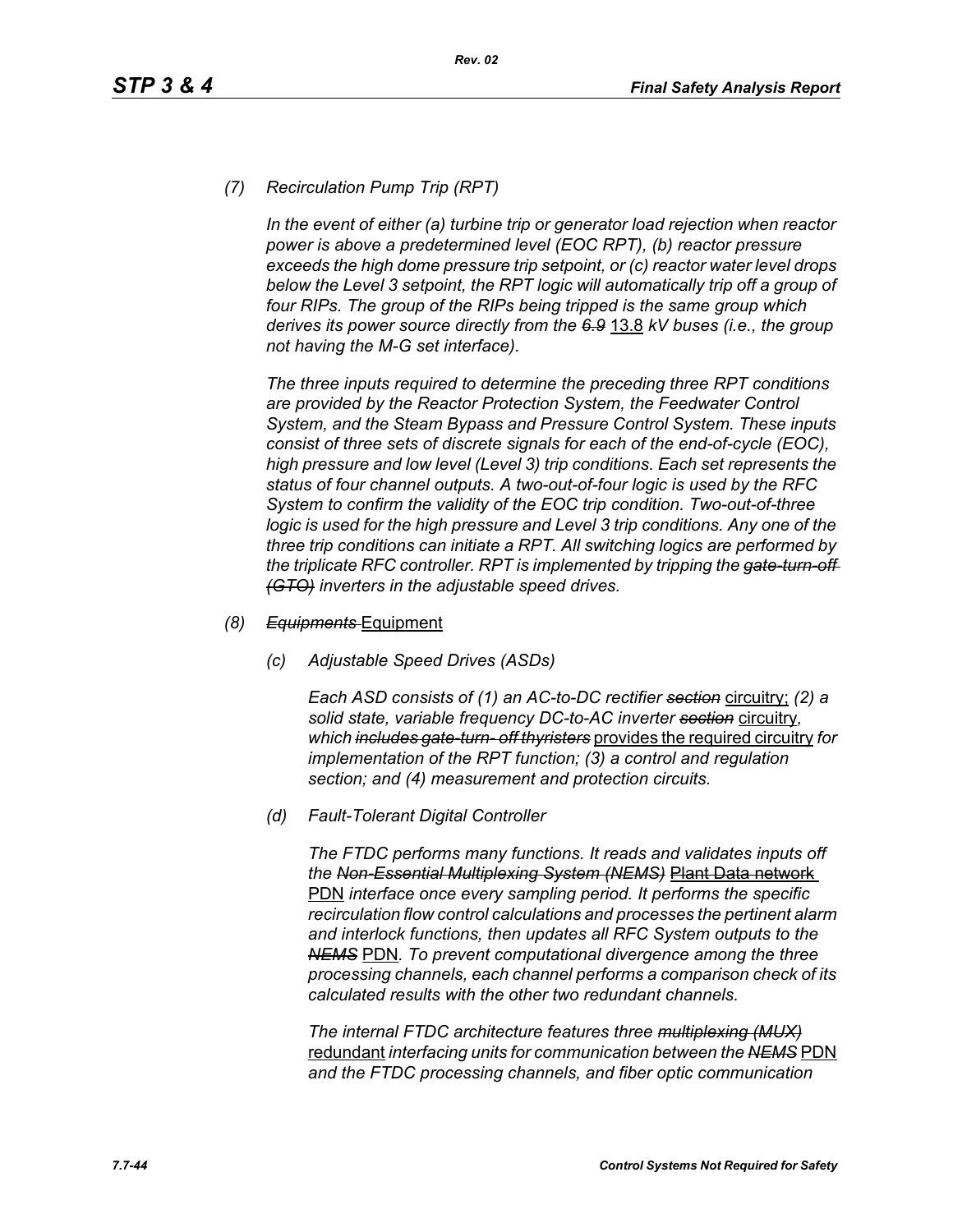*links for interprocessor and channel communication, and for communication with the technician interface unit (TIU).*

*(e) Recirculation Flow Control System Algorithms*

*Rev. 02*

*A function generator converts the speed demand output to frequency demand for the ASDs. A rate limiter on the output of the function generator limits the rate of change in speed demand to 1.5* +5*%/s for increasing speed changes and 5* -5*%/s for decreasing speed changes during normal operation. This prevents rapid changes in pump speed as a result of multiple processing channel failure.*

In the ALF mode, the master controller receives a load demand error *signal from the Steam Bypass and Pressure Control (SB&PC)* APR *System in response to any combination of local operator load setpoint inputs, automatic generation control inputs, or grid load changes indicated by grid frequency variation.*

*(11) Operational Considerations*

*The FTDC, which commands RIP speed changes, is located in the main control room. Provisions are made to allow either automatic or manual operation for each control loop (master, flow and speed). All transfers between the manual and automatic operations are designed to be bumpless. RFCS control modes, as well as setpoint changes, can be initiated by either the operator or by the PMCS* APR*, depending on whether the "local" or the "auto" system control has been selected.*

*(12) Reactor Operator Information*

*Control room indications include both dedicated displays and on-demand displays from the Process Monitoring and Control System. These indications include the digital recirculation flow controller process variables, the recirculation pump speed and POWER SUPPLY operating status, and the core flow measurement system outputs. Also, indicating lights are provided to indicate the control system configuration and the trip function status.*

# **7.7.1.4 Feedwater Control System—Instrumentation and Controls**

STD DEP T1 3.4-1

## STD DEP 7.7-21

*(5) Reactor Vessel Water Level Measurement* 

*Reactor vessel narrow range water level is measured by three identical, independent sensing systems which are a part of the Nuclear Boiler System (NBS). For each level measurement channel, a differential pressure transmitter senses the difference between the pressure caused by a constant reference column of water and the pressure caused by the variable height of* 

Ι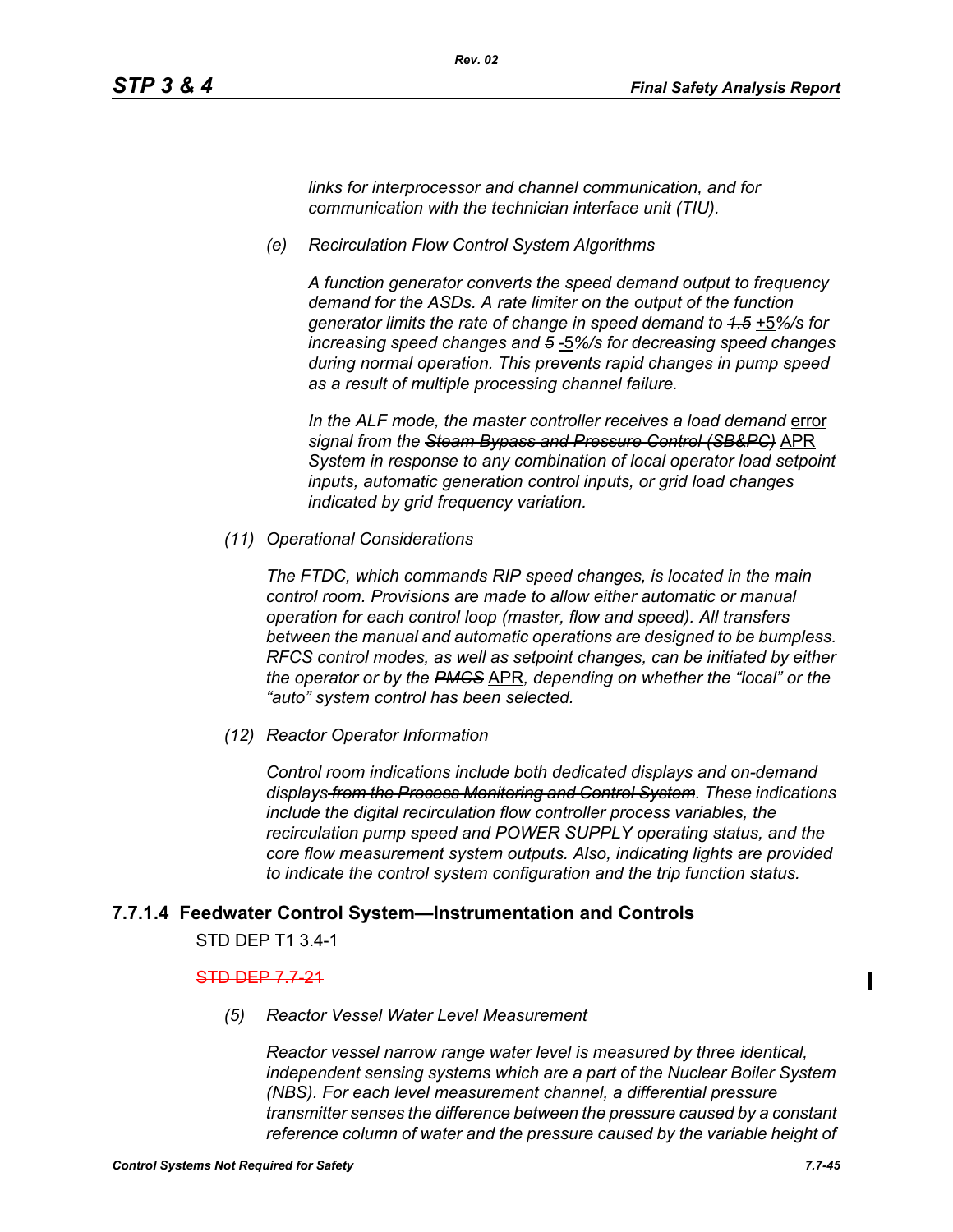Ι

П

*water in the reactor vessel. The differential pressure transmitter is installed on lines which are part of the Nuclear Boiler System (Subsection 7.7.1.1). The FWCS FTDCs will determine one validated narrow range level signal using the three level measurements, received from NBS via the Non-Essential Multiplexing System (NEMS), as inputs to a signal validation algorithm. The validated narrow range water level is indicated on the main control panel and continuously recorded in the main control room.*

#### *(6) Steam Flow Measurement*

*The steam flow in each of four main steamlines is sensed at the reactor pressure vessel nozzle venturis. Two transmitters per steamline sense the venturi differential pressure and send these signals to the FTDCs via the NEMS. The NEMS signal conditioning algorithms take the square root of the venturi differential pressures and provide steam flow rate signals to the FTDCs for validation into one steam flow measurement per line. These validated measurements are summed in the FTDCs to give the total steam flow rate out of the vessel. The total steam flow rate is indicated on the main control panel and recorded in the main control room.*

#### *(7) Feedwater Flow Measurement*

*Feedwater flow is sensed at a single flow element in each of the two feedwater lines. Two*Three *transmitters per feedwater line sense the differential pressure and send these signals to the FTDCs via the NEMS. The NEMS signal conditioning algorithms take the square root of the differential pressure and provide feedwater flow rate signals to the FTDCs for validation into one feedwater flow measurement per line. These validated measurements are summed in the FTDCs to give the total feedwater flow rate into the vessel. The total feedwater flow rate is indicated on the main control panel and recorded in the main control room.*

*Feedpump suction flow is sensed at a single flow element upstream of each feedpump. The suction line flow element differential pressure is sensed by a single transmitter* three transmitters *and sent to the FTDCs via the NEMS. The NEMS signal conditioning algorithms take the square root of the differential pressure and provide the suction flow rate measurements to the FTDCs. The feedpump suction flow rate is compared to the demand flow for that pump, and the resulting error is used to adjust the actuator in the direction necessary to reduce that error. Feedpump speed change via adjustable speed drives and low flow control valve position control are the flow adjustment techniques involved.*

*(8) Feedwater/Level Control*

*Each FTDC will execute the control software for all three of the control modes. Actuator demands from the triply redundant FTDCs will be sent over the NEMS to field voters which will determine a single demand to be sent to each actuator. Each feedpump speed or control valve demand may be*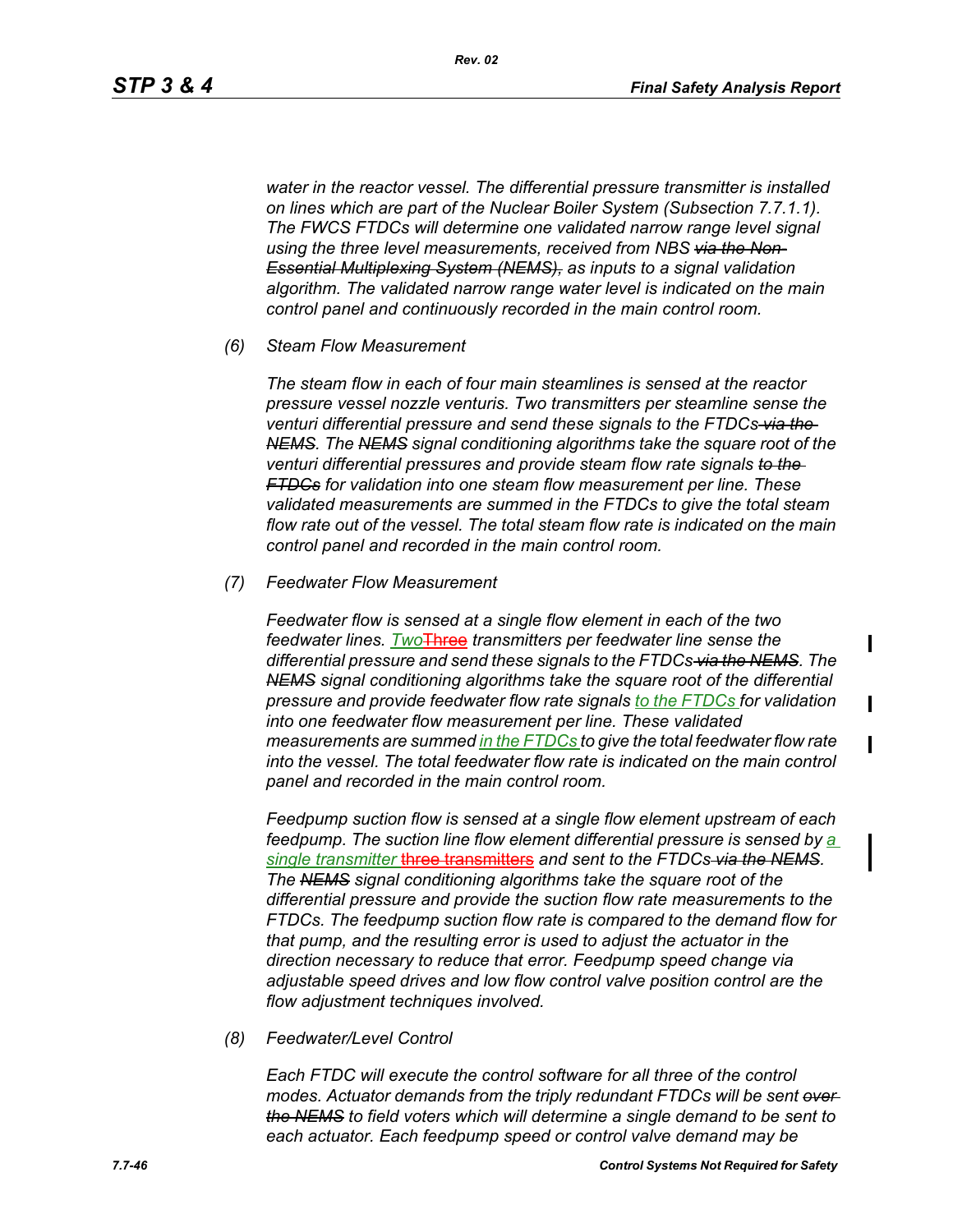*Rev. 02*

*controlled either automatically by the control algorithms in the FTDCs or else manually from the main control panel through the FTDCs.*

*(9) Interlocks*

*The level control system also provides interlocks and control functions to other systems. When the reactor water level reaches the Level 8 trip setpoint, the FWCS simultaneously annunciates a control room alarm, sends a trip signal to the Turbine Control System to trip the turbine generator, and sends trip signals to the Condensate, Feedwater and Condensate Air Extraction (CF&CAE) System to trip all feed pumps and to close the main feedwater discharge valves and feedpump bypass valves. This interlock is enacted to protect the turbine from damage from high moisture content in the steam caused by excessive carryover while preventing water level from rising any higher. This interlock also prevents overpressurization of the vessel by isolating the condensate pumps from the vessel* and it is implemented by an independent FTDC from the FTDC that performs level control function*.*

*(10) Feedwater Flow Control*

*Feedwater flow is delivered to the reactor vessel through a combination of three adjustable speed motor-driven feedpumps which are arranged in parallel. During planned operation, the feedpump speed demand signal from the FTDCs is sent to a field voter which sends a single demand signal to the feed pump speed control systems. Each adjustable speed drive can also be controlled by its manual/automatic transfer station which is part of the Feedwater and Condensate System. A low flow control valve (LFCV) is also provided in parallel to a common discharge line from the feedpumps. During low flow operation, the LFCV demand signal from the FTDCs are sent to a field voter which sends a single demand signal to the LFCV control system. The LFCV can also be controlled by the manual/automatic transfer station which is part of the feedwater and condensate system.*

# **7.7.1.5** *Process Computer System (PCS)* **Plant Computer Functions (PCF) — Instrumentation and Controls**

STD DEP T1 3.4-1

STD DEP 7.7-22

#### STD DEP Admin

*(1) System Identification*

*The PCS includes* PCF include *two subsystems, the Performance Monitoring and Control Subsystem (PMCS) and the Power Generation Control Subsystem (PGCS). Between them, the two subsystems perform the process monitoring and control and the calculations that are necessary for the effective evaluation of normal and emergency power plant operation. The*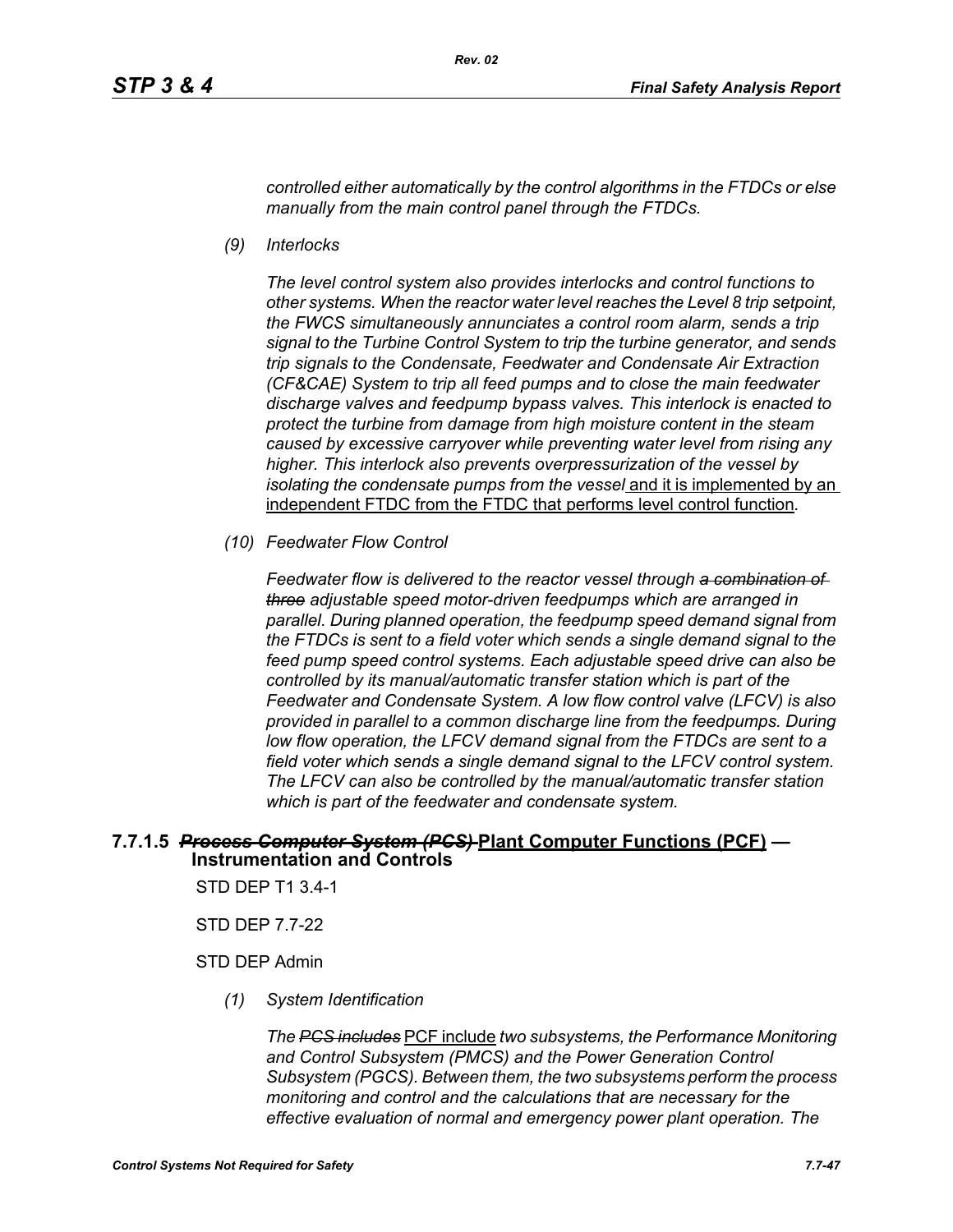*PCS is* PCF are *designed for high reliability utilizing redundant, network combined processing equipment which is capable of processing data, servicing subsystems, providing supervisory control over digital control systems and presenting data to the user.*

*The purpose of the PCS* PCF *is to increase the efficiency of plant performance by:*

- *(a) performing the functions and calculations defined as being necessary for the effective evaluation of nuclear power plant operation;*
- *(c) Providing a permanent record and historical perspective for plant operating activities and abnormal events* via the historian function*;*

*The calculations performed by the process plant computer include process validation and conversion, combination of points, nuclear system supply performance calculations, and balance-of-plant performance calculations.*

*(2) Classification*

*The Process Computer System (PCS) is* Plant Computer Functions (PCF) are *classified as a non-safety-related* nonsafety-related *system and has no safety-related design basis. However, it is designed so that the functional capabilities of safety-related systems are not affected by it.*

*(3) Power Sources*

*The power for the PCS is* PCF are *supplied from two vital ac power supplies. These are redundant, uninterruptible non-Class 1E 120 Vac power supplies. No single power failure will cause the loss of any PCS* PCF *function.*

*(4) Equipment*

*The PCS is* PCF are *composed of the following features and components:*

- *(a) The central processing units, which perform various calculations, make necessary interpretations and provide for general input/output device control between I/O devices and memory.*
- *(5) Testability*

*The PCS has* PCF have *self-checking provisions. It performs* They perform *diagnostic checks to determine the operability of certain portions of the system hardware and performs internal programming checks to verify that input signals and selected program computations are either within specific limits or within reasonable bounds.*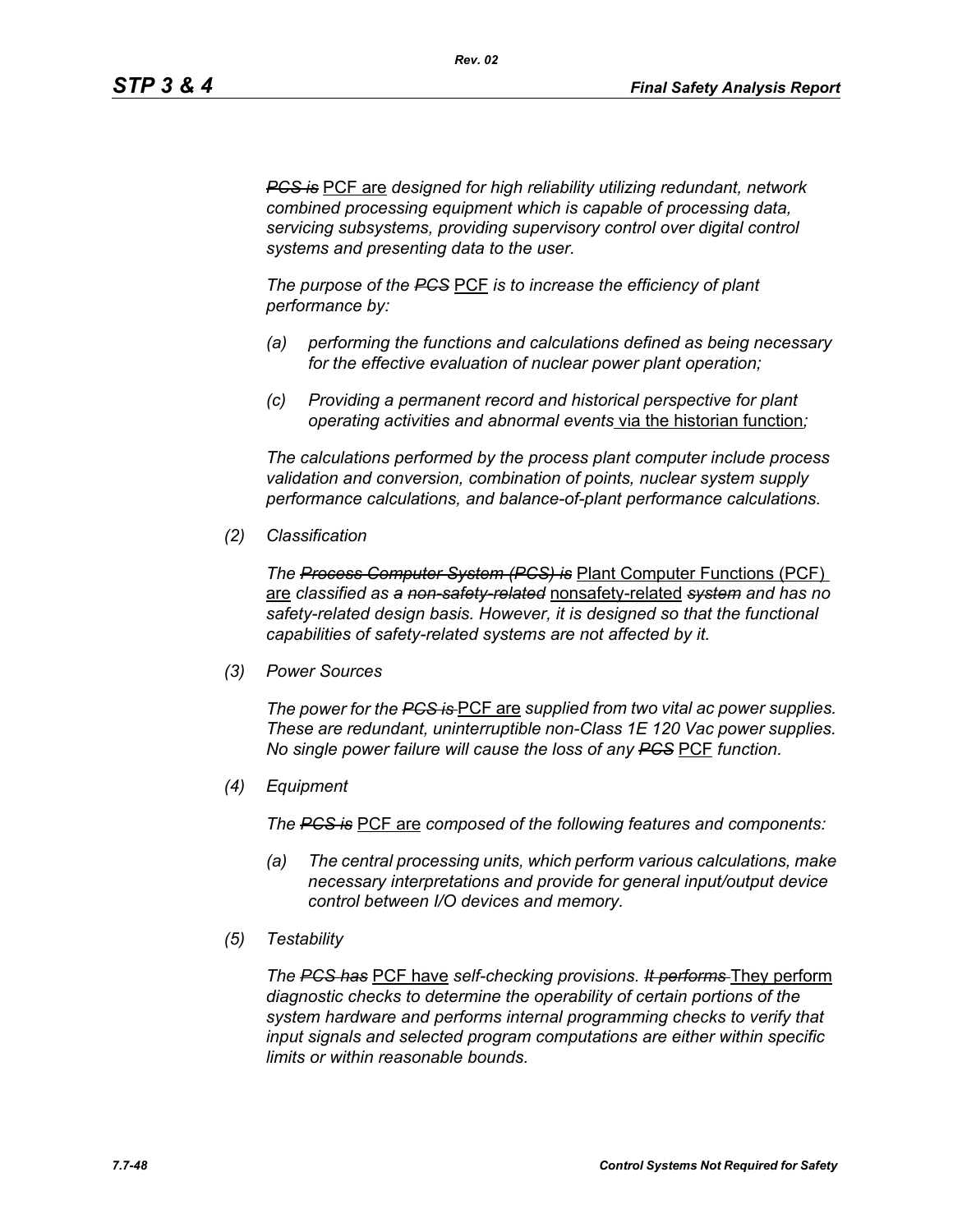## *(7) NSS Performance Calculation Programs*

*The NSS programs provide the reactor core performance information. The functions performed are as follows:*

- *(c) After* When an ATLM setpoint update is requested and after *calculating the power distribution within the core, the computer* sends data to the ATLM of the RCIS on the calculated fuel thermal operating limits and corresponding initial LPRM values. The ATLM monitors LPRM, ARRM, control rod position, and other plant readings (refer to 7.7.1.2.1 Control Rod Drive Control System Interfaces) and issues rod block signals to prevent violation of the fuel thermal operating limits. *uses appropriate reactor operating limit criteria to establish alarm trip settings (ATS) for each LPRM channel. These settings are expressed as maximum acceptable LPRM values to which the actual scanned LPRM readings are compared. The scanned LPRM, when exceeding the ATS, will sound an alarm and thereby assist the operator to maintain core operation within permissible thermal limits established by the prescribed maximum fuel rod power density and minimum critical power ratio criteria. LPRM calibration constants are periodically calculated.*
- *(e) Each LPRM reading is scanned at an appropriate rate and, together with* data from PCF downloaded to the ATLM, *appropriate computational methods, provides nearly* the ATLM provides nearly *continuous reevaluation of core thermal limits with subsequent modification to the LPRM ATS based on the new reactor operating*  level. The range of surveillance and the rapidity with which the *computer responds to the reactor changes permit more rapid power maneuvering with the assurance that thermal operating limits will not be exceeded.*

# **7.7.1.5.1 Performance Monitoring and Control Subsystem**

STD DEP 7.7-22

STD DEP 7.7-23

STD DEP Admin

*NSS Performance Module — The NSS performance module provides the reactor core performance information. The calculations performed are as follows:*

After-When an Automatic Thermal Limit Monitor (ATLM) setpoint update is requested and after *calculating the power distribution within the core, the computer*  sends data to the ATLM of the RCIS on the calculated fuel thermal operating limits and corresponding initial LPRM values. The ATLM monitors LPRM, APRM, control rod position, and other plant readings (see 7.7.1.2.1 Control Rod Drive Control System Interfaces) and issues rod block signals to prevent violation of the fuel thermal operating limits. *uses appropriate reactor operating limit criteria to*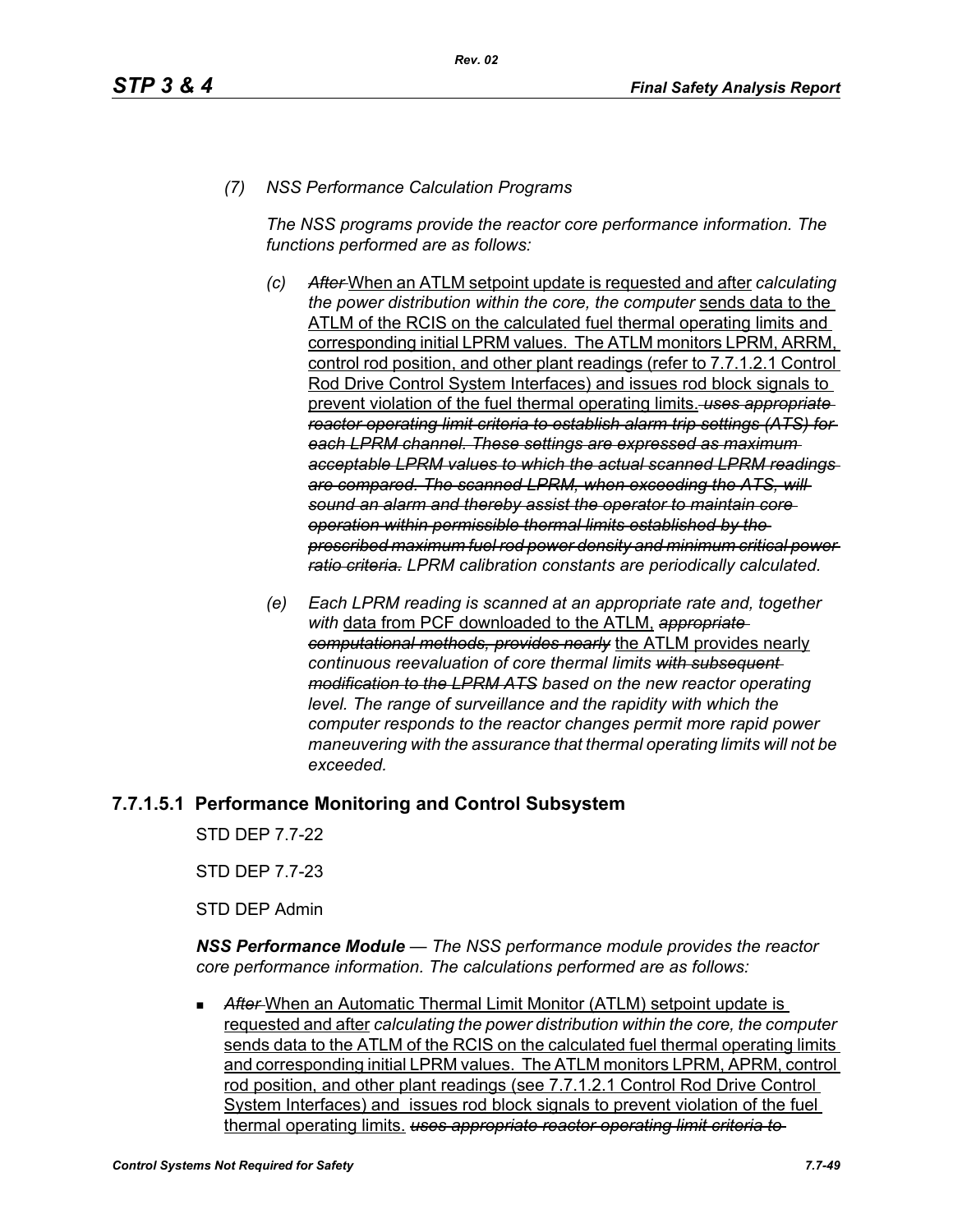*Rev. 02*

*establish alarm trip settings for each LPRM channel. These settings are expressed as maximum acceptable LPRM values to which the actual scanned LPRM readings are compared. The scanned LPRM, when exceeding the alarm trip settings, will sound an alarm and thereby assist the operator to maintain core operation within permissible thermal limits established by the prescribed maximum fuel rod power density and minimum critical power ratio criteria. LPRM calibration constants are periodically calculated.*

- **Each LPRM is scanned at an appropriate rate and, together with the ATLM** function, *appropriate computational methods, provides nearly continuous reevaluation of core thermal limits with subsequent modification to the LPRM alarm trip settings based on the new reactor operating level. The range of surveillance and the rapidity with which the computer responds to the reactor changes permit more rapid power maneuvering with the assurance that thermal operating limits will not be exceeded.*
- *Flux level and position data from the automatic fixed in-core probe (AFIP)* traversing incore probe (ATIP) *equipment are read into the computer. The computer evaluates the data and determines gain adjustment factors by which the LPRM amplifier gains can be altered to compensate for exposure-induced sensitivity loss. The LPRM amplifier gains are not to be physically altered except immediately prior to a whole core calibration using the AFIP* ATIP *system. The gain adjustment factor computations help to indicate to the operator when such a calibration procedure is necessary.*

Point Log and Alarm Module

*Analog Variable Alarms—The processor is capable of checking each analog input variable against two types of limits for alarming purposes:*

*The alarming sequence consists of an audible alarm, a console alarm, and a descriptive message for the variables that exceed process alarm limits. The processor provides the capability to alarm on the main control room annunciator system in the event of abnormal PCS* PCF *operation.*

## **7.7.1.5.2 Power Generation Control Subsystem**

#### STD DEP T1 3.4-1

*The Power Generation Control Subsystem (PGCS) is a top level controller that monitors the overall plant conditions, issues control commands to non-safety related* nonsafety-related *systems, and adjusts setpoints of lower level controllers to support automation of the normal plant startup, shutdown, and power range operations. The PGCS is a separate function of the Process Computer System* Plant Computer Functions. *The PGCS contains the algorithms for the automated control sequences associated with plant startup, shutdown and normal power range operation. The PGCS issues reactor command signals to the automatic power regulator (APR). The reactor power change algorithms are implemented in the APR.*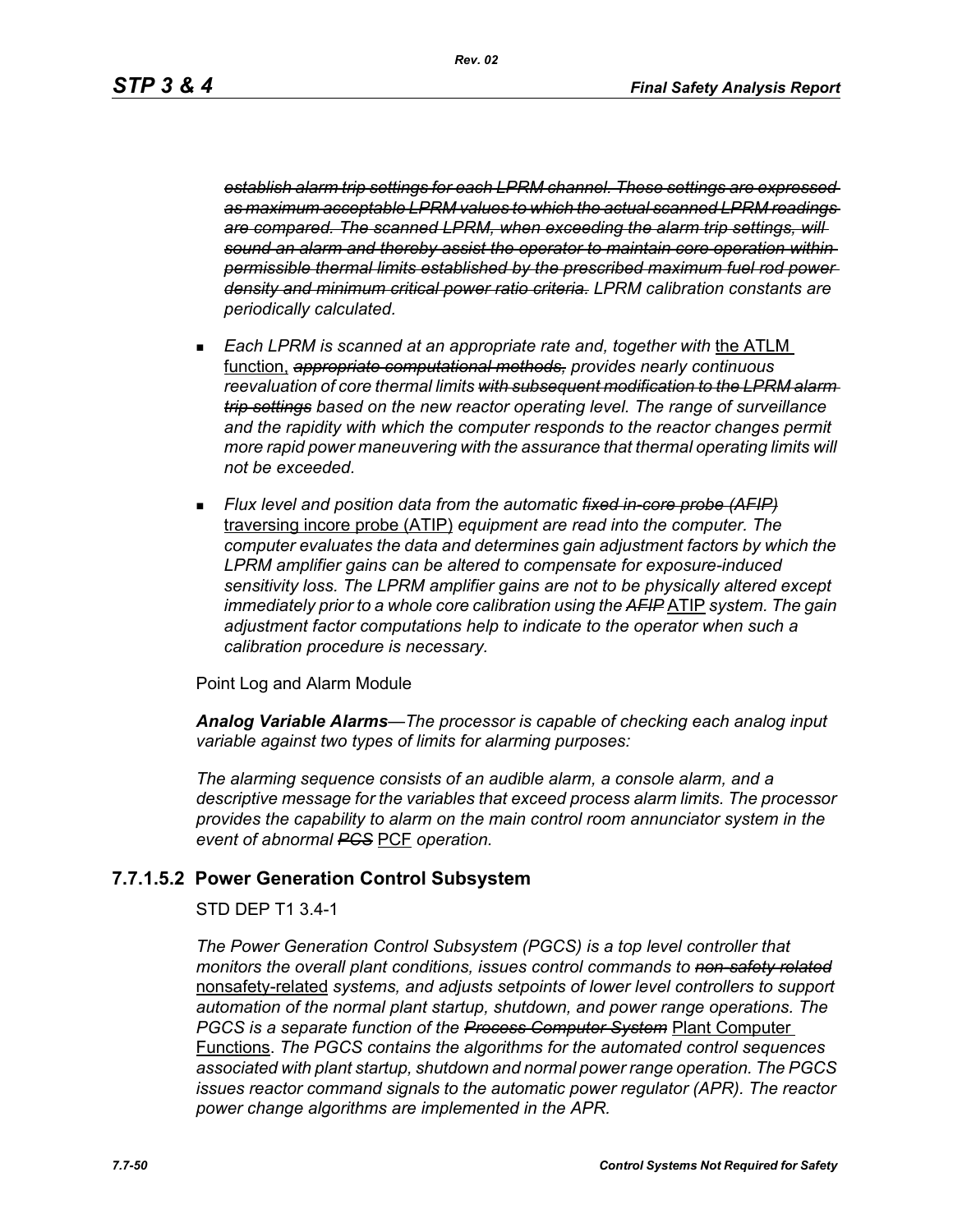# **7.7.1.5.3 Safety Evaluation**

STD DEP T1 3.4-1

*The Process Computer System is* Plant Computer Functions are *designed to provide the operator with certain categories of information and to supplement procedure requirements for control rod manipulation during reactor startup and shutdown. The system augments existing information from other systems such that the operator can start up, operate at power and shut down in an efficient manner. The PGCS function provides signals to the APR as explained in Subsection 7.7.1.5.2. However, this is a power generation function. Neither the Process Computer System* Plant Computer Functions *nor its their PGCS function initiate or control any engineered safeguard or safety-related system.*

## **7.7.1.5.4 Testing and Inspection Requirements**

STD DEP T1 3.4-1

*The Process Computer System has* Plant Computer Functions have *self-checking provisions. It performs* They perform *diagnostic checks to determine the operability of certain portions of the system hardware and performs internal programming checks to verify that input signals and selected program computations are either within specific limits or within reasonable bounds.*

## **7.7.1.5.5 Instrumentation Requirements**

STD DEP T1 3.4-1

*There is no instrumentation in the Process Computer System* Plant Computer Functions *other than the video display units (VDUs). Control of the Process Computer System* Plant Computer Functions *is accomplished with on- screen methods and a few hard switches. System auxiliaries such as printers* and, *plotters, and tape handlers have their own local controls.*

## **7.7.1.6 Neutron Monitoring System— Nonsafety-Related Subsystems**

# **7.7.1.6.1 Automatic Traversing Incore Probe (ATIP)**

STD DEP 7.7-23

*(1) Description*

*Flux readings along the axial length of the core are obtained by first inserting the sensor fully to the top of the calibration tube and then taking data as the sensor is withdrawn continuously from the top. Sensor flux reading, sensor axial positions data in the core, and LPRM location data are all sent to an ATIP control unit located in the control room, where the data can be stored. The data are then sent to the process* plant *computer for calibration and performance calculations. The whole ATIP scanning sequence and instructions are fully automated, with manual control available.*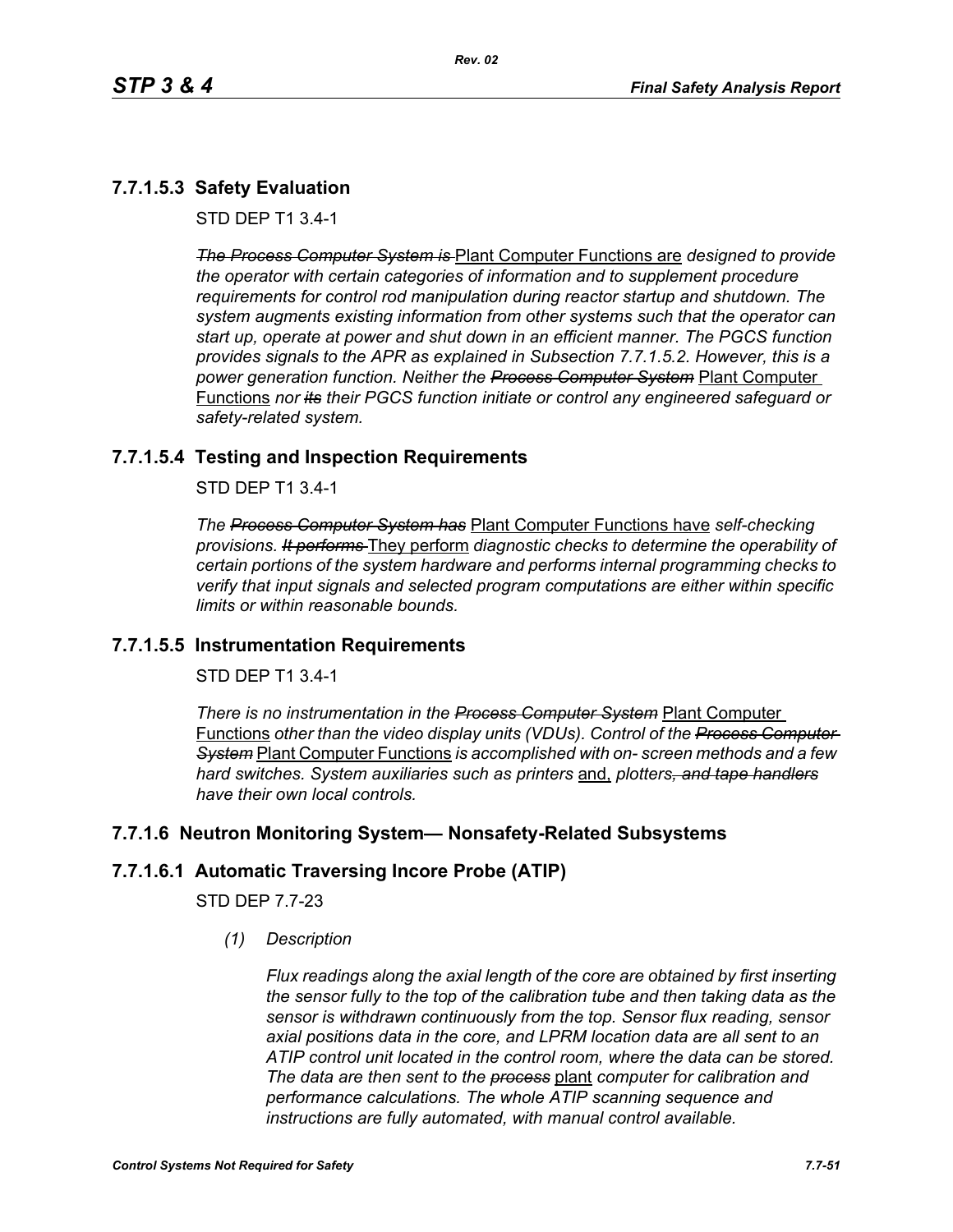*(2) Classification*

*The ATIP is non-safety related* nonsafety-related, but contains components that have been designated as safety-related *as shown in Table 3.2-1. The subsystem is an operational system and has no safety function.*

*(4) Testability*

*The ATIP equipment is tested and calibrated using heat balance data and procedures described in the instruction manual.*

# **7.7.1.7 Automatic Power Regulator System—Instrumentation and Controls** STD DEP T1 3.4-1

*(1) Identification*

*The primary objective of the Automatic Power Regulator (APR) System is to control reactor power during reactor startup, power generation, and reactor shutdown, by appropriate commands to change rod positions, or to change reactor recirculation flow. The secondary objective of the APR System is to control the pressure regulator setpoint (or turbine bypass valve position) during reactor heatup and depressurization (e.g., to control the reactor cooldown rate). The APR System consists of redundant process controllers. Automatic power regulation is achieved by appropriate control algorithms for different phases of the reactor operation which include approach to criticality, heatup, reactor power increase, automatic load following, reactor power decrease, and reactor depressurization and cooldown. The APR System receives input from the plant* process *computer, the Power Generation Control System (Subsection 7.7.1.5.1), the Steam Bypass and Pressure Control System (Subsection 7.7.1.8), and the operator's control console. The output demand signals from the APR System are to the RCIS to position the control rods, to the RFC System to change reactor coolant recirculation flow, and to the SB&PC System for automatic load following operations. The PGS performs the overall plant startup, power operation, and shutdown functions. The APR System performs only those functions associated with reactor power changes and with pressure regulator setpoint (or turbine bypass valve position) changes during reactor heatup or depressurization. A simplified functional block diagram of the APR System is provided in Figure 7.7-11.*

*(4)* Normal Operation

For reactor power control, the APR System contains algorithms that can change reactor power by control rod motions, or by reactor coolant recirculation flow changes, but not both at the same time. A prescribed control rod sequence is followed when manipulating control rods for reactor criticality, heatup, power changes, and automatic load following. Each of these functions has its own algorithm to achieve its designed objective. The control rod sequence can be updated from the *process* plant computer based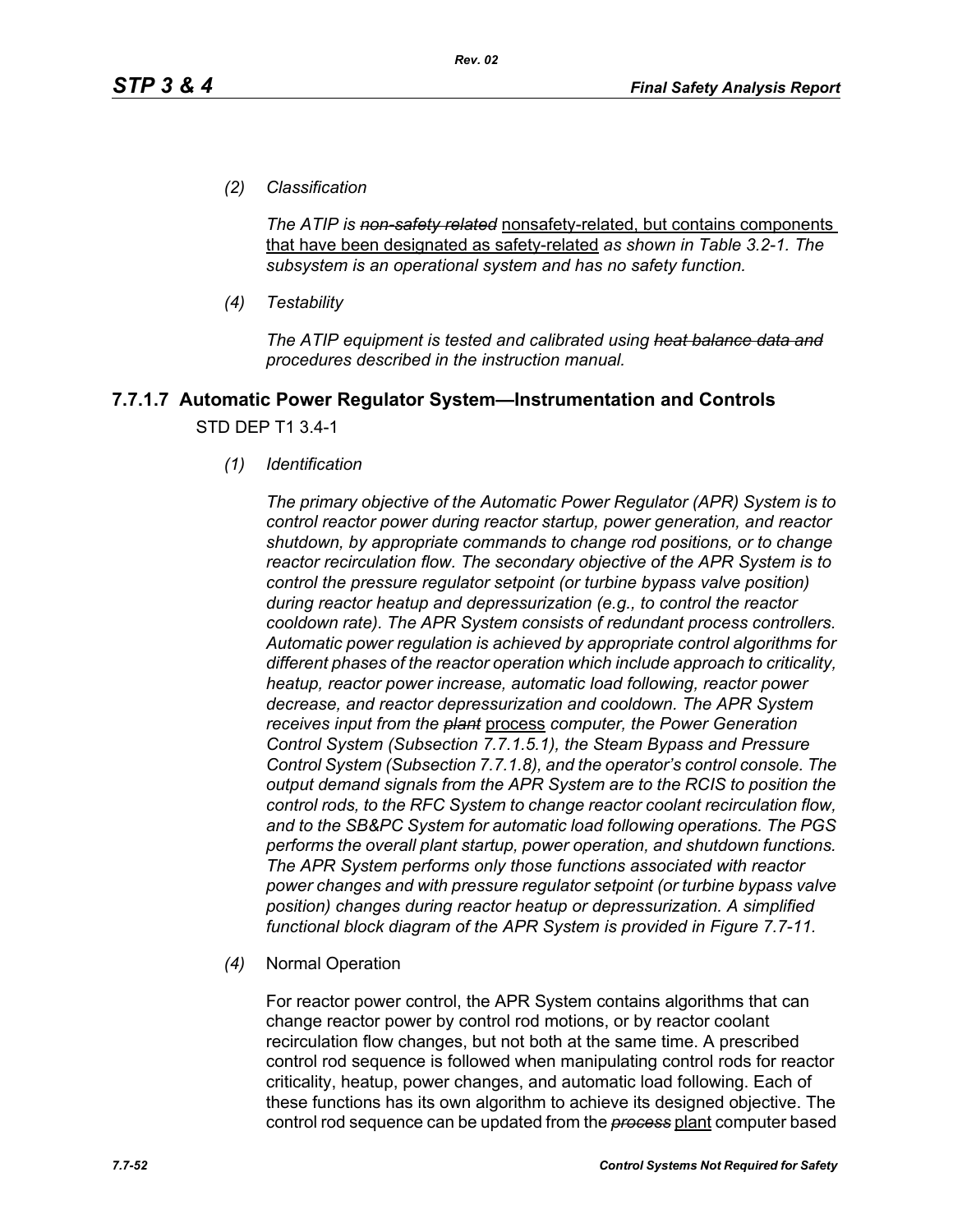*Rev. 02*

on inputs from the reactor engineer. A predefined trajectory of power-flow is followed when controlling reactor power. The potentially unstable region of the power- flow map is avoided during plant startup, automatic load following, and shutdown. During automatic load following operation, the APR System interfaces with the SB&PC System to coordinate main turbine and reactor power changes for optimal performance.

*(6)* Equipment

The APR System control functional logic is performed by redundant, microprocessor-based fault-tolerant digital controllers (FTDC). The FTDC performs many functions. It reads and validates inputs from the *Non-Essential Multiplexing System (NEMS)* Plant Data Network (PDN) interface once every sampling period. It performs the specific power control calculations and processes the pertinent alarm and interlock functions, then updates all system outputs to the *NEMSPDN NEMSPDN.* To prevent computational divergence among the redundant processing channels, each channel performs a comparison check of its calculated results with the other redundant channels. The internal FTDC architecture features redundant *multiplexing* interfacing units for communications between the *NEMS* PDN and the FTDC processing channels..

*(9)* Operator Information and Operational Considerations

During operation of the APR System, the operator observes the performance of the plant via *CRTs* VDUs on the main console or on large screen displays in the main control room. The APR System can be switched into the manual mode by the operator, and a control sequence, which is in progress, can be stopped by the operator at any time. This will stop automatic reactor power changes. If any system or component conditions are abnormal during execution of the prescribed sequences, continued operation is stopped automatically and alarms will be activated to alert the operator. With the APR System in manual mode, the operator can manipulate control rods and recirculation flow through the normal controls. A failure of the APR System will not prevent manual controls of reactor power, nor will it prevent safe shutdown of the reactor.

# **7.7.1.8 Steam Bypass & Pressure Control System—Instrumentation and Controls**

STD DEP Admin

## STD DEP 7.7-24

*(5) Abnormal Plant Operation*

*The SB&PC System is also designed for operation with other reactor control systems to avoid reactor trip after significant plant disturbances. Examples of such disturbances are loss of one feedwater pump, loss of three recirculation pumps, inadvertent opening of* one *safety/relief valves* valve *or* two *steam*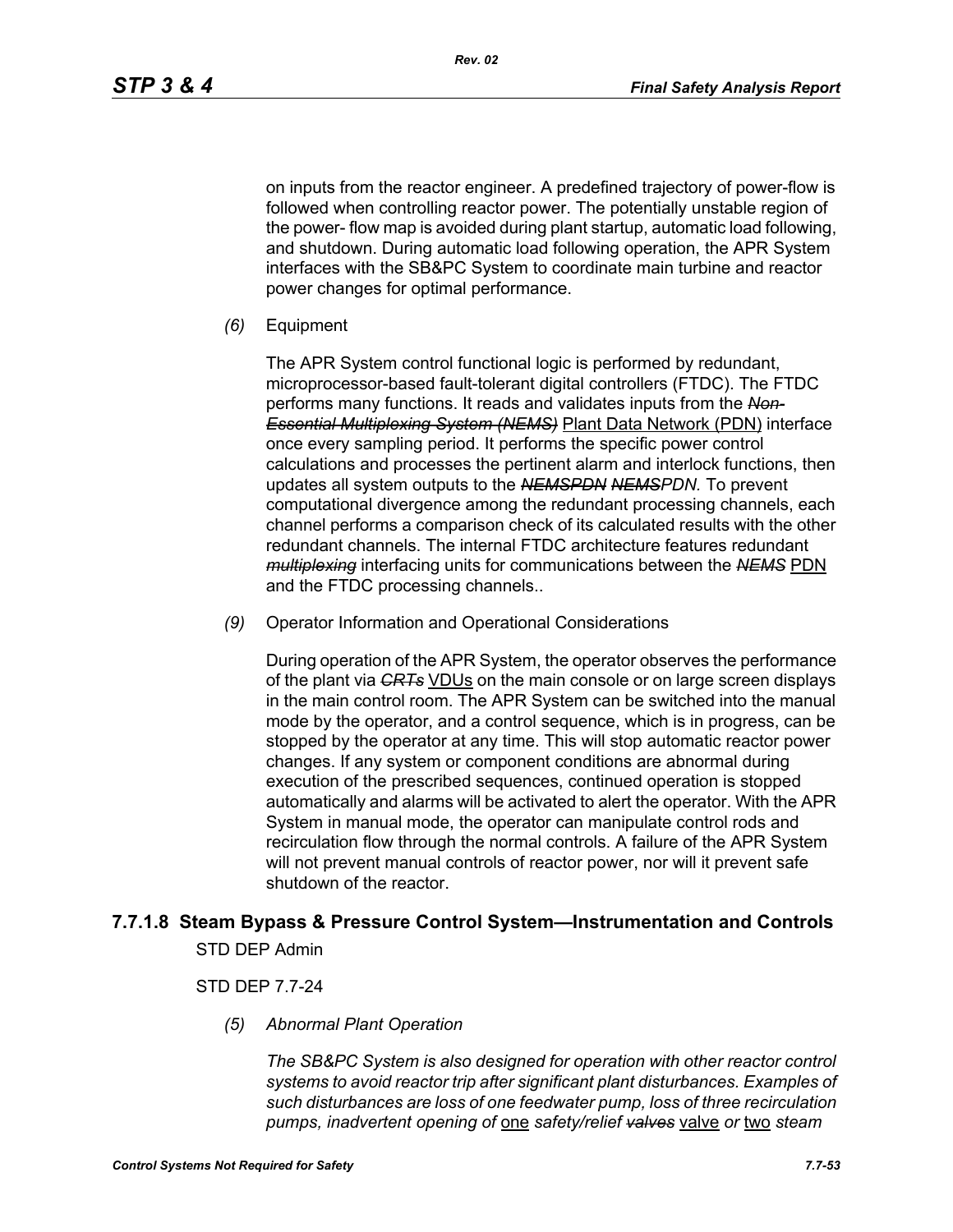*bypass valves, main turbine stop/control valve surveillance testing, and MSIV testing.*

*(7) I&C Interface*

*The external signal interfaces for the SB&PC System are as follows:*

- *(a) Narrow range dome pressure signals* Validated dome pressure signal *from the SB&PC System to the Recirculation Flow Control System.*
- *(e) Output signals from the SB&PC System to the performance monitoring and control function of the process* plant *computer.*
- *(h) Bypass valve position, servo current, position error and valve open and closed signals from the Turbine Bypass System.*
- *(i) Emergency bypass valve fast opening signals and bypass valve flow demand signals*, servo current, and valve position error *from the SB&PC System to the Turbine Bypass System.*
- *(l) Governor-free demand signal to the reactor power compensator in the APR system.* Automatic Frequency Control signal sent from the APR system to the SB&PC system.
- *(m) Reactor power compensation signal in accordance with speed error from the SB&PC System to the APR System.* SB&PC system sends limited speed regulator output to the reactor power compensator in the APR system.
- (o) Pressure regulator output signal is sent in accordance with speed error from the SB&PC system to the APR system.

#### *(8) Operational Considerations*

*During abnormal conditions that result in low main condenser vacuum, steam bypass valves and MSIVs close to prevent positive pressure conditions that would rupture main condenser diaphragms. Manually operated provisions permit opening of the MSIVs (i.e., inhibit the closure function) during startup operation. This vacuum protection function bypass permits heatup of the main steamlines (up to the steam bypass valves and turbine stop valves) before normal condenser vacuum is obtained and permits cold shutdown testing of the isolation valves.*

*(10) Operator Information*

*During operation of the SB&PC System, the operator may observe the performance of the plant via CRTs* VDUs *on the main control console or on large screen displays in the main control room. As described in (8) above, the self-test provision assures that all transducer/controller failures are indicated*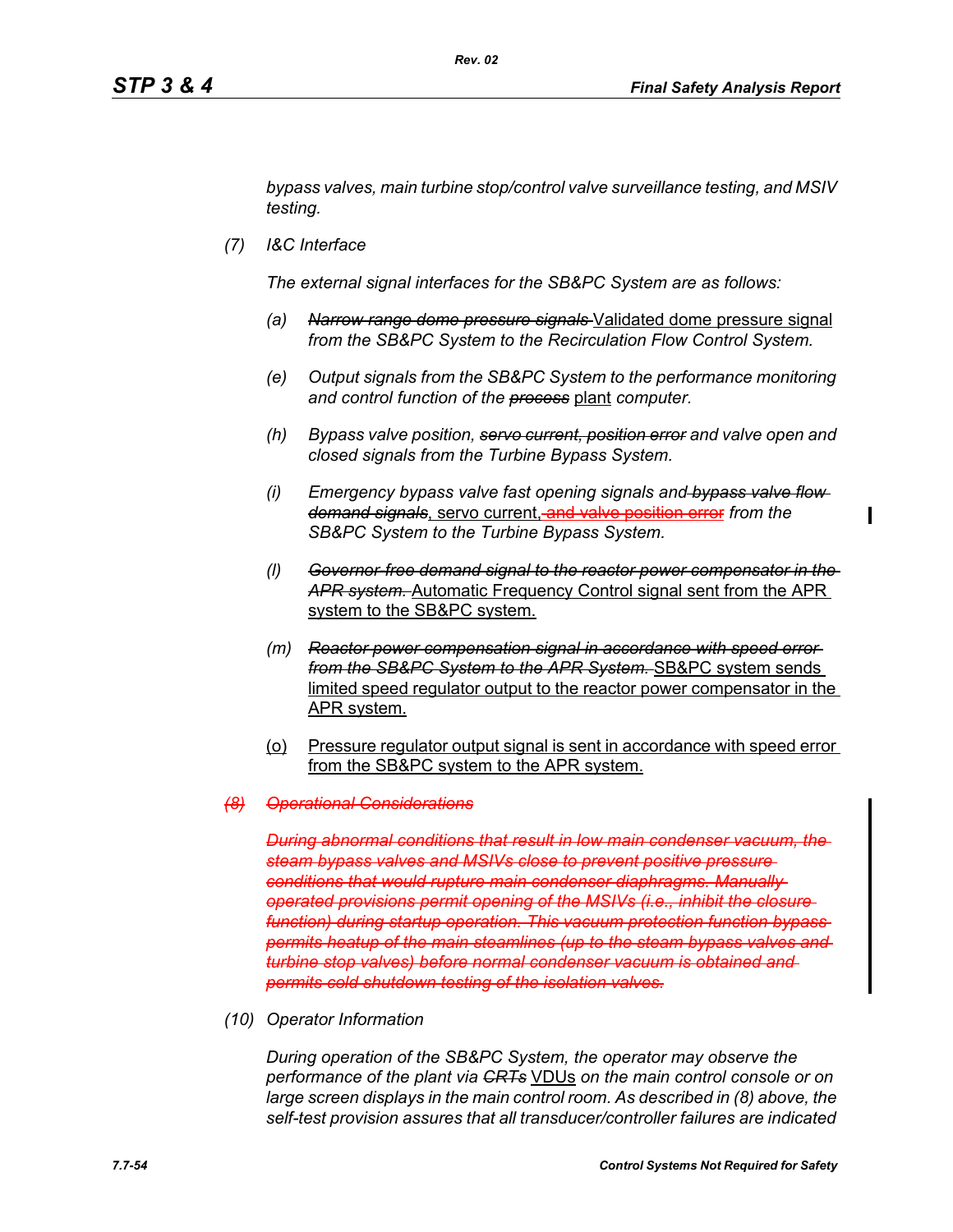*to the operator and maintenance personnel. The triplicated logic facilitates online repair of the controller circuit boards.*

## **7.7.1.9** *Non-Essential Multiplexing System* **Plant Data Network**

STD DEP Admin

The discussion of the Plant Data Network has been relocated to Subsection 7.9S.

*The Non-Essential Multiplexing System(NEMS) is separate and distinct from the Essential Multiplexing System (EMS), though both are similar in design and architecture. Except for system interfaces and quality assurance requirements unique to Class 1E systems, specific design attributes discussed in Section 7A.2 pertain to the NEMS as well. Both systems are fully described in their subsection design specifications available from the Master Parts List referenced in Subsection 1.1.3. This subsection describes those features which are unique to the NEMS.*

#### *(1) System Description*

*The NEMS provides distributed control and instrumentation data communication networks to support the monitoring and control of interfacing plant power generation (non-safety-related) systems. [The EMS performs the same function for the protection (safety-related) systems.] The NEMS provides all the electrical devices and circuitry (such as multiplexing units, data transmission line and transmission controllers), between sensors, display devices, controllers and actuators, which are defined by other plant systems. The NEMS also includes the associated data acquisition and communication software required to support its function of transmitting plantwide data for distributed control and monitoring.* 

*The NEMS acquires both analog and digital signals from remote process sensors and discrete monitors located within a plant, and multiplexes the signals to a central control room to drive annunciators, monitors and recorders, and to send signals, and output control signals are multiplexed to actuators, valves, motor drives and other control equipment in the plant associated with non-safety-related systems.* 

*Consistent with fault-tolerant (triplicated) digital control systems utilized in feedwater control, reactor recirculation flow control and steam bypass and pressure regulation, the NEMS is also triplicated for these systems interfaces, as appropriate, each with its own independent control.* 

*The remaining communication functions of the NEMS provides the following system functions:* 

- *(a) Acquires non-safety-related data (e.g., sensed input and equipment status signals) throughout the plant.*
- *(b) Conditions, formats and transmits signals via fiber optics to displays, controllers, and the PCS.*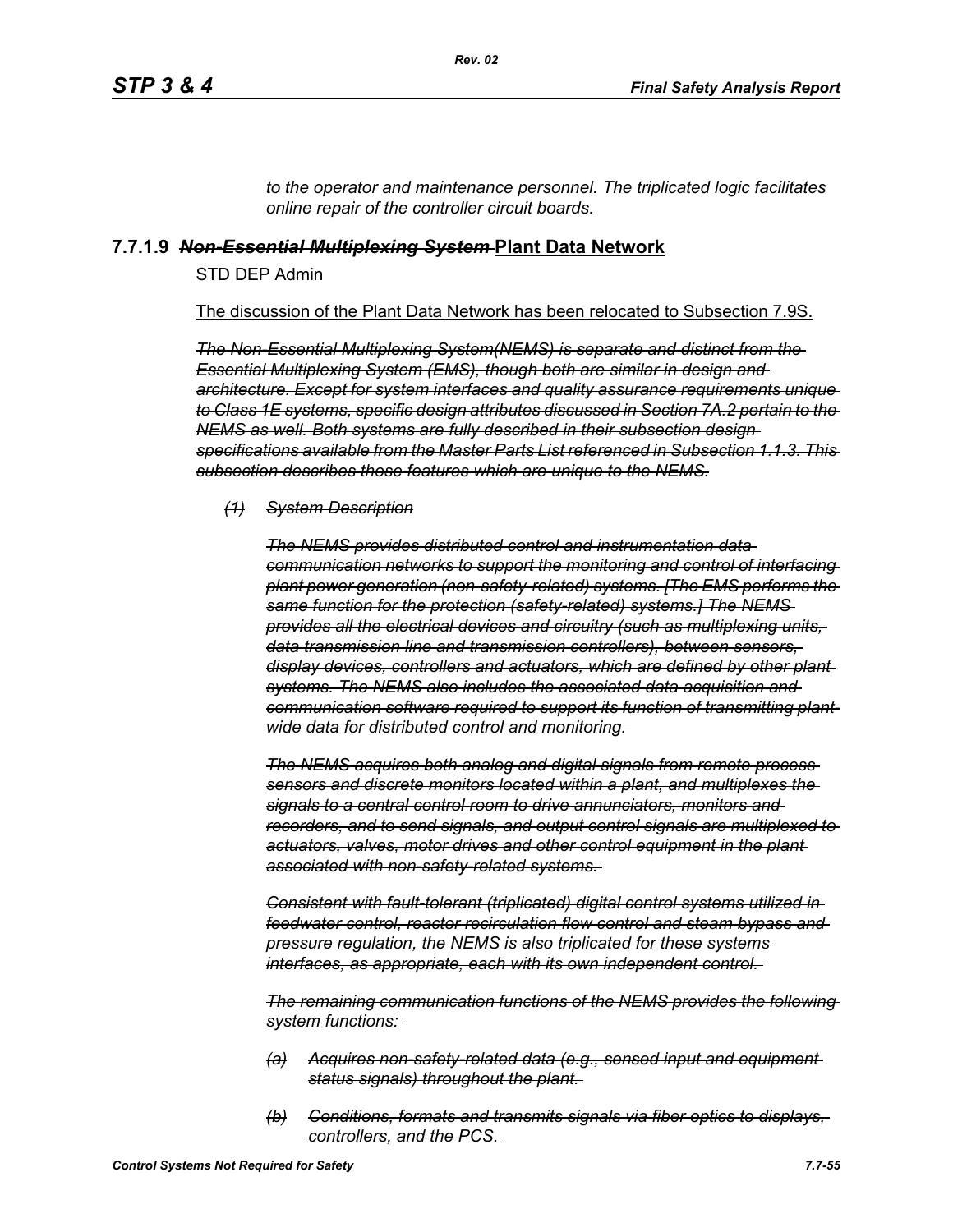- *(c) Receives signals via fiber optics, then multiplexes and prepares them for use in interfacing non-safety-related equipment as required.*
- *(d) Formats and transmits processed control signals via fiber optics to actuator circuits, and then converts the fiber optic control signals to electrical signals for the actuator circuits.*
- *(2) System Interface*

*The NEMS interfaces with the following systems, which are all non-safetyrelated:* 

- *– Reactor*
- *– Nuclear Boiler (non-safety-related portion)*
- *– Reactor Recirculation*
- *– Rod Control*
- *– Feedwater Control (including feedwater pump turbine)*
- *– Recirculation Flow Control*
- *– Steam Bypass and Pressure Control*
- *– Process Computer*
- *– Power Generation Control*
- *– Process Radiation Monitoring (non-safety-related portion)*
- *– Area Radiation Monitoring*
- *– Dust Radiation Monitoring*
- *– Refueling and Reactor Servicing*
- *– Reactor Water Cleanup*
- *– Fuel Pool Cooling and Cleanup*
- *– Suppression Pool Cleanup*
- *– Control Complex*
- *– Makeup Water (purified, condensated)*
- *– HVAC Normal Cooling Water*
- *– Ultimate Heat Sink*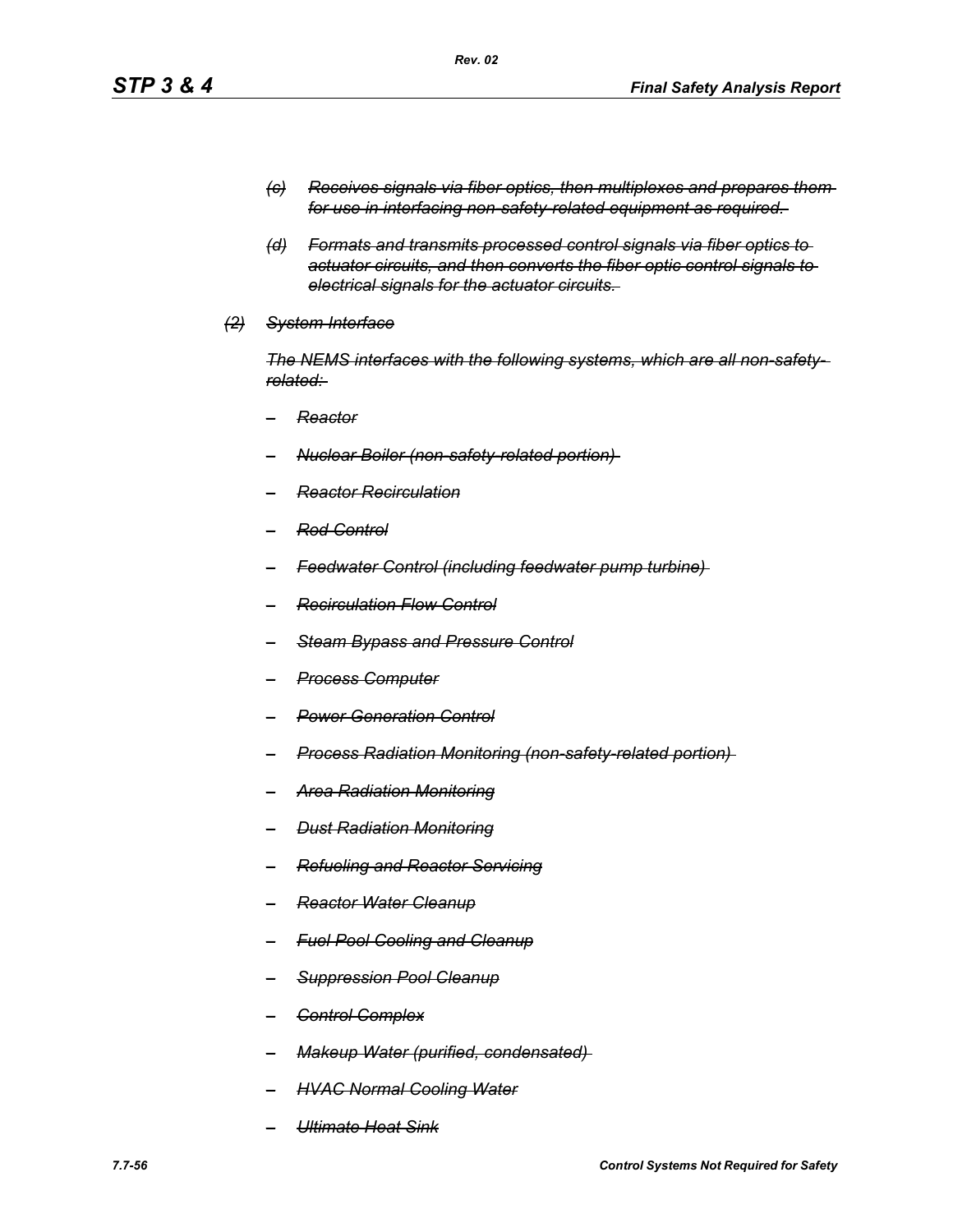- *– Turbine Service Water*
- *– Steam and Heated Water*
- *– Compressed Gas*
- *– Sampling*
- *– Condensate Demineralizer/Filter Facility*
- *– Radwaste (includes Offgas)*
- *– Turbine Bypass*
- *– Turbine Control*
- *– Feedwater Condensate Water*
- *– Heater Drain*
- *– Lubricating Oil*
- *– Turbine Gland Steam*
- *– Extraction*
- *– Main Generator*
- *– HVAC-Reactor Building*
- *– HVAC-Other Buildings*
- *– Electrical Power Distribution (non-safety-related portion)*
- *– Annunciator*
- *(3) Classification*

*The NEMs, of itself, is neither a power generation system nor a protection system. It is a support system utilized for assimilation, transmission and interpretation of data for power generation (non-safety-related) systems and their associated sensors, actuators and interconnections. It is classified as non-safety-related.* 

*(4) Power Sources*

*The NEMS receives its power from three separate non-Class 1E distribution panels from the non-Class 1E 120 VAC UPS. This redundancy allows the NEMS to supply triplicated logic functions such that any single failure in the system power supplies will not cause the loss of the validated outputs to the interfacing actuators and to the monitors and displays.*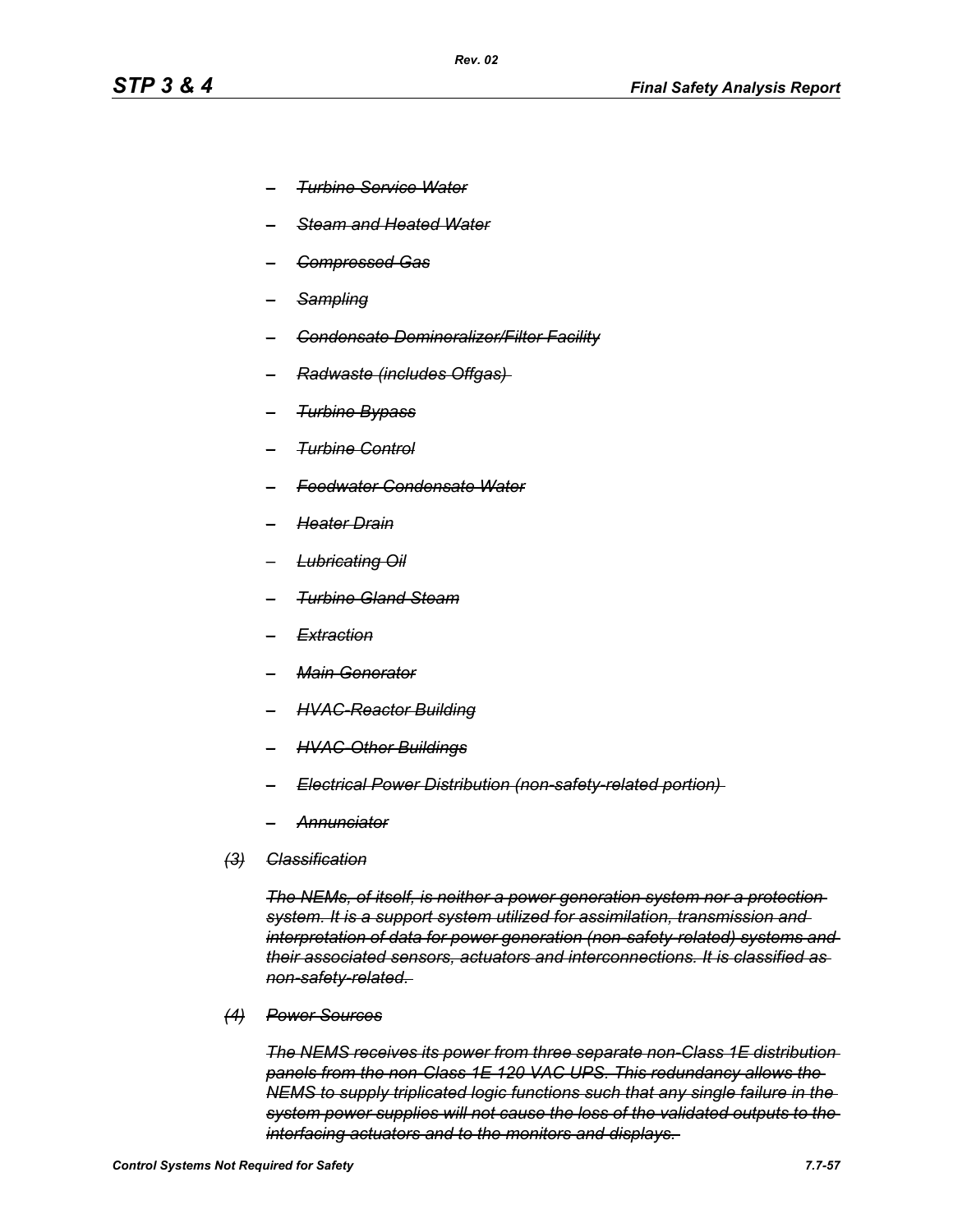## *(5) Equipment*

*The hardware and "firmware" architectures for the NEMS are the same as those of the EMS, which are described in Appendix 7A [see the response to NRC Requests (10) and (11) of Section 7A.2].* 

*(6) Testability*

*The EMS test features described in Appendix 7A, Section 7A.2, Items (3), (4) and (6) are generally equivalent for the NEMS, except that the NEMS does not interface with, nor rely upon, the SSLC [see the response to NRC Request (6) of Section 7A.2]. Also, the NEMS self-test features include the analog fault-tolerant voting system unique to the control systems employing logic.*

#### *(7) Environmental Considerations*

*The NEMS is not required for safety purposes, nor is it required to operate after the design basis accident. Its support function serves power generation purposes only and it is designed to operate in the normal plant environment.* 

#### *(8) Operational Considerations*

*The system automatically initiates for both cold and warm starts. No operator actions are required in that the system is capable of self-starting following power interruptions, or any other single failure, including any single processor*  failure. After repairs or replacements are performed, the system*automatically re-initializes to normal status when power is restored to any unit and automatically resets any alarms.* 

#### *(9) Operator Information*

*The self-test provisions are designed to alert the operator to system anomalies via interfaces with the process computer and the annunciator. Problems significant enough to cause system channel failures are annunciated separately from those which allow continued operation. The circuitry is designed such that no control output or alarm is inadvertently activated during system initialization or shutdown. For such events, control outputs change to predetermined fail-safe outputs.*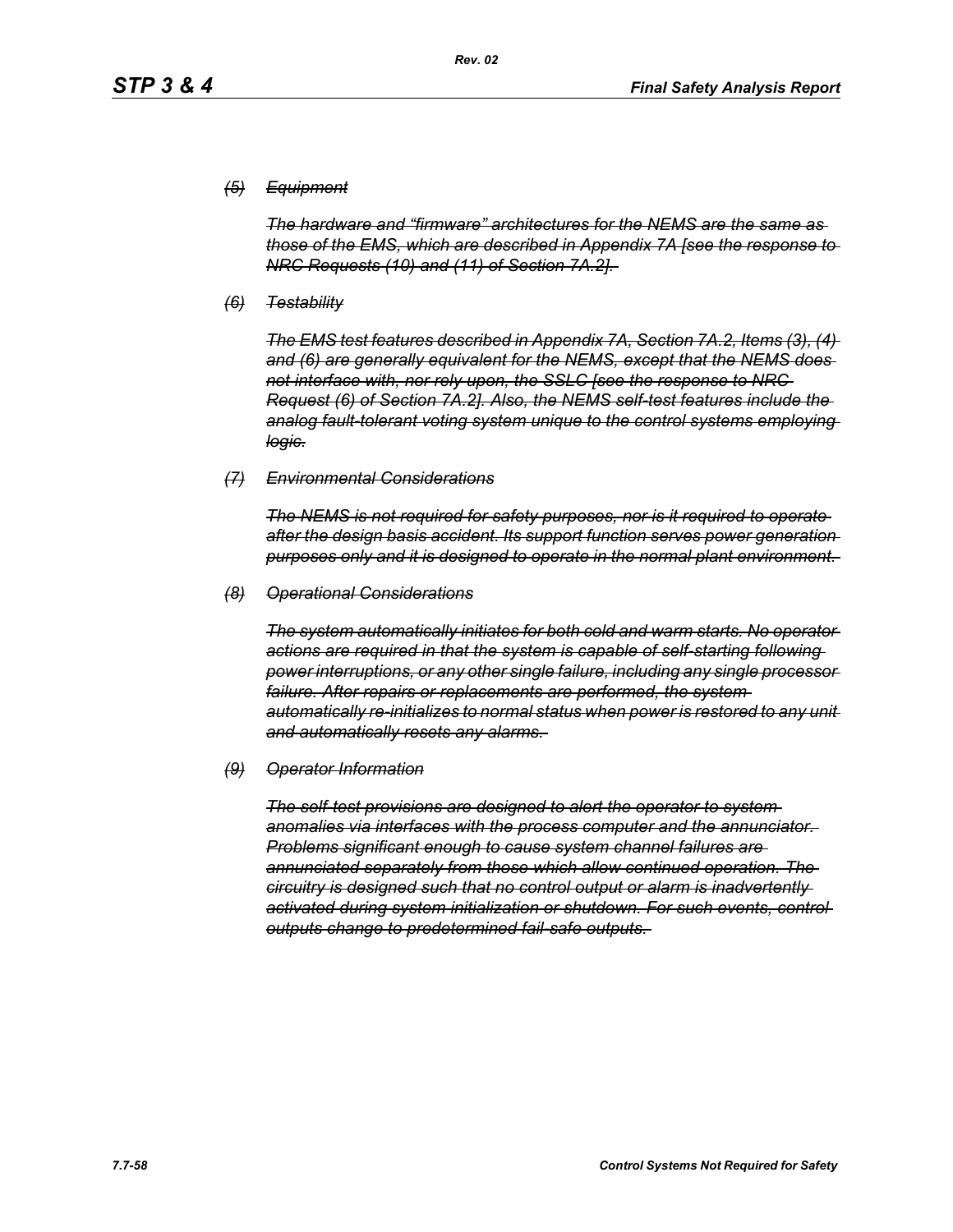# **7.7.2.1 Nuclear Boiler System—Reactor Vessel Instrumentation**

## **7.7.2.1.2 Specific Regulatory Requirements Conformance**

STD DEP T1 3.4-1

*(2) Regulatory Guides (RGs)*

*In accordance with the Standard Review Plan for Section 7.7 and with Table 7.1-2, only RG 1.151(Instrument Sensing Lines) need be addressed for the ABWR.*

- *(a) (e) Criteria: RG 1.151— "Instrument Sensing Lines"*
- *(b) ((f) Conformance: There are four independent sets of instrument lines which are mechanically separated into each of the four instrument divisions of the NBS (see Figure 5.1-3, NBS P&ID). Each of the four instrument lines interfaces with sensors assigned to each of the four Class 1E electrical divisions for safety-related systems.*

*There are also non-Class 1E instruments that derive their input for the reactor vessel instrumentation portion of the NBS from these lines. There is no safety-related controlling function involved in this instrumentation and it is entirely separate (including its own MUX system* data communication network*) from the safety-related instruments and their associated systems.*

*The safety-related instrumentation provides vessel pressure and water level sensing for all protection systems. These instruments are arranged in two-out-of-four logic combinations and their signals are shared by both safety-related and non-safety-related systems. All of these signals are multiplexed and passed through fiber-optic media before entering the voting logic of the redundant divisions of the safetyrelated systems; or of non-safety-related systems which make up the various networks. Separation and isolation is thus preserved both mechanically and electrically in accordance with IEEE 279* 603 *and Regulatory Guide 1.75.*

## **7.7.2.5** *Process Computer System* **Plant Computer Functions—Instrumentation and Controls**

General Functional Requirements Conformance

STD DEP T1 3.4-1

STD DEP Admin

*The Process Computer System (PCS)* Plant Computer Functions (PCFs) *is* are *designed to provide the operator with certain categories of information and to supplement procedure requirements for control rod manipulation during reactor startup*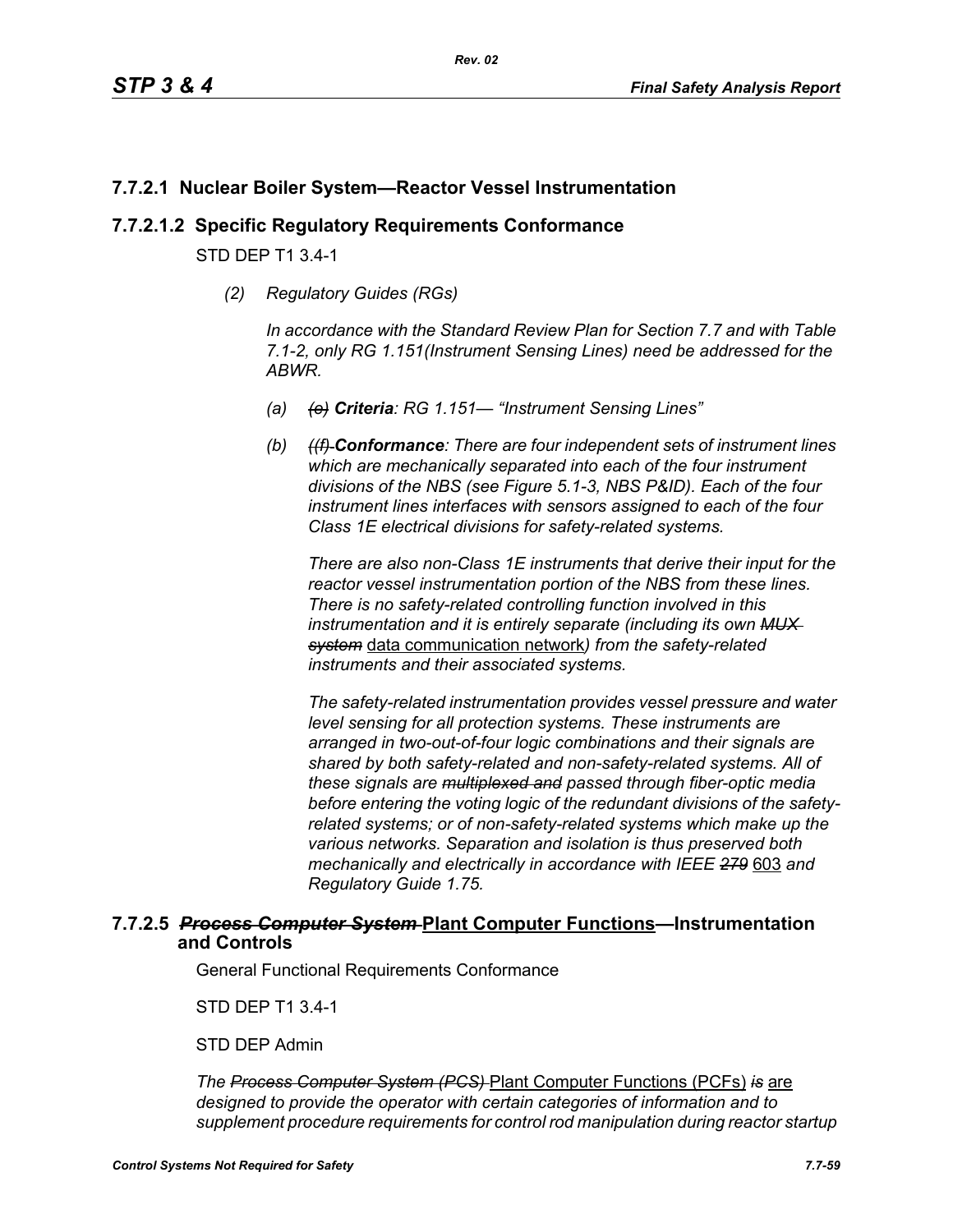*and shutdown. The system augments* These functions augment *existing information from other systems such that the operator can start up, operate at power, and shut down in an efficient manner. The PGCC* PGCS *function provides signals to the Automated* Automatic *Power Regulator (APR) as explained in Subsection 7.7.1.5.1. However, this is a power generation function. Neither the PCS* PCF *nor its PGCC* PGCS *function initiate or control any engineered safeguard or safety-related system.*

# **7.7.2.5.2 Specific Regulatory Requirements Conformance**

STD DEP T1 3.4-1

*Table 7.1-2 identifies the non-safety-related control systems and the associated codes and standards applied in accordance with Section 7.7 of the Standard Review Plan for BWRs. However, since the computer has no controlling function, none of the listed criteria is applicable.*

*Input data for the PCS* PCF *are derived from both Class 1E and non-Class 1E sources. All such interfaces are optically isolated, where necessary, to assure the proper separation of redundant signals in accordance with Regulatory Guide 1.75.*

## **7.7.2.6 Neutron Monitoring System—ATIP Subsystem Instrumentation and Controls**

# **7.7.2.6.2 Specific Regulatory Requirements Conformance**

## STD DEP 7.7-23

*Table 7.1-2 identifies the non-safety-related control systems and the associated codes and standards applied in accordance with Section 7.7 of the Standard Review Plan for BWRs. However, since Since the ATIP System has no controlling function, and is used only for calibration of the LPRMs, none of the listed criteria is applicable.* However, the ATIP system does have isolation valves, which are safety-related components that would require the system to perform automatic containment isolation function. The following analysis lists the applicable criteria in order of the listing on the table, and discusses the degree of conformance for each. Any exceptions or clarifications are so noted.

- (1) General Design Criteria (GDC)
	- (a) **Criteria**: GDC 56
	- (b) **Conformance**: The ATIP component design is in compliance with this GDC by following the guidance of Reg. Guide 1.11.
- (2) Regulatory Guide (RG)
	- (a) **Criteria**: RG 1.11
	- (b) **Conformance**: The ATIP component design conforms to the abovelisted RG.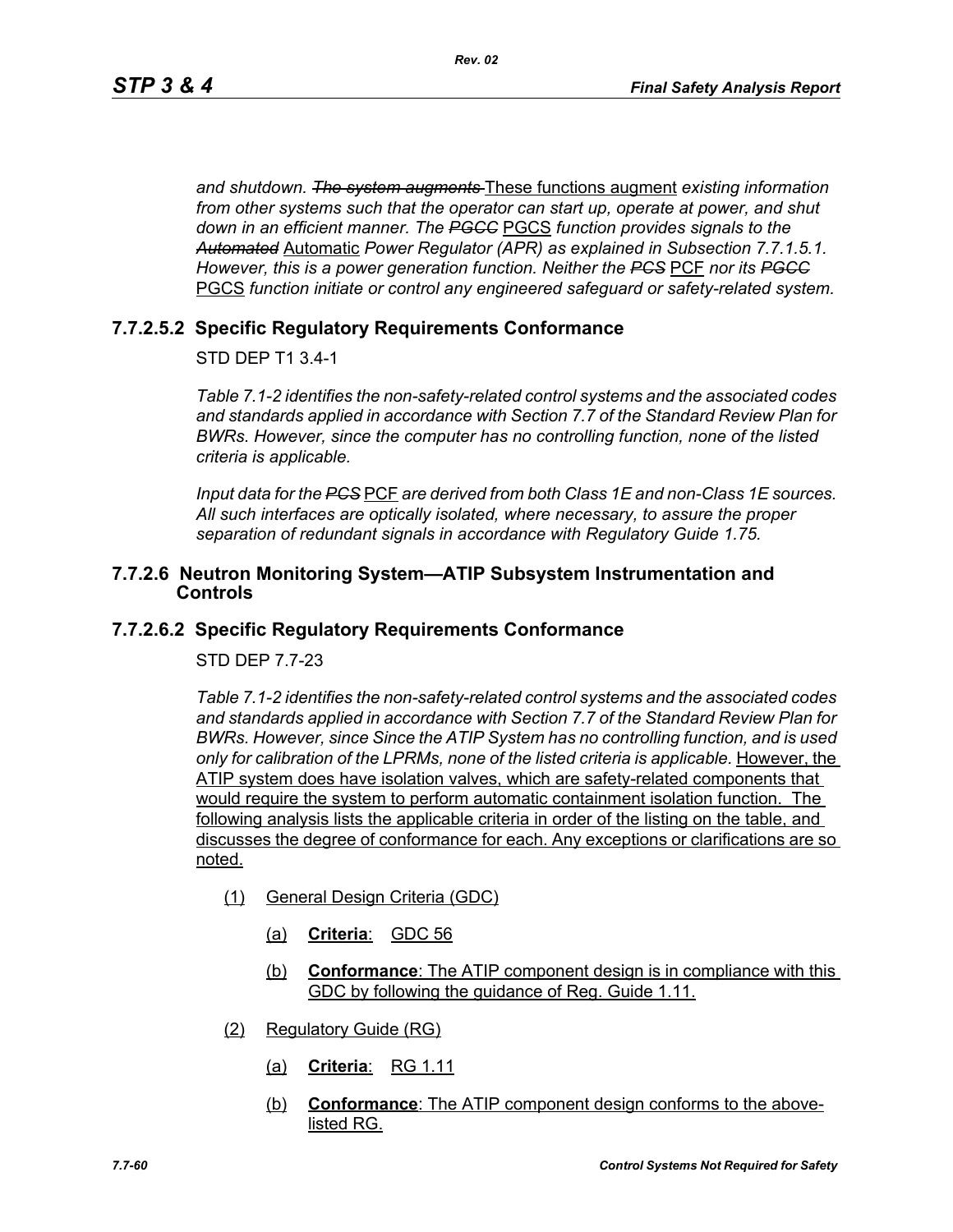## **7.7.2.8 Steam Bypass and Pressure Control System—Instrumentation and Controls**

## **7.7.2.8.1 General Functional Requirements Conformance**

## STD DEP 7.7-24

*The Steam Bypass & Pressure Control (SB&PC) System is a power generation system in that it inputs information to the Automatic Power Regulator, which, in turn, controls reactor power by manipulating control rods (via the RCIS) or recirculation flow (via the RFC System). The protective scram function is entirely separate (via the RPS).*

*The SB&PC is classified as non-safety related* nonsafety-related *and does not interface with any engineered safeguard or safety-related system.*; SB&PC system does receive reactor pressure and water level from the NBS system (safety system) but only from nonsafety instrumentation.

## **7.7.2.8.2 Specific Regulatory Requirements Conformance**

STD DEP T1 2.2-1

## STD DEP Admin.

*Table 7.1-2 identifies the non-safety related* nonsafety-related *control systems and the associated codes and standards applied in accordance with Section 7.7 of the Standard Review Plan for BWRs. The following analysis lists the applicable criteria in order of the listing on the table, and discusses the degree of conformance for each. Any exceptions or clarifications are so noted.*

- *(1) General Design Criteria (GDC)*
	- *(a) Criteria: GDCs 13 and 19*
	- *(c) Conformance: The SB&PC System is in compliance with these GDCs, in part, or as a whole, as applicable. The GDCs are generally addressed in Subsection 3.1.2.*
- *(2) Regulatory Guides (RGs)*

*In accordance with the Standard Review Plan for Section 7.7 and with Table 7.1-2, only RG 1.151 ("Instrument Sensing Lines") need be addressed for the ABWR.*

- *(a) Criteria: Regulatory Guide 1.151—Instrument Sensing Lines*
- *(b) (d) Conformance: The SB&PC interfaces with sensors connected to instrument lines on both the reactor and the turbine. The reactor instrument line interface is via the Nuclear Boiler System, which is in full compliance with this guide as discussed in Subsection 7.7.2.1.2 (2).*

П

Π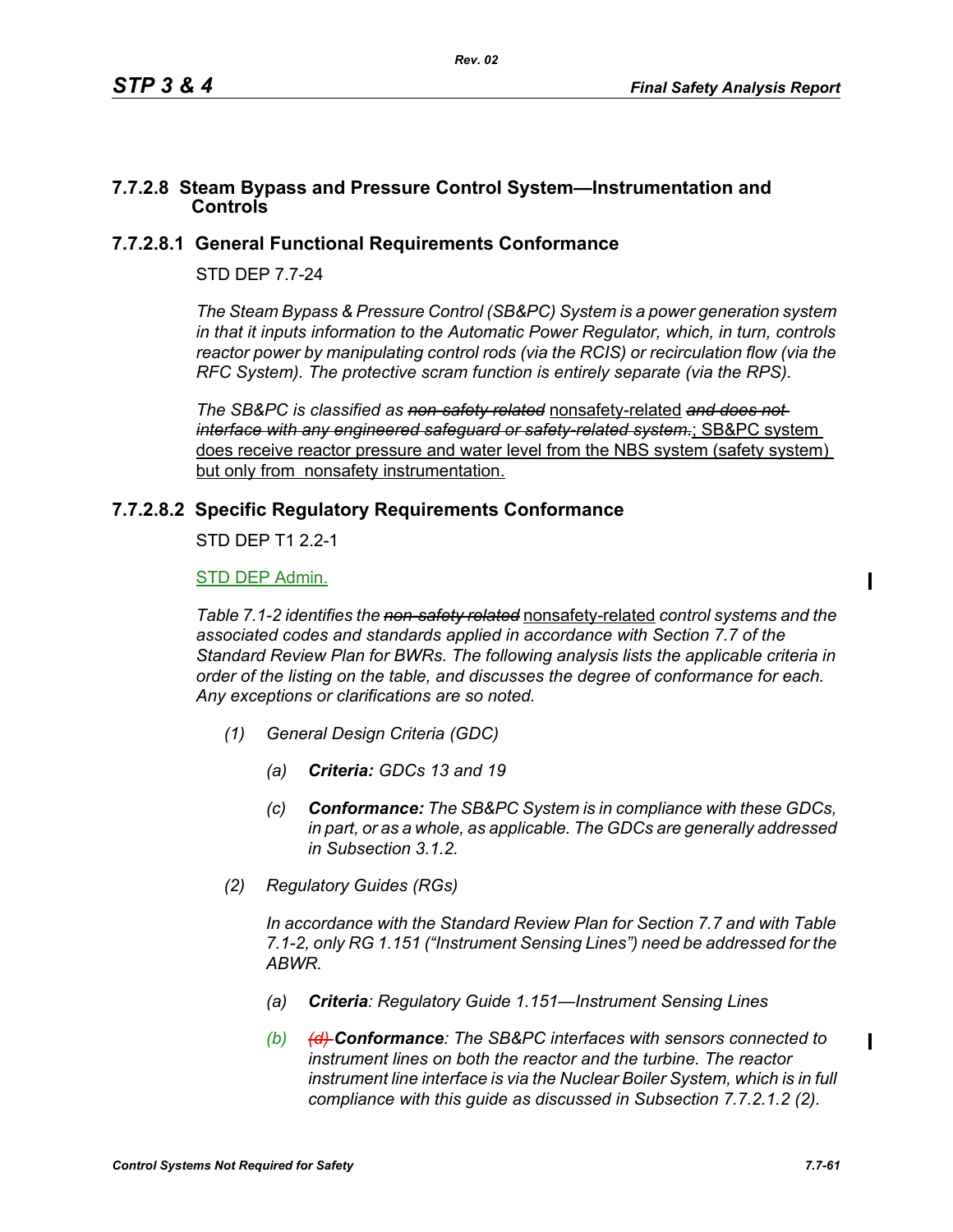*There are four independent turbine instrument lines, which contain turbine first-stage pressure sensors as part of the Turbine Control System, in addition to the non-Class 1E sensors associated with the SB&PC System. The first-stage turbine pressure signals are used as bypass interlocks for the turbine control valve fast closure and turbine stop valve closure scram functions [Subsection 7.2.1.1.4.2 (6) (d)]. No single failure can cause this function to be disabled. In addition, since the Turbine Building itself is a non-seismic structure, these scram functions are backed up by diverse reactor variables [reactor high pressure and high flux (via NMS)] which will independently initiate scram, should the turbine signals be lost. Therefore, no event associated with turbine instrument lines can cause an action requiring scram, while at the same time disabling the scram function.* The SB&PC System fully complies with Regulatory Guide 1.151.

## **7.7.2.9** *Non-Essential Multiplexing System* **Plant Data Network—Instrumentation and Controls**

## **7.7.2.9.1 General Requirements Conformance**

STD DEP T1 3.4-1

*The NEMS PDN, of itself, is neither a power generation system nor a protection system. It is a support system* data communication network *utilized for assimilation, transmission and interpretation of data for power generation (non-safety-related) systems and their associated sensors, actuators and interconnections. It is classified as non-safety-related and does not interface with any engineered safeguard or safetyrelated system except for isolated alarms for annunciation.*

*The NEMS PDN is an integral part of the power generation systems which it supports. As such, it meets the same functional requirements imposed on those systems. Although not required to meet the single-failure criterion, the system is redundant and*  receives its power from redundant, highly reliable power sources such that no single *failure will cause its basic function to fail.*

# **7.7.2.9.2 Specific Regulatory Requirements Conformance**

## STD DEP T1 3.4-1

*Table 7.1-2 identifies the non-safety related* nonsafety-related *control systems and the associated codes and standards applied in accordance with Section 7.7 of the Standard Review Plan. However, as mentioned above, the NEMS* PDN *is not a separate control system subject to separate review, but is the data communication vehicle for virtually all of the non-safety- related systems. It provides specific enhancement for all control systems in their conformance with GDCs 13 and 19.*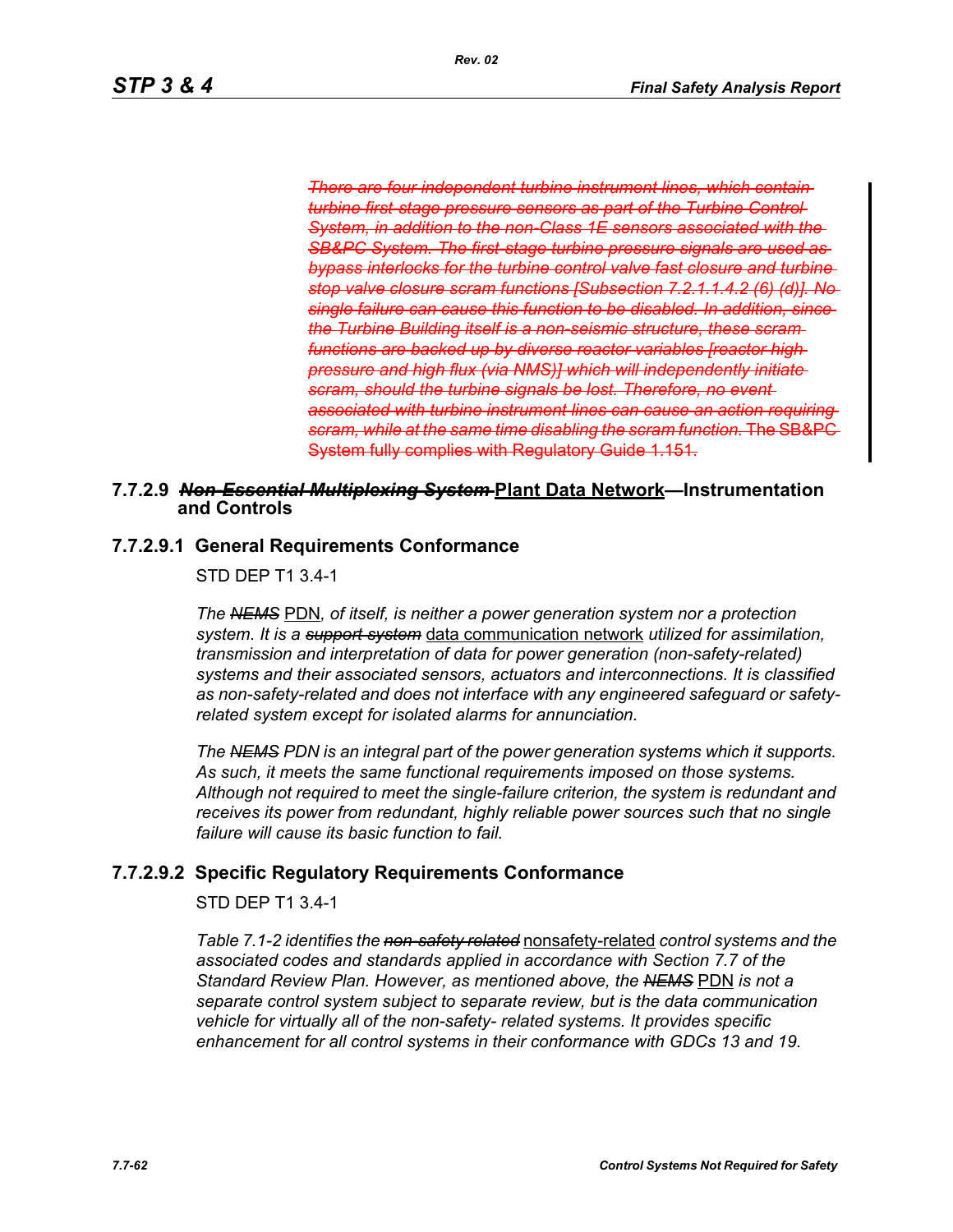|                                                      | <del>Minimum</del> | <b>Design Genter</b>                                                                                                                                                                                                                                                                                                                                                    | <del>Maximum</del> | (Units) |
|------------------------------------------------------|--------------------|-------------------------------------------------------------------------------------------------------------------------------------------------------------------------------------------------------------------------------------------------------------------------------------------------------------------------------------------------------------------------|--------------------|---------|
| <del>(1)Temperature</del>                            |                    |                                                                                                                                                                                                                                                                                                                                                                         |                    |         |
| (a) Operating                                        | $-10$              | 20                                                                                                                                                                                                                                                                                                                                                                      | 50                 | ÷       |
| (b) Non-operating                                    | $-20$              |                                                                                                                                                                                                                                                                                                                                                                         | 60                 | ÷       |
| (2)Relative Humidity (Non-<br><del>condensing)</del> |                    |                                                                                                                                                                                                                                                                                                                                                                         |                    |         |
| (a) Operating                                        | 40                 | 50                                                                                                                                                                                                                                                                                                                                                                      | 90                 | %RH     |
| (b) Non-operating                                    | 5                  |                                                                                                                                                                                                                                                                                                                                                                         | 95                 | %RH     |
| (3)Atmospheric Pressure                              |                    |                                                                                                                                                                                                                                                                                                                                                                         |                    |         |
| (a) Statie                                           | 0.09               | 0.1                                                                                                                                                                                                                                                                                                                                                                     | 0.11               | MPa     |
| (4)Radiation:                                        |                    | Operating gamma dose rate [0.036 mGy (carbon)/h] integrated dose-<br>over qualified life [100 Gy (carbon)]                                                                                                                                                                                                                                                              |                    |         |
| (5)Seismic:                                          |                    | All RCIS modules and cabinets are designed to operate correctly during<br>accelerations of 2 g's in any plane for one minute over the frequency-<br>range of 0.1 to 30 Hz. All RCIS cabinets are designed to be capable of<br>withstanding an acceleration of 5 g's in any plane for one minute over-<br>the frequency range of 0.1 to 30 Hz without sustaining damage. |                    |         |

| Table 7.7-1 RCIS Module Operation Environment Not Used |
|--------------------------------------------------------|
|--------------------------------------------------------|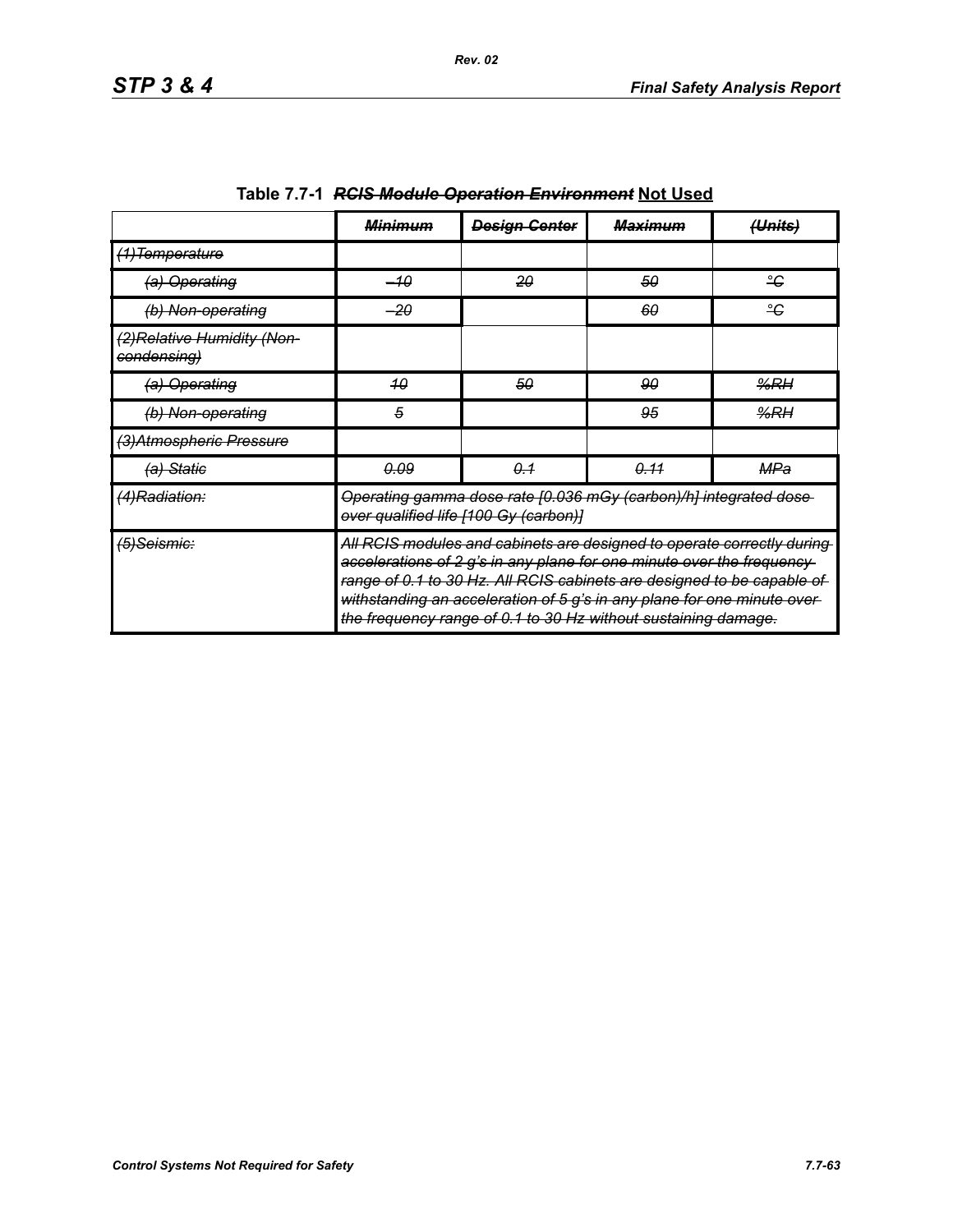$\blacksquare$ 

The following figures are located in Chapter 21:

- **Figure 7.7-2 Rod Control and Information System IED (Sheets 1-5)**
- Figure 7.7- 3 Rod Control and Information System IBD (Sheets 4 444,1-15, 18-37, 42, 44, 48, 50, 52-55, 57 including 47A, 18A, 31A, 43A and 47A33 A and 37A)
- Figure 7.7-4 Control Rod Drive System IBD (Sheet 1)
- Figure 7.7-5 Recirculation Flow Control System IED (Sheets 1-2)
- Figure 7.7-7 Recirculation Flow Control System IBD (Sheets 1,2,3,5,6,7,8)
- **Figure 7.7-8 Feedwater Control System IED (Sheets 1-3)**
- Figure 7.7-9 Feedwater Control System IBD (Sheets 1-3,7-14)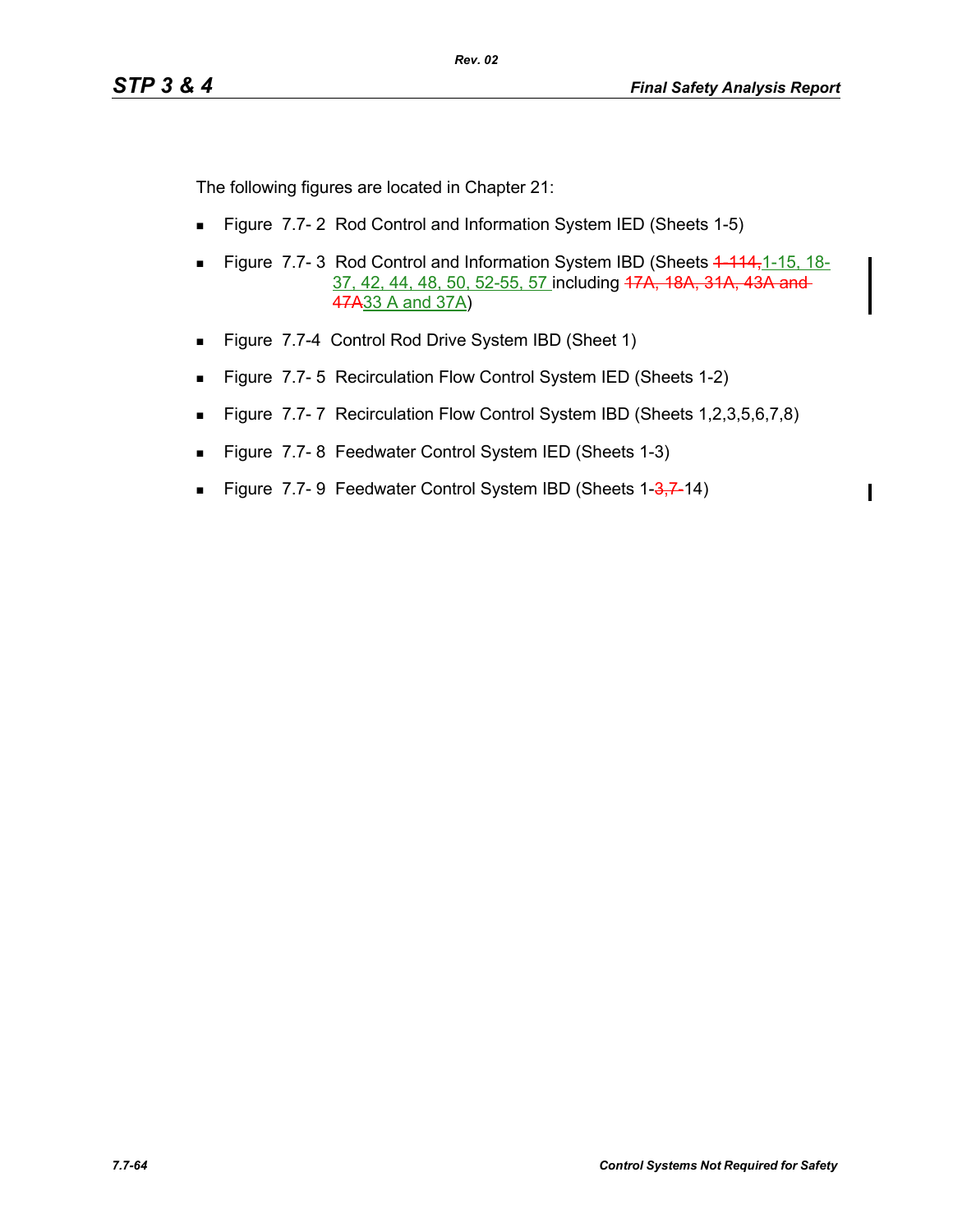